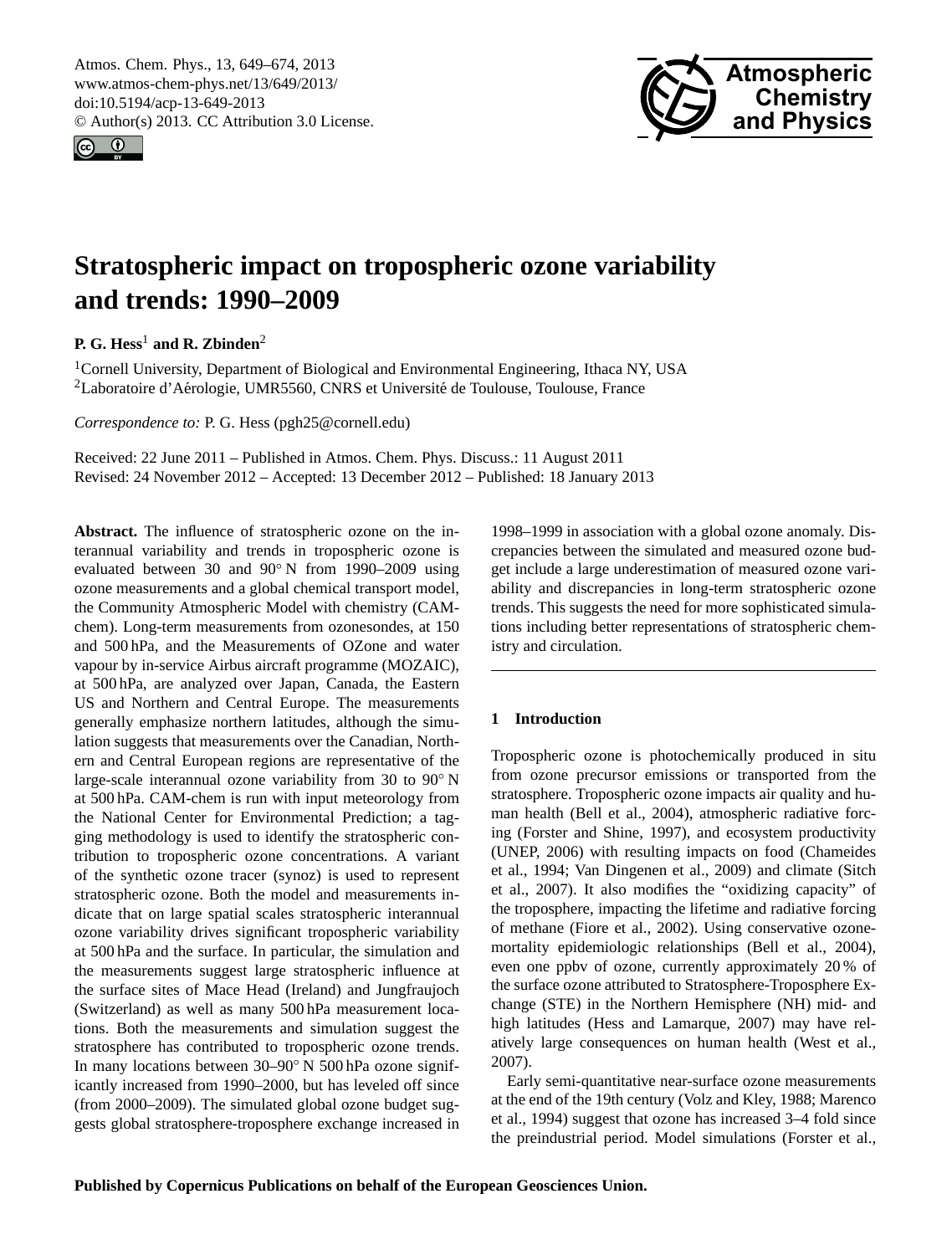2007) have been able to qualitatively capture much of this remarkable ozone increase, an increase driven by the increased emissions of ozone precursors associated with industrialization. However, an explanation for the interannual variability and trends in tropospheric ozone over the last few decades has proven more elusive despite the regulatory need to establish clear links between changes in tropospheric ozone and changes in precursor emissions and climate. Currently, ozone precursor emissions are increasing in some regions of the globe (e.g., over Asia) while decreasing in other locations (e.g., over Europe and the US) (Cooper et al., 2010). In the past two decades positive ozone trends have been found in many N.H. locations both representative of the free troposphere (Jaffe et al., 2003; Parrish et al., 2004; Tarasick et al., 2005; Zbinden et al., 2006; Thouret et al., 2006; Ordoñez et al., 2007; Cooper et al., 2010; Logan et al., 2012) as well as in the boundary layer with implications for air quality (Jaffe et al., 2003; Parrish et al., 2004; Simmonds et al., 2004; Carslaw, 2005; Derwent et al., 2007; Jaffe and Ray, 2007; Parrish et al., 2009; Wilson et al., 2012). In other locations ozone decreases have been reported (Oltmans et al., 2006; Lelieveld et al., 2004; Wilson et al., 2012). Over the west coast of the US large positive ozone trends in the mid-troposphere  $(0.63 \pm 0.34 \text{ ppbv yr}^{-1})$ during April–May have been qualitatively associated with increased Asian emissions of ozone, although the magnitude of the trend is not generally consistent with that expected from model simulations (Cooper et al., 2010). Over rural European surface sites ozone trends have been on the average positive between 1996 and 2005, despite the overall decrease in European emissions (Wilson et al., 2012). The analysis by Logan et al. (2012) shows free tropospheric ozone increased over Central Europe throughout most of the 1990s, but has since decreased in the 2000s, with a significant decrease only during the summer months. At Mace Head, a site on the west coast of Ireland and exposed to incoming air off the Atlantic, baseline ozone trends filtered for background air have been large and positive between 1987 and 2003 (0.49  $\pm$  0.19 ppbv yr<sup>-1</sup>), although the trends appear to have leveled off in recent years (Derwent et al., 2007; Simmonds et al., 2004; Carslaw, 2005). Trends in emissions have not been able to qualitatively explain the ozone trends at Mace Head measurement site (Fiore et al., 2009) nor more generally within Europe as a whole (Logan et al., 2012). Zbinden et al. (2006) and Thouret et al. (2006) have analyzed trends in the tropospheric ozone column and upper tropospheric/lower stratospheric ozone of 1 % yr−<sup>1</sup> from Measurements of OZone and water vapour by in-service Airbus aircraft programme (MOZAIC) during the late 20th and early 21st century. These trends extend over three continents suggesting a common source of variability.

The difficulty in interpreting ozone trends is in part due to the fact that the ozone variability results from complex and mutually dependent interactions between meteorology, ozone photochemistry, and STE. Here we focus on the importance of STE in impacting interannual tropospheric ozone variability and trends. On local and regional scales previous work has found vertical correlations between lower stratospheric and tropospheric ozone. These correlations suggest the stratosphere exerts a considerable influence on tropospheric ozone concentrations: Tarasick et al. (2005) found significant interannual vertical correlations throughout much of the troposphere and lower stratosphere for the Canadian ozonesonde measurements network; Terao et al. (2008) found regionally specific vertical stratosphere-troposphere correlations both in ozonesonde data and in a model simulation, with the highest correlations during winter-spring; Thouret et al. (2006) found correlated ozone anomalies in the lower stratosphere and upper troposphere from MOZAIC; Ordoñez et al. (2007) found a high correlation between ozone measured at high alpine sites over Europe and lower stratospheric ozone at nearby ozonesonde stations, again with the largest correlations during the winter-spring period. Hsu and Prather (2009) show considerable interannual variability in STE, finding that the root mean square variability (from 2001–2005) is on the order of 10 % of the overall STE. A number of modeling studies have also noted an association between El Nino Southern Oscillation (Zeng and Pyle, 2005; Voulgarakis et al., 2011) and the Arctic Oscillation (Hess and Lamarque, 2007) with STE.

In a comparison of future ozone predictions in 10 chemistry climate models (Stevenson et al., 2006) the net tropospheric ozone response is determined by the balance between increases in water vapor decreasing the concentration of ozone and the increase in STE increasing the concentration of ozone. Climate models almost universally predict an increase in the exchange of mass from the stratosphere to troposphere associated with climate warming (Butchart et al., 2006) with commensurate, although highly uncertain increases in the exchange of ozone between the stratosphere and troposphere (Stevenson et al., 2006; Zeng and Pyle, 2003; Collins et al., 2003; Shindell et al., 2006; Hegglin and Shepherd, 2009). Historic transient simulations have also indicated the stratospheric mass flux into the troposphere has increased during the latter part of the 20th century (Butchart et al., 2006) suggesting increased STE should already be occurring. Hegglin and Shepherd (2009) suggest that the stratospheric flux of ozone has been increasing at a nearly constant rate in the NH of approximately 2 %/decade since 1970. By 2100, Hegglin and Shepherd (2009) predict this alone will have increased ozone throughout much of the troposphere by 30 % compared to 1970.

The analysis presented below indicates that on large spatial scales stratospheric interannual ozone variability drives significant tropospheric ozone variability. We primarily analyze the NH mid-latitudes and high-latitudes between 1990 and 2009 using analyzed ozone measurements from the stratosphere and troposphere in conjunction with a model simulation. We concentrate on ozone changes at 500 hPa, although we examine the surface record in a few locations.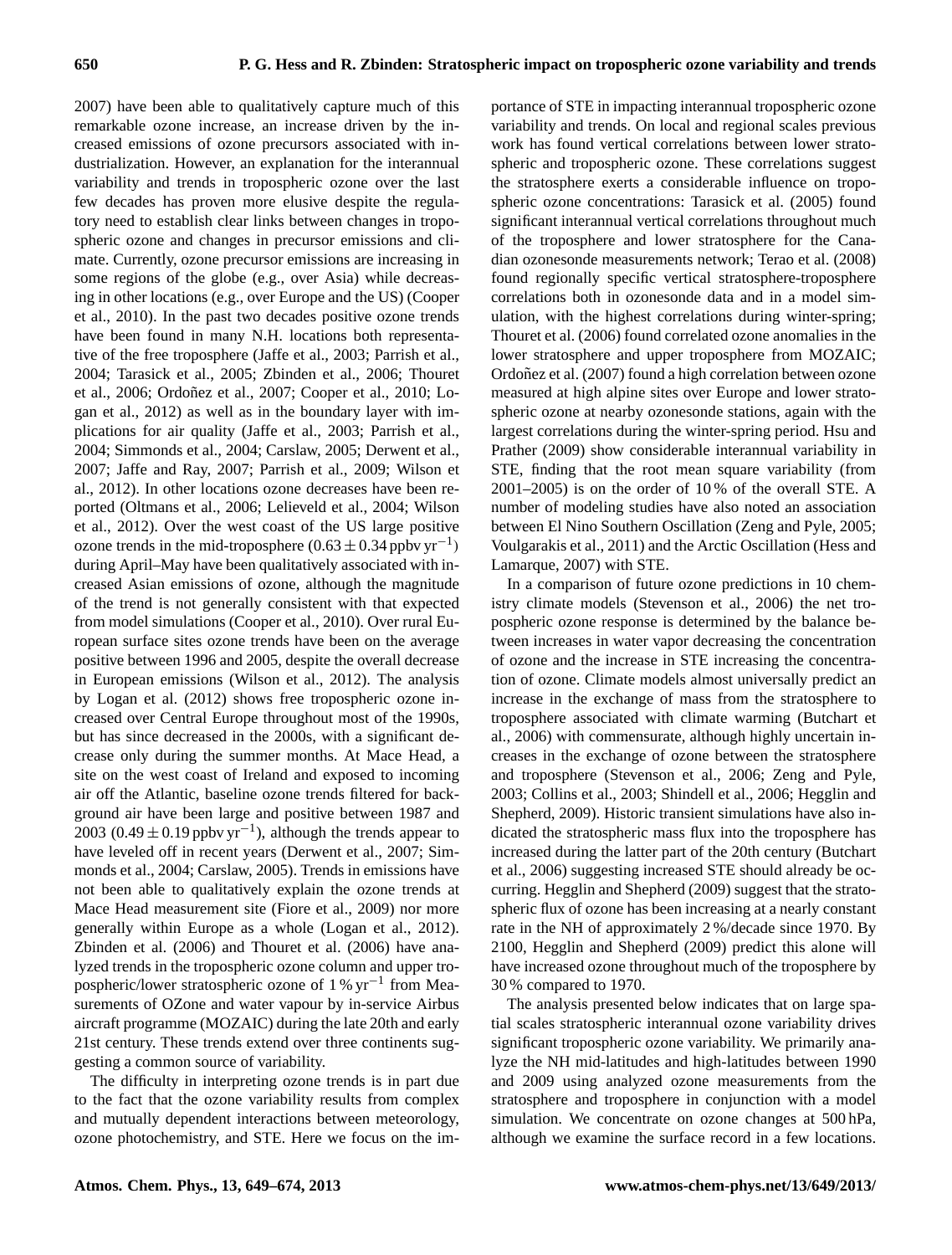Section 2 describes our methodology and includes a description of the measurements and model used in this study. The data analysis of ozone trends and variability from the lower stratosphere to the surface is given in Sect. 3. Section 4 examines the model simulation including an evaluation against measurements and an analysis of the global and regional large-scale ozone budgets from 1990–2009. Discussion and conclusions are given in Sect. 5.

#### **2 Methodology**

The measured datasets, their analysis and details on the model simulations are given in this section.

#### **2.1 Data used and analysis procedure**

Measurements from ozonesondes are used to quantify the trend and variability in ozone from 500–150 hPa between 30 and 90◦ N. MOZAIC (Marenco et al., 1994a) measurements are analyzed only at 500 hPa as these measurements do not extend to 150 hPa. MOZAIC data is provided by the ETHER (CNES/CNRS-INSU) web site [\(http://www.pole-ether.fr\)](http://www.pole-ether.fr). A limited number of surface measurements are also analyzed, although surface measurements are not emphasized in this paper. Only measurement platforms with relatively frequent, consistent and long-term measurements were selected for analysis. In addition we required that the period from 1995 through 2005 be regularly sampled at any particular location. The datasets used are listed in Table 1 and described in more detail below.

The ozonesonde data was obtained from the World Ozone and Ultraviolet Radiation Data Centre (WOUDC). Two types of ozonesonde are used: the Electrochemical Concentration Cell (ECC) and the Brewer Mast (BM) bubbler. Both Payerne and Uccle switched from BM to ECC during the analyzed period. A number of studies have addressed how to harmonize the transition between BM and ECC ozonesonde measurements (see Stübi et al., 2008). We note Stübi et al. (2008) could not identify a significant discontinuity in ozone during the switch between ozonesonde types at Payerne; at Uccle De Backer et al. (1988) find the proper correction method renders the difference between the two measurement types insignificant. However, to be safe we elected to rely on only one of these two techniques for our analysis. At Payerne we only analyze the record prior to the switch from BM to ECC sondes in 2002. The ozone record at Uccle is not included as the ozonesonde switched type in 1997, within the middle of our base analysis period (1995–2005) and immediately prior to the large changes in analyzed ozone (see Fig. 3). Most ozonesonde profiles are modified by a correction factor (CF) to account for discrepancies between the ozonesonde measurements and measured total ozone. However, the use of a correction factor is controversial within the troposphere (SPARC, 1988). As in Logan (1994, 1999) the CF for each sonde profile is used to provide a filter for the quality of the data: to include a particular sounding in our analysis the correction factor had to be in the range 0.8–1.2 for ECC and KC sondes and 0.9–1.35 for BM sondes. Sampling frequency for the ozonesondes was never more than 16 per month over any particular site. Detailed discussion on ozonesonde measurements is given in SPARC (1988). Seventeen ozonesonde sites were selected for our data analysis (Table 1).

In addition to the ozonesonde measurements we analyze three regional clusters of vertical ozone profiles sampled at 500 hPa during aircraft take-off and landing, measurements taken from the MOZAIC programme. The selection of MOZAIC measurements was determined so as to include the most visited regions and to have wide longitudinal coverage. Here the clusters combine the time-sorted ozone profiles over Frankfurt and Munich for the European region (15 712 profiles from August 1994 to December 2008 with between 20 and 164 profiles/month); the Tokyo, Osaka and Nagoya profiles for the Asian region (3094 profiles from October 1994 to October 2006 with up to 53 profiles/month) and the New York, Boston and Washington profiles for the North American region (5052 profiles from August 1994 to August 2007 with up to 78 profiles/month) (Table 1). In most cases two profiles are taken per day. Clustering of MOZAIC airports, necessary to provide a continuous time-series and robust sampling frequency, is validated by the similarities in the seasonal cycle and concentrations between the overall cluster and the profiles over the individual airports. The MOZAIC profiles in 2005–2007 are rather infrequent over the Eastern US (there are 28 months where the sampling rate is less than 16 profiles/month). Over Japan there are 41 months where the sampling is less than 16 profiles/month. At the surface we examined ozone measurements at four sites on three different continents (Table 1). The ozone record at these sites is taken from the WMO Global Atmospheric Watch World Data Center for Greenhouse Gases and is based on hourly data.

To analyze the measurements at a particular location we use the following procedure. (i) The ozone measurements were binned by month to create a monthly averaged ozone concentration at each site and for each altitude for the base period from 1995–2005. This period provides an approximate five-year buffer on each side of the large measured ozone increases during 1998–1999. It also coincides with our record of ozone data from the MOZAIC programme. (ii) Monthly ozone deviations were calculated at each site and altitude by subtracting the monthly averaged ozone for a particular month and year from the multi-year (1995–2005) monthly average. (iii) Smoothed ozone deviations at each site and altitude are obtained by taking a running mean of the monthly deviations at each measurement site. In the following text S12MD (Smoothed 12 Month Deviations) will refer to the 12 month running mean of monthly ozone deviations. The 12-month running mean is used to highlight deviations in annually averaged ozone; the monthly deviations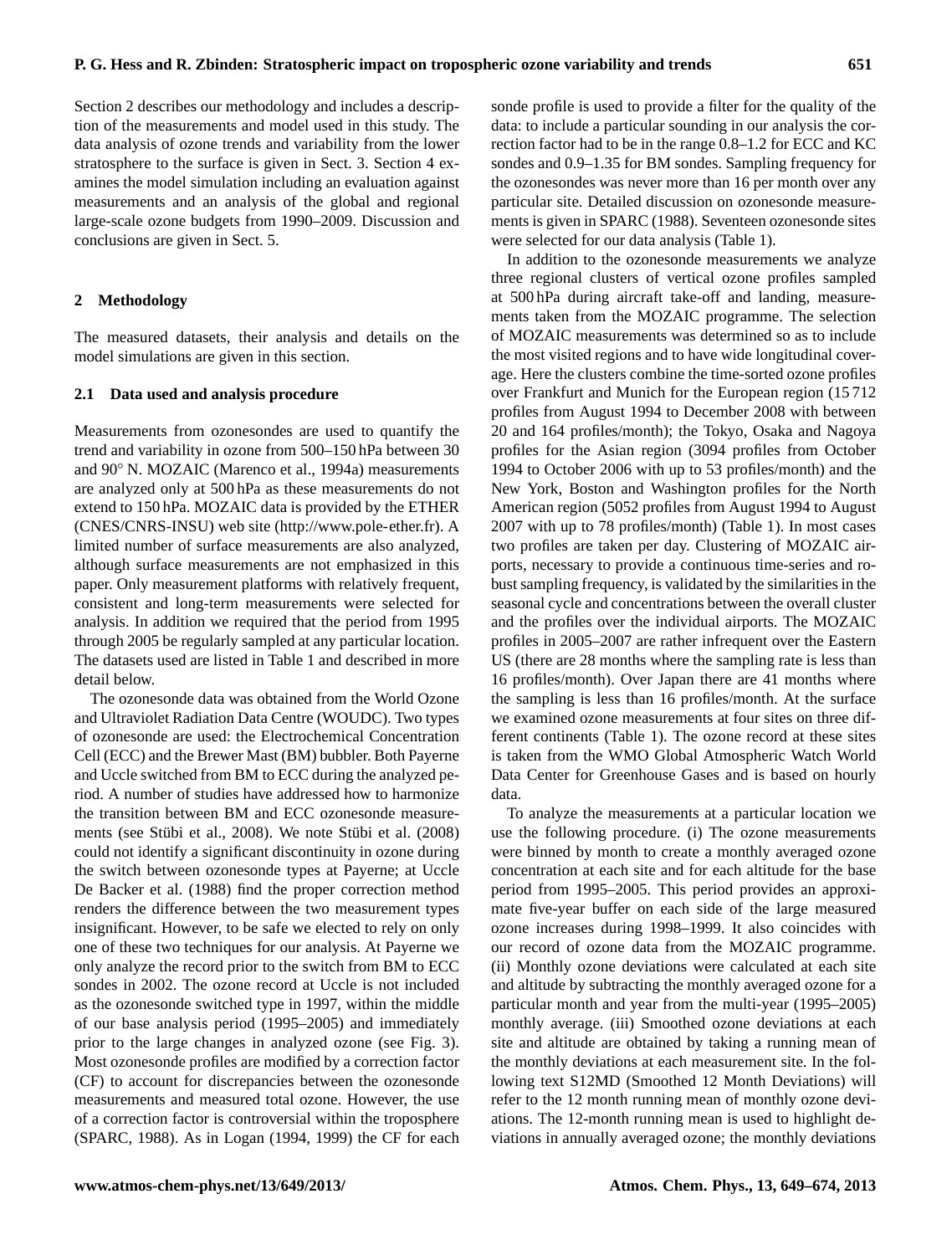| Region <sup>1</sup>                         | Station                                                                                                                             | Platform <sup>2</sup>                                                                                | Lon.                                                                                                                          | Lat.                                                                                                                     | Site<br>elevation                                                    | Period <sup>3</sup>                                                                                                | Validity <sup>4</sup>                                                                 | Number of<br>Observations <sup>5</sup>                                        |
|---------------------------------------------|-------------------------------------------------------------------------------------------------------------------------------------|------------------------------------------------------------------------------------------------------|-------------------------------------------------------------------------------------------------------------------------------|--------------------------------------------------------------------------------------------------------------------------|----------------------------------------------------------------------|--------------------------------------------------------------------------------------------------------------------|---------------------------------------------------------------------------------------|-------------------------------------------------------------------------------|
| Canada <sup>6,7</sup>                       | Alert                                                                                                                               | Ozonesonde                                                                                           | $62^{\circ}$ W                                                                                                                | $82^{\circ}$ N                                                                                                           | NA                                                                   | 1989-2008                                                                                                          | 150, 500                                                                              | 1072                                                                          |
|                                             | <b>Churchill</b>                                                                                                                    | Ozonesonde                                                                                           | $94^\circ$ W                                                                                                                  | $59^{\circ}$ N                                                                                                           | NA                                                                   | 1989-2008                                                                                                          | 150, 500                                                                              | 862                                                                           |
|                                             | Edmonton                                                                                                                            | Ozonesonde                                                                                           | $114^{\circ}$ W                                                                                                               | $54^\circ$ N                                                                                                             | NA                                                                   | 1990-2008                                                                                                          | 150, 500                                                                              | 911                                                                           |
|                                             | Eureka                                                                                                                              | Ozonesonde                                                                                           | $85^\circ$ W                                                                                                                  | $80^{\circ}$ N                                                                                                           | <b>NA</b>                                                            | 1992-2008                                                                                                          | 150, 500                                                                              | 1127                                                                          |
|                                             | Goose Bay                                                                                                                           | Ozonesonde                                                                                           | $60^\circ$ W                                                                                                                  | $53^\circ$ N                                                                                                             | NA                                                                   | 1989-2008                                                                                                          | 150, 500                                                                              | 965                                                                           |
|                                             | Resolute                                                                                                                            | Ozonesonde                                                                                           | $95^\circ$ W                                                                                                                  | $75^{\circ}$ N                                                                                                           | NA                                                                   | 1989-2008                                                                                                          | 150, 500                                                                              | 770                                                                           |
|                                             | Egbert                                                                                                                              | Surface                                                                                              | $80^{\circ}$ W                                                                                                                | $44^{\circ}$ N                                                                                                           | $253 \text{ m}$                                                      | 1990-2003                                                                                                          | Surface                                                                               | 119 309                                                                       |
| Japan                                       | Kagoshima                                                                                                                           | Ozonesonde                                                                                           | $131^{\circ}$ E                                                                                                               | $32^{\circ}$ N                                                                                                           | NA                                                                   | 1989-2005                                                                                                          | 150, 500                                                                              | 599                                                                           |
|                                             | Sapporo                                                                                                                             | Ozonesonde                                                                                           | $141^\circ$ E                                                                                                                 | $43^\circ$ N                                                                                                             | NA                                                                   | 1989-2008                                                                                                          | 150, 500                                                                              | 785                                                                           |
|                                             | Tateno                                                                                                                              | Ozonesonde                                                                                           | $140^\circ$ E                                                                                                                 | $36^{\circ}$ N                                                                                                           | NA                                                                   | 1989-2008                                                                                                          | 150, 500                                                                              | 1029                                                                          |
|                                             | MOZAIC <sup>8</sup>                                                                                                                 | Aircraft                                                                                             | NA                                                                                                                            | NA                                                                                                                       | NA                                                                   | 1994-2006                                                                                                          | 500                                                                                   | 3094                                                                          |
|                                             | Ryori                                                                                                                               | Surface                                                                                              | $142^{\circ}$ E                                                                                                               | 39° N                                                                                                                    | $260 \,\mathrm{m}$                                                   | 1990-2008                                                                                                          | Surface                                                                               | 158983                                                                        |
| Eastern US <sup>6</sup>                     | Wallops                                                                                                                             | Ozonesonde                                                                                           | $76^\circ$ W                                                                                                                  | $38^{\circ}$ N                                                                                                           | NA                                                                   | 1994-2006                                                                                                          | 150, 500                                                                              | 832                                                                           |
| (USEAST)                                    | MOZAIC <sup>9</sup>                                                                                                                 | Aircraft                                                                                             | NA                                                                                                                            | NA                                                                                                                       | NA                                                                   | 1994-2006                                                                                                          | 500                                                                                   | 5050                                                                          |
| Northern Europe <sup>6,7</sup><br>(NEUROPE) | Ny Alesund<br>Scoresbysund<br>Sodankyla                                                                                             | Ozonesonde<br>Ozonesonde<br>Ozonesonde                                                               | $12^{\circ}$ E<br>$22^{\circ}$ W<br>$26^{\circ}$ W                                                                            | $79^{\circ}$ N<br>$70^{\circ}$ N<br>$67^\circ$ N                                                                         | NA<br>NA<br><b>NA</b>                                                | 1990-2006<br>1993-2003<br>1989-2006                                                                                | 150, 500<br>150, 500<br>150, 500                                                      | 1713<br>585<br>1372                                                           |
| Central Europe <sup>/</sup><br>(CEUROPE)    | Debilt<br>Hohenpeissenberg<br>Legionowo<br>Lindenberg<br>Payerne<br>MOZAIC <sup>10</sup><br>Jungfraujoch<br>Mace Head <sup>11</sup> | Ozonesonde<br>Ozonesonde<br>Ozonesonde<br>Ozonesonde<br>Ozonesonde<br>Aircraft<br>Surface<br>Surface | $5^{\circ}$ E<br>$11^{\circ}$ E<br>$21^{\circ}$ E<br>$14^{\circ}$ E<br>$8^{\circ}$ E<br>NA<br>$8^{\circ}$ E<br>$10^{\circ}$ E | $52^{\circ}$ N<br>$48^\circ$ N<br>$52^{\circ}$ N<br>$52^{\circ}$ N<br>$47^\circ$ N<br>NA<br>$47^\circ$ N<br>$53^\circ$ N | NA<br>NA<br>NA<br>NA<br><b>NA</b><br>NA<br>3580 m<br>10 <sub>m</sub> | 1992-2008<br>1989-2008<br>1993-2008<br>1992-2008<br>1989-2002<br>1994-2008<br>1989-2008<br>1989-2007 <sup>12</sup> | 150, 500<br>150, 500<br>150, 500<br>150, 500<br>150, 500<br>500<br>Surface<br>Surface | 860<br>2432<br>937<br>906<br>1809<br>15712<br>163 694<br>144853 <sup>13</sup> |

**Table 1.** Measurements included in our analysis.

 $1$  The region the measurement is classified into.  $2$  Platform for the selected ozone measurements.  $3$  Beginning and ending date for measurement period included in this study. We include data from 1989 so as to have a record of annually averaged ozone on 1 January 1990 when we being our analysis. <sup>4</sup> Location of analyzed ozone measurements (150 hPa, 500 hPa or at the surface). <sup>5</sup> The total number of surface measurements, flights or ozonesondes launched within the period. In some cases a valid measurement was not available on a particular pressure level. <sup>6</sup> Regionally consistent ozone record constructed at 500 hPa for this region. <sup>7</sup> Regionally consistent ozone record constructed at 150 hPa for this region. <sup>8</sup> Time sorted MOZAIC ozone profiles over Tokyo, Osaka and Nagoya (JAPAN). <sup>9</sup> Time sorted MOZAIC profiles for New York, Boston and Washington (USEAST). <sup>10</sup> Time sorted MOZAIC profiles for Frankfurt and Munich (CEUROPE).<sup>11</sup> At the Mace Head site we use both baseline data where the ozone record has been filtered for incoming air over the Atlantic and the unfiltered data. <sup>12</sup> Our record of the baseline Mace Head measurements ended in 2006. <sup>13</sup> Number of measurements after 1990. Prior to 1990 only monthly averaged measurement data was available to us.

can be quite noisy. When 3 or more months are missing from the 12 month running mean, the mean is not computed. Seasonal ozone deviations are also analyzed and are obtained by smoothing the monthly ozone deviations over 3 or 6 months.

Next we construct regional records of ozone variability and trends. We combine the records regionally to isolate the larger-scale interannual variability over a larger geographical region and to increase the sampling frequency. The sampling frequency at any one station may be too infrequent to detect ozone trends (Jaffe and Ray, 2007). The simulations discussed below (Sect. 4) suggest that examining the regional tropospheric signal is more representative of the impact of the stratosphere than the signal at any individual measurement site. The regions are selected based on the geographic location of the measurement sites, coherency of the measurements between the different measurement sites (see Tables S1 and S2) and the number of measurements. We ex-

amined the ozone signal for five different regions: Canada, Japan, the Eastern US, and Northern, and Central Europe (see Table 1). All these regions have at least two independent measurement sites. We consider the ozone record to be regionally consistent when the measurements at the different sites within the region have a high degree of correlation (see Tables S1 and S2). In each region we only analyzed the ozone record during those years for which we could determine the annually averaged concentration at two or more measurement sites. We excluded the measurement sites at Boulder and Madrid from our analysis, as an independent long-term measurement site does not exist in the vicinity these locations.

More specifically, regional records of ozone variability were constructed using the following procedure. (i) First, we normalized the smoothed ozone record at each site within the region dividing the S12MD record of ozone anomalies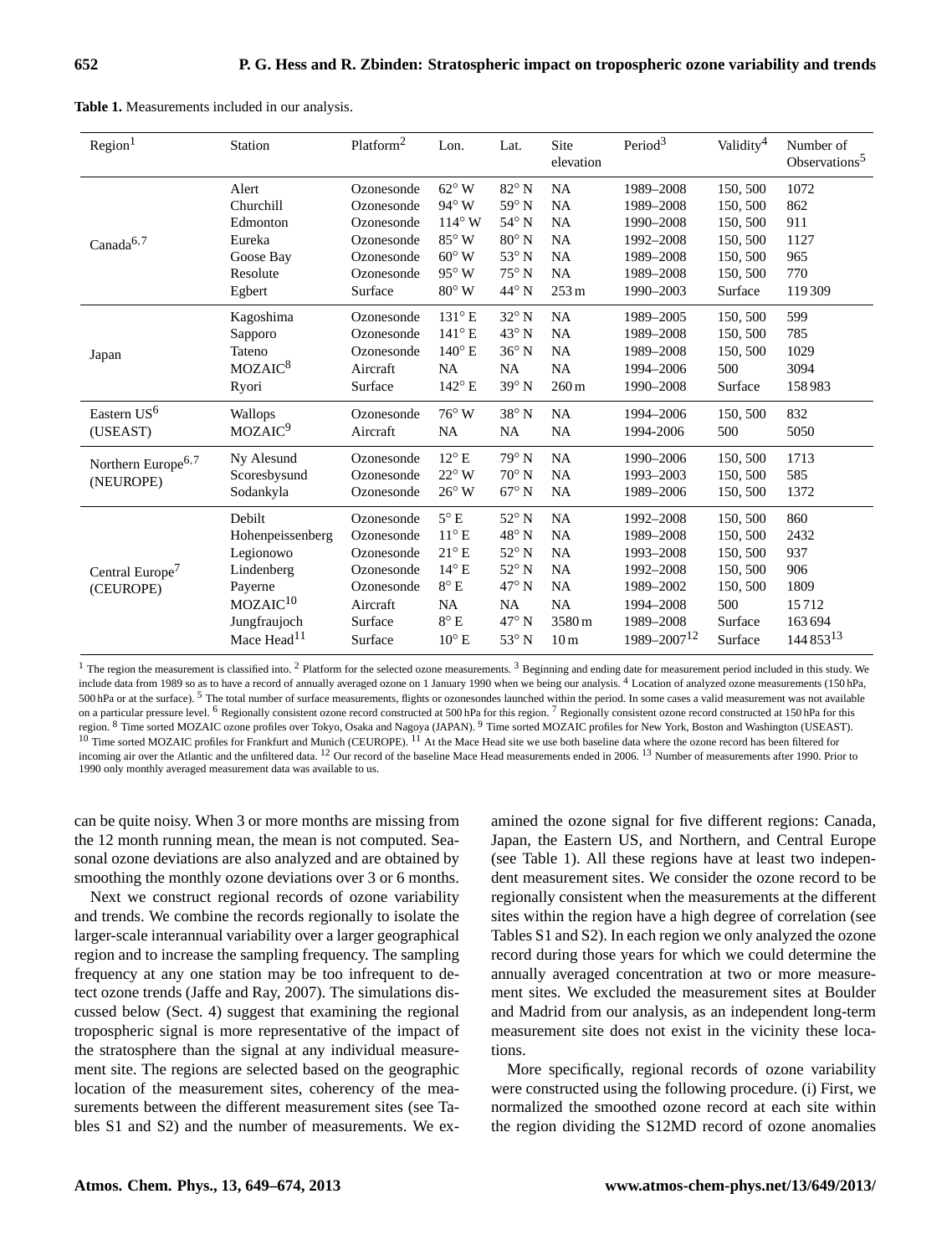by its standard deviation. The trend is not removed prior to normalization. We refer to the normalized S12MD ozone signal as NS12MD ozone. (ii) Second we constructed a normalized regional ozone record by averaging the resulting normalized records from all the sites within a region. Averaging the NS12MD records allows us to construct a regional signal where the variability at each station is given equal weight. Simply averaging the ozone deviations themselves is likely to weight the overall regional record towards those stations with greater average ozone concentrations. Note that the adapted method may give less weight to those stations with larger trends.

Regional ozone trends (in ppbv yr<sup>-1</sup>) cannot be analyzed using the normalized signal. The regional trends are calculated over two periods: from 1990–2000, and from 2000– 2009. These periods yield distinctly different trends at many sites. Within a particular region regional ozone trends are calculated by averaging the trends of the ozone record derived separately at each measurement site. In the case a site has an incomplete measurement record, we weight the trends calculated at that site by the fraction of measured months within each period. Trends are only calculated for those sites with data at the beginning and end of the period of interest.

## **2.2 Chemical transport model**

The three-dimension chemistry transport model used in these simulations is the Community Atmosphere Model with chemistry (CAM-chem) (see Lamarque et al., 2012), in which chemistry from the Model of Ozone and Related Tracers version 4 (MOZART-4) (Emmons et al., 2010) has been imported into the Community Atmosphere Model (Collins et al., 2006). In these simulations CAM-chem is driven by the reanalysis meteorology from the National Center for Environmental Prediction/National Center for Atmospheric Research (NCEP/NCAR) (Kalnay et al., 1996). Except for lightning emissions, the tropospheric emissions of all species in these simulations (including biogenic emissions and soil  $NO<sub>x</sub>$ ) have no interannual variation. The lightning source of NO is computed internally within the model from the diagnosed convective clouds using a parameterization based on Price and Rind (1992) (see Emmons et al., 2010 for details). Emissions are largely based on the POET emission inventory and are reported in Fiore et al. (2009). The methane concentration at the lower boundary is specified with no interannual variation. The model simulation has been spun up for two years prior to 1990.

Recently CAM-chem has been thoroughly described and evaluated (Lamarque et al., 2012) using Modern Era Retrospective-Analysis for Reasearch (MERRA) and Goddard Earth Observation System version 5 (GEOS-5) offline meteorological fields. Depending on the meteorology used the 500 hPa Northern mid-latitude ozone bias over selected ozonesonde sites generally ranges between a few ppbv to a little over 10 ppbv with a seasonal measurement-observation correlation near 0.9. Results from CAM-chem driven by NCEP reanalysis fields have been used and evaluated in the international assessment of source-receptor relationships for Hemispheric Transport of Air Pollution (HTAP) (Fiore et al., 2009; UNCEC, 2007; Sanderson et al., 2008; Shindell et al., 2008; Anenberg et al., 2009; Reidmiller et al., 2009). In particular Jonson et al. (2010) compared simulated ozone in CAM-chem against ozonesonde measurements.

The version of CAM-chem used in these simulations has no explicit representation of stratospheric ozone chemistry and rather coarse stratospheric resolution. To specify the stratospheric ozone concentrations we modify the parameterization for synoz (synthetic ozone tracer) (McLinden et al., 2000). As specified in McLinden et al. (2000) synoz is a passive ozone-like tracer released into the simulated equatorial stratospheric ozone production region (70–10 hPa and 30◦ S–30◦ N) at a rate equivalent to the stratospheric to tropospheric flux of ozone; it is destroyed in the lower troposphere with an e-folding timescale of 2-days. Above the tropopause the concentration of simulated ozone is set equal to that of synoz. This ensures the stratosphere to troposphere flux of ozone and synoz are the same. The synoz parameterization has been used in the GEOS-chem model (Bey et al., 2001) as well as in the CAM-chem simulations for HTAP (see citations above) and the MOZART-2 simulations of the Arctic Oscillation (AO) (Hess and Lamarque, 2007).

The synoz parameterization corrects for the excessive STE frequently found when driving models using assimilated wind fields and specified stratospheric ozone fields. The cross-tropopause flux of synoz is not particularly sensitive to details of the stratospheric circulation. This can be seen by the following argument. As the stratospheric mean meridional circulation increases an airmass spends less time in the region where the synoz source is applied. This implies that as the circulation rate increases the concentration of synoz within the equatorial source region (approximately equal to the amount of time that an airmass resides within the equatorial source region) decreases. Conversely, if the circulation rate decreases the concentration of synoz within the equatorial source region increases. Thus, since the flux of synoz transported out of the equatorial source region is proportional to the strength of the mean meridional circulation times the concentration of synoz, and these two quantities vary inversely, the flux of synoz is relatively insensitive to changes in circulation strength. At steady-state, when the loss of synoz is in balance with its source the cross-tropopause flux of ozone and synoz are equal to the specified production rate of synoz (specified to be equivalent to the stratospheric to tropospheric flux of ozone).

In this paper we have modified the parameterization of synoz so as to: (i) keep the stratosphere-to-troposphere flux of ozone roughly constrained, (ii) allow the STE of ozone to be sensitive to interannual changes in the stratospheric circulation. To do this we specify the concentration of a synoz-like tracer (instead of its production rate) within the equatorial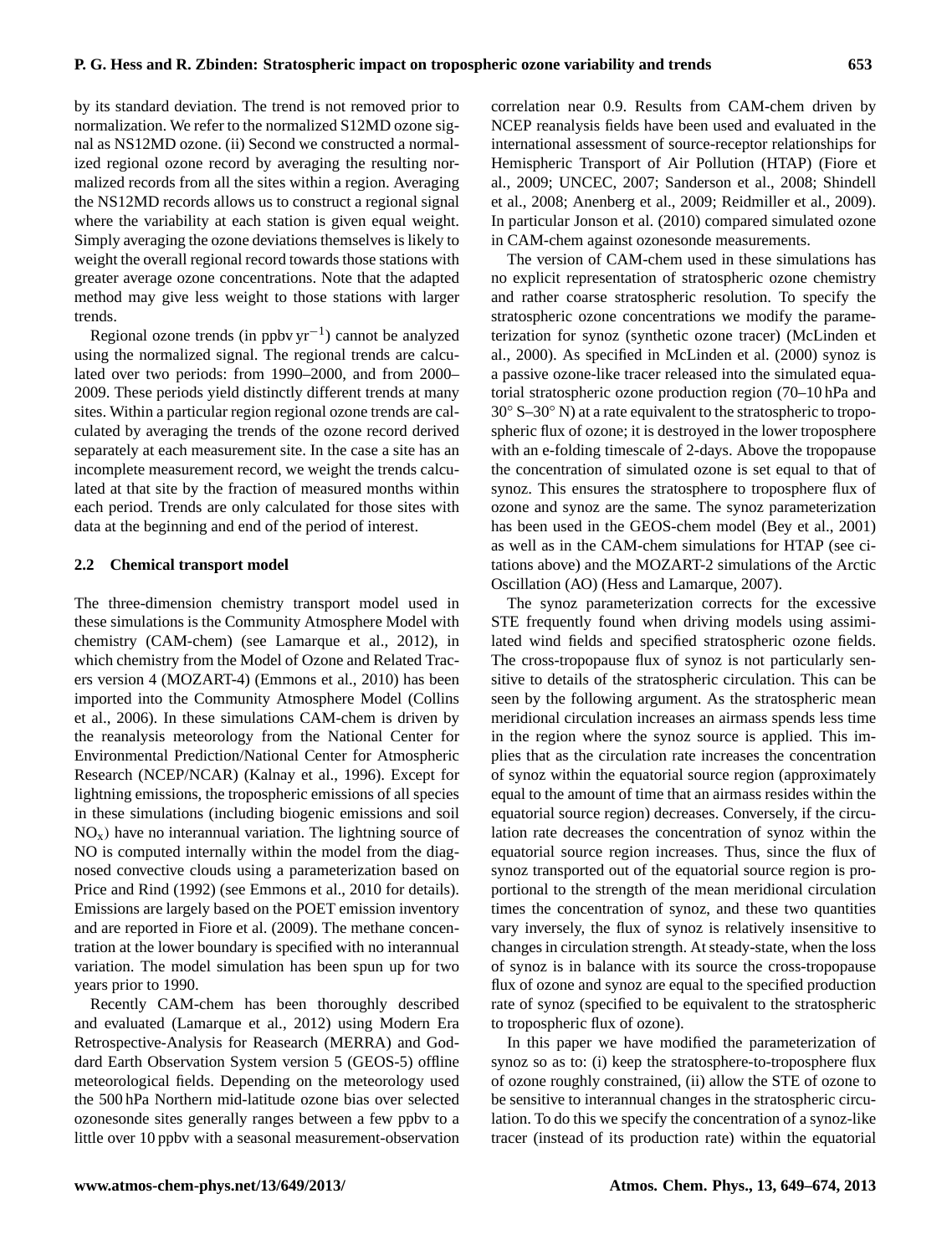stratospheric ozone production region. We will denote this tracer as synoz\*. Because the concentration of synoz\* is specified (and not its source strength) the flux of synoz\* out of the equatorial source region will be sensitive to changes in the strength of the mean-meridional circulation. Except for this change, the methodology used here is the same as that used in specifying the synoz tracer in its original formulation. In particular, the parameterization used in this paper was implemented as follows. (1) First we equilibrate the concentration of synoz (as specified in McLinden et al., 2000) by running CAM-chem on the order of 10 yr. In the equilibration run the source of synoz is set to  $500 \text{ Tg yr}^{-1}$ . (2) The equilibrated concentration of synoz (between 30◦ S–30◦ N and 10 and 70 hPa) is saved during a test-year to produce an annual record of synoz\* concentrations in the defined equatorial production region. (3) We check that specifying the flux of synoz or the concentration of synoz\* produce the same result during the given test year. We also check that the distribution of synoz\* does not drift interannually due to a poor initialization. Details of this latter test can be found in the Supplement (see Fig. S1). Both checks show the implementation of synoz\* is indeed correct. This parameterization only captures the variation in STE due to variations in circulation, not due to changes in stratospheric chemistry. The concentration of synoz\* is specified to be the same each year. This has the advantage of isolating the impact of changes in circulation on STE. Voulgarakis et al. (2011) finds that the variability in stratospheric ozone itself is almost negligible in accounting for changes in simulated post-El Niño increases of ozone STE; the changes are almost completely due to changes in the circulation.

The seasonal cycle of simulated stratospheric ozone at 150 hPa is compared against measurements in Figs. S2–S4 (also see Fig. 5 discussed below). At this altitude the concentration of ozone is equal to that of synoz\*. As expected simulated ozone underestimates the measured ozone in the stratosphere, but by design the consequent STE of ozone is approximately correct. The amplitude of the simulated seasonal cycle of ozone at 150 hPa also underestimates the measured seasonal cycle. The simulated maximum ozone concentration at 150 hPa tends to occur one to two months after the measured March–April peak. The timing of the measured October 150 hPa ozone minimum is better simulated.

The tropospheric ozone distribution is compared against measurements in the Supplement Figs. S2–S6 (also see Tables 2 and 3 and Figs. 5–7 discussed below). The simulated ozone slightly overestimates ozone throughout most of the troposphere (Figs. S5–S6), but significantly overestimates ozone at the surface (except over Northern Europe). This surface bias is common to many global model simulations (Pozzoli et al., 2011; Ellingsen et al., 2008) and is evident in CAM-chem simulations using a variety of meteorological input fields (Lamarque et al., 2012) and alternative methodologies for specifying the stratospheric ozone concentrations. Vertical profiles of ozone in these simulations are very similar to those given by Hess and Lamarque (2007) in the MOZART-2 chemical transport model using the standard synoz parameterization (see Figs. S5 and S6). In the latter paper MOZART-2 is shown to simulate the interannual ozone variability associated with the AO in February–March, which in many locations is driven by the interannual variability in STE. The amplitude of the tropospheric seasonal cycle in ozone over the Canadian, Northern European and Eastern US regions is less than observed. While the overall simulated mid-tropospheric ozone bias is small (Table 2, Figs. S5–S6) the simulation underestimates the measured ozone concentrations during summer and overestimates them during winter. Consistent with the simulation at 150 hPa, the timing of the simulated 500 hPa ozone maximum is generally one month to two months too late (two months over the Eastern US), although the timing of the seasonal ozone mimimum agrees well with the measurements.

A tagging method is used to tag and track all tropospheric odd nitrogen as the nitrogen is emitted (including the emissions of  $NO<sub>x</sub>$  from soils and lightning) and subsequently physically transported and chemically modified (Hess and Lamarque, 2007; Emmons et al., 2012). Tropospheric photochemical ozone is defined as that portion of ozone produced through the tropospheric photochemical reactions involving the tagged nitrogen species. We refer to tropospheric photochemical ozone as  $O_{3NO<sub>x</sub>}$ . Tropospheric photochemical ozone  $(O_{3NO_x})$  is destroyed in the troposphere through the simulated photochemistry and in the stratosphere with a fixed timescale of 10 days. Previous studies (e.g., Dahlmann et al., 2011; Grewe, 2004; Lelieveld and Dentener, 2000) have also calculated ozone concentrations through the use of tagging methodologies. Emmons et al. (2012) shows that the tagged ozone concentration  $(O_{3NO_X})$  is almost identical to the untagged ozone concentration  $(O_3)$  when all tropospheric sources of  $NO<sub>x</sub>$  are tagged and stratospheric sources of ozone and odd nitrogen are turned off. By tagging tropospheric photochemical ozone we explicitly quantify the portion of ozone in the troposphere that is not due to  $NO<sub>x</sub>$  catalyzed reactions: it is simply the difference between the total simulated ozone and  $O_{3NO<sub>x</sub>}$ . We refer to the difference between  $O_3$  and  $O_{3NO_x}$  as stratospheric ozone  $O_{3S}$ , although a small fraction could have originated from tropospheric photochemical reactions that produce  $O_3$  without  $NO_x$  mediated photochemistry. This method is fully linear, in the sense that ozone concentration ascribed to individual  $NO<sub>x</sub>$  sources adds to the total ozone concentration diagnosed from all the sources (Emmons et al., 2012). This methodology produces a significantly different and lower tropospheric distribution of stratospheric ozone (Hess and Lamarque, 2007) than studies using an ozone tracer set to the mixing ratio of ozone in the stratosphere and destroyed in the troposphere at the same rate as ozone (e.g., Roelofs and Lelieveld, 1997; Emmons et al., 2003). By simply turning off the stratospheric input of ozone Fusco and Logan (2003) simulated low surface concentrations of stratospheric ozone similar to those found in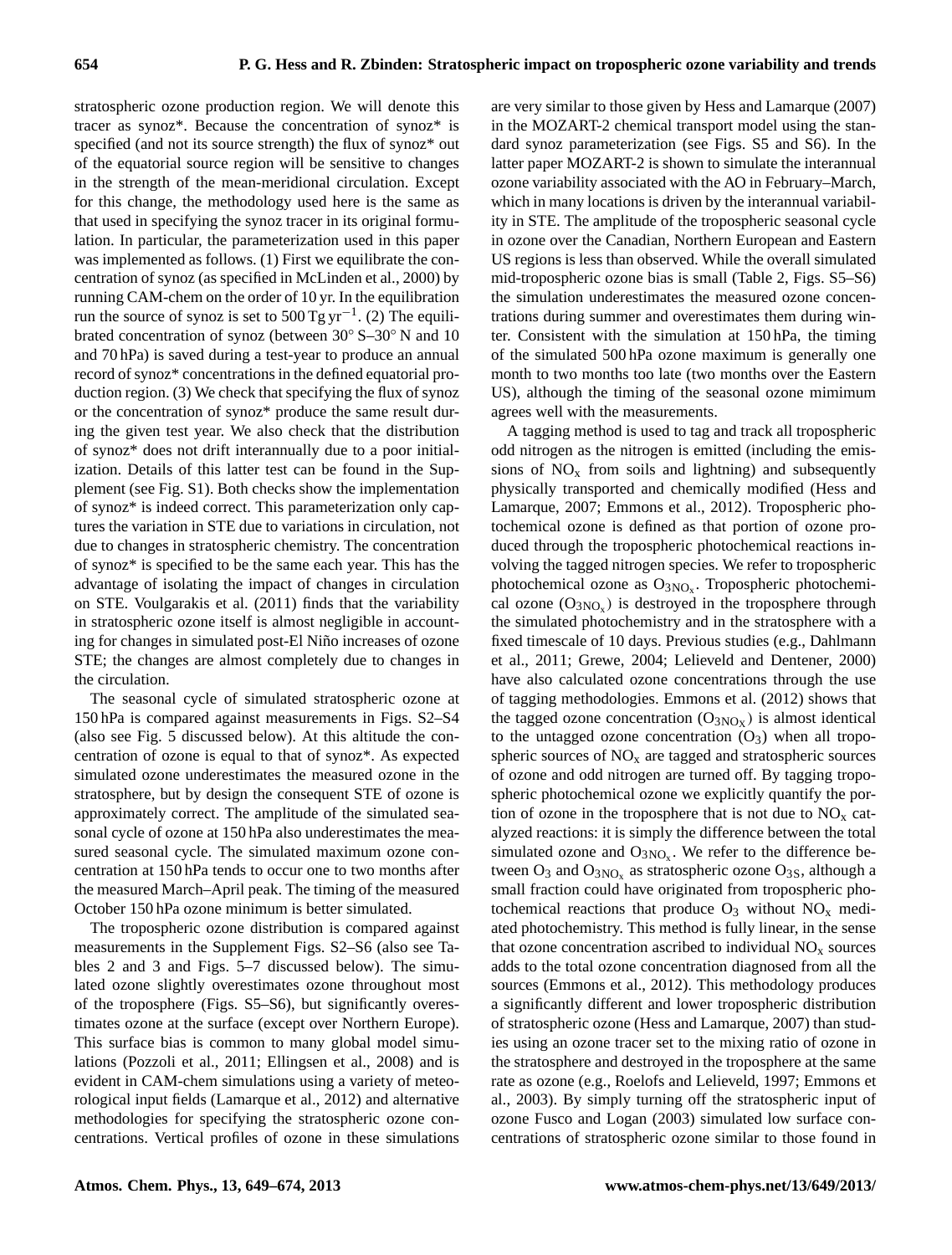both this study and Hess and Lamarque (2007). Hess and Lamarque (2007) argue that the use of the tagged  $NO<sub>x</sub>$  to calculate stratospheric ozone offers a number of conceptual advantages over using a stratospheric ozone tracer.

## **3 Ozone variability – the observational record from 30–90**◦ **N**

In this section we examine the observed record of ozone variability from the lower stratosphere to the surface for the selected measurement sites (see Table 1) from 30–90◦ N between 1990 and 2009.

## **3.1 Tropospheric ozone record**

The normalized smoothed monthly ozone deviations (NS12MD) at 500 hPa for individual measurement sites within five different regions (see Table 1) are given in Figs. 1 and 2. Table S1 gives the correlation between the individual measurement sites. The individual measurement sites over the Canadian, Northern European, Japanese and Eastern US regions are generally significantly correlated while the the individual sites over Central Europe are generally not significantly correlated (Table S1). In particular, the correlation between the individual measurements for the Canadian and Northern European sites is generally highly significant (Table S1). As discussed in more detail below a number of features of the measured record are common to all regions.

The measured record over Central Europe (see Fig. 2) bears somewhat more discussion as the European measurement network is particularly dense, regularly and frequently sampled and subsequently often used to evaluate model simulations. The measurements at individual sites within Central Europe are generally positively correlated, but not significantly so (Table S1), and there are comparatively large differences in the ozone record between the different sites (Fig. 2). We have included one surface station, the Jungfraujoch, as a comparison in Fig. 2. While the pressure at Jungfraujoch site (3580 m) is somewhat higher than 500 hPa, the measurements at Jungfraujoch are highly correlated with the 500 hPa MOZAIC measurements over Europe (correlation is 0.68). They are also significantly correlated with the ozonesonde record over the Northern Europe ozonesonde sites, the ozonesonde record over the Canadian sites and the MOZAIC measurements over the US (Table S1). The Jungfraujoch measurements are not significantly correlated with any of the Central European ozonesonde measurement stations during the period 1990–2009. The correlation between the European ozonesonde sites and the European MOZAIC cluster is generally low and frequently negative. Discussion of differences between alpine ozone measurements over Europe, MOZAIC measurements and ozonesonde measurements can be found in Jeannet et al. (2007) and Logan et al. (2012). Logan et al. (2012) shows that the datasets agree after 1998, but have



**Fig. 1.** Normalized 12-month running mean of 500 hPa ozone measurement anomalies (NS12MD, see text) for the following regions: **(a)** Canada, **(b)** Japan, **(c)** US East and **(d)** Northern Europe. Measurements from each individual ozonesonde site and MOZAIC (thick red lines) are shown. At each measurement site the monthly ozone deviation from the 1995–2005 mean is smoothed using a 12 month running mean. The resulting record is then divided by its standard deviation. Thus ozone is plotted as its standard deviation from the mean. Over each region the NS12MD records from the individual sites are averaged (thick black line) when sufficient measurements are available for at least two measurement sites to report an annually averaged concentration.

substantial disagreements prior to that time. The central European ozonesonde sites and MOZAIC are all geographically close: the spatial differences between the measurement sites are unlikely to explain their differences (Schnadt Poberaj et al., 2009). Saunois et al. (2012) investigates the impact of sampling frequency on the ozone record, and includes an analysis of the MOZAIC record over Frankfurt.

Nevertheless, by simply averaging all the individual NS12MD ozonesonde and MOZAIC ozone records (Fig. 2) over Central Europe we find the regionally averaged record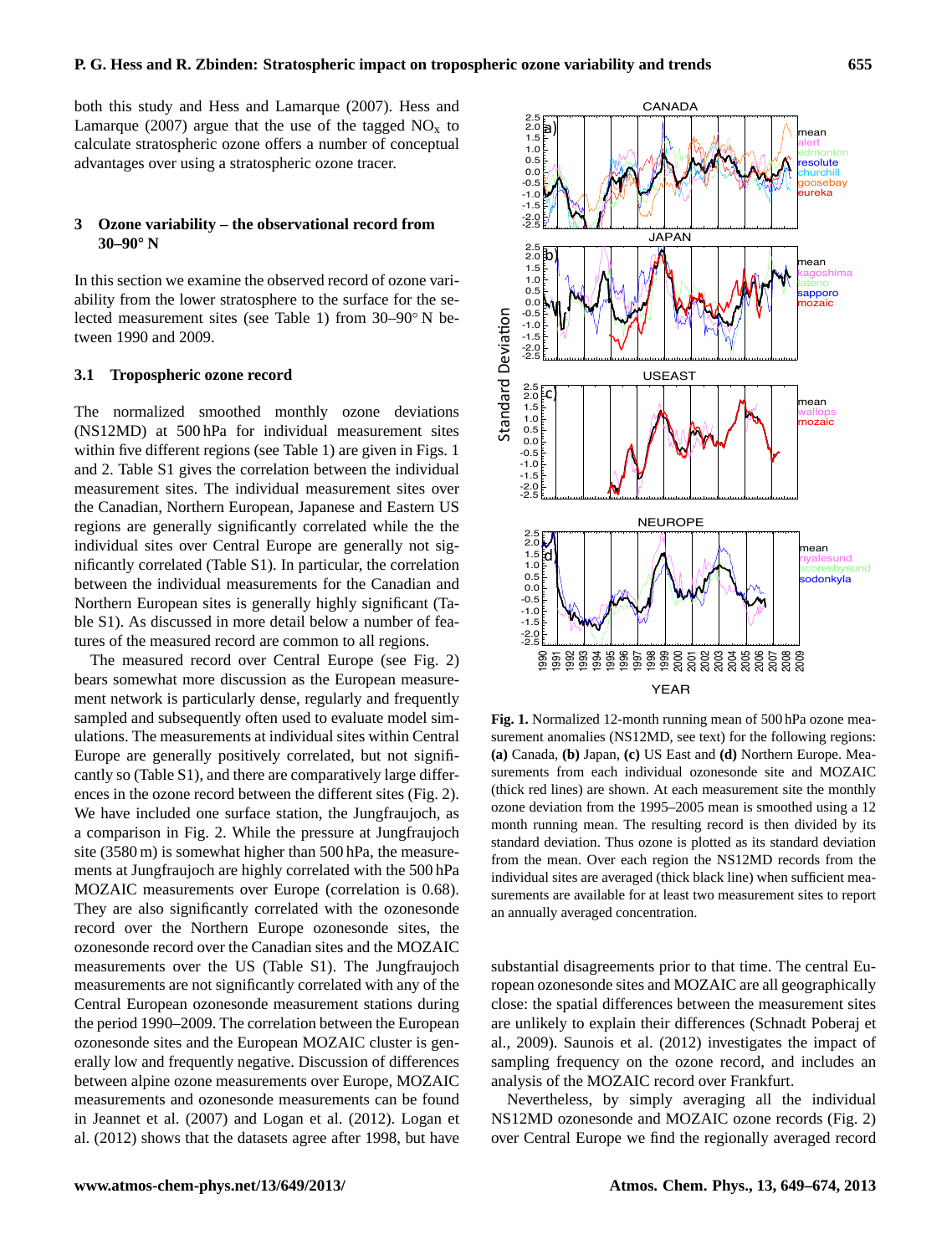

**Fig. 2.** As in Fig.1 but for the Central European region at 500 hPa, with the exception that the surface measurements at Jungfraujoch (3580 m, approximately 650 hPa) are shown for comparison. The Jungfraujoch and MOZAIC measurements are marked by thick lines.

is generally consistent with that found in other regions: there are ozone minima near 1993, 1997 and 2000, with an ozone maximum in 1999. An ozone maximum from 1994 into 1996 seems to occur in most of the station records during this period. However, while the MOZAIC and Jungfraujoch measurements suggest the amplitude of this maximum is less than that of the 1998–1999 event, many of the ozonesonde sites suggest this earlier peak is the stronger of the two (i.e., Payerne, Lindenberg, Hohenpeissenberg, De Bilt).

In each of the five regions examined we have constructed an averaged ozone record from the individual NS12MD ozone records within that region (Figs. 1–3). We further average the ozone record over Northern European, Eastern US and Canadian regional ozone records to produce our best guess of interannual variations in the large-scale ozone signal (Fig. 3a). We simply refer to the resulting averaged record as the average 500 hPa ozone record. We exclude Central Europe from this average, as the station records within this region have limited correlation (Table S1) are not selfconsistent (see Fig. 2). We exclude Japan from this average as both the simulation and the measurements suggest the ozone variations over the Japanese stations are not well correlated with the other measurement sites (see Table S1 and Fig. 3a). This is perhaps not surprising as the Japanese ozonesondes are further south than the other regions examined and are impacted by the summertime monsoon (Zbinden et al., 2006) circulation.

The average 500 hPa ozone record shows a pronounced ozone peak in 1998–1999, and minima in 2000 and 1993 (Fig. 3a). The record from the individual regions (Fig. 1a) shows a similar pattern, although the minima over Japan are not pronounced. Using MOZAIC-derived measurements of tropospheric ozone column Zbinden et al. (2006) also noted the 1998–1999 ozone anomaly extended to three continents. The ozone minimum from 1992–1994 in the average record is most pronounced over the Canadian stations. Oltmans et



**Fig. 3.** Normalized 12-month running mean of regionally averaged ozone measurement anomalies (NS12MD) for **(a)** ozonesondes and MOZAIC measurements at 500 hPa, **(b)** ozonesonde measurements at 150 hPa. In each region the records from each measurement site are analyzed as in Fig. 1 and then averaged. Thick lines indicate the regions with consistent records (Canada, Northern Europe and Central Europe at 150 hPa; Canada, Northern Europe and the Eastern US at 500 hPa) and the times when at least two concurrent measurements are available within a given region. The thick black line gives the average ozone over those regions with consistent measurements. The width of the yellow shaded region gives two standard deviations of the individual records that comprise the overall averaged signal.

al. (1998) and Fusco and Logan (2003) relate this ozone minimum at high latitudes to the impact of Pinatubo.

The average 500 hPa ozone record is constructed from sites that represent a relatively small fractional area of the troposphere from 30–90◦ N and has a high latitude bias. The individual stations comprising this record extend from 38◦ N (Wallops) to  $82°$  N (Alert), and from  $114°$  W (Edmonton) to 27◦ E (Sodankyla) (Table 1). The average measured 500 hPa ozone record explains 39 % of the variance of the regional 500 hPa ozone record over the Eastern US, 45 % of the variance over Northern Europe and 88 % of the variance over Canada. To what extent does the constructed average 500 hPa ozone record represent large-scale variations in 30–90◦ N ozone? From the analyzed measurements it is impossible to tell. However, simulated ozone (see Sect. 4) suggests that this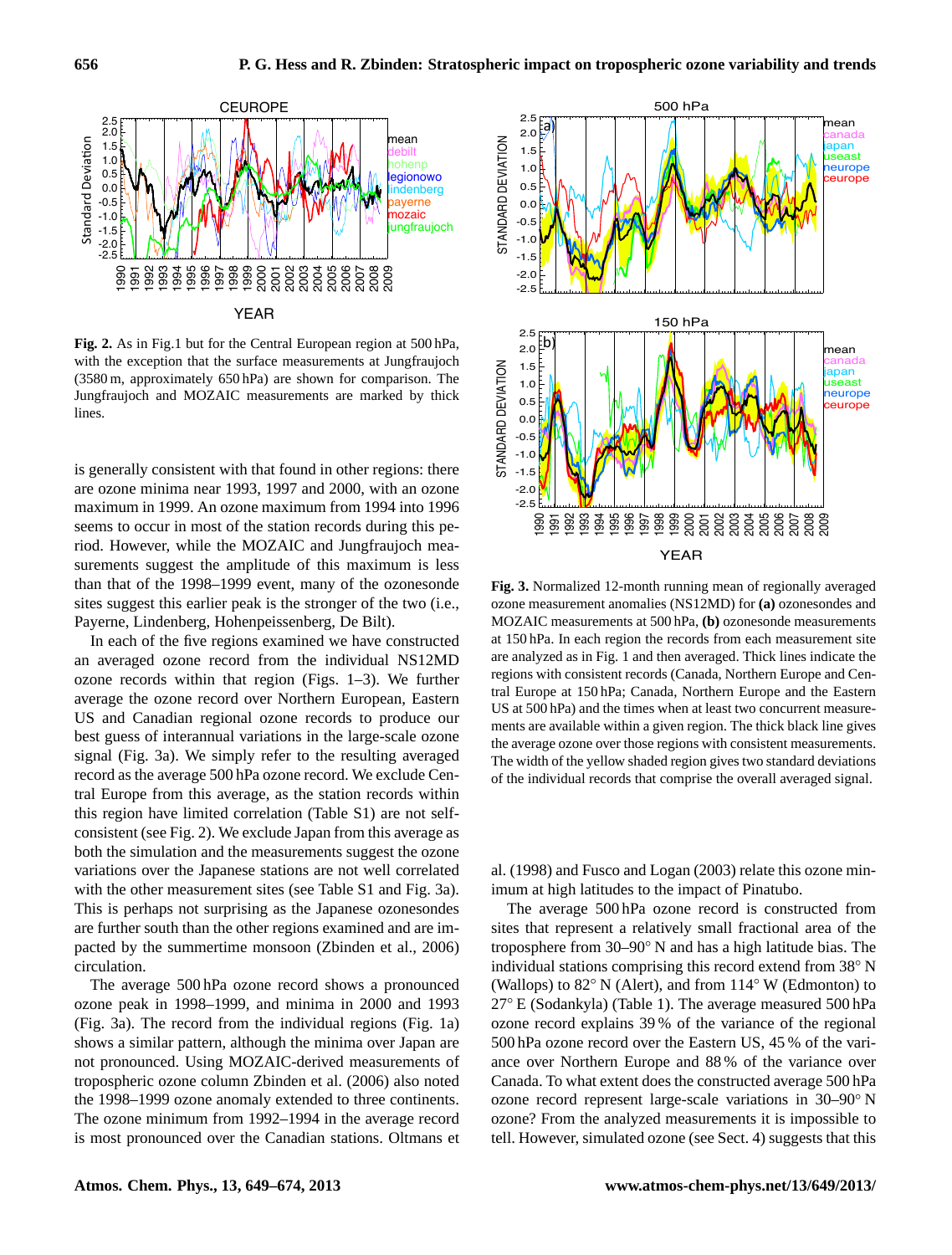average record is indeed representative of 30–90◦ N ozone variations.

#### **3.2 Stratospheric ozone record**

The 150 hPa ozone signal averaged over each of the five regions is given in Fig. 3b as analyzed from the ozonesonde measurements (the MOZAIC measurements do not extend to 150 hPa). At 150 hPa the Canadian region (six sites), the Central European region (five sites), and the Northern European region (three sites) have regionally consistent ozone records. The six sites in Canada are positively correlated, with most of the correlations significant at the 95 % level (Table S2); within the Central European and Northern European regions most of the sites are also highly correlated with each other (Table S2). We were not able to isolate a regionally consistent record over the Eastern US at 150 hPa: only one ozonesonde measurement is available in that region, precluding us from being able to evaluate the consistency of the record. We were not able to isolate a consistent ozone signal in the lower stratosphere for the Japanese stations. The correlation amongst the three Japanese sites at 150 hPa is small and insignificant (Table S2), although this is perhaps not surprising as these sites span a wide latitudinal range (32–43◦ N). Increasing the altitude of the sampling, or examining the correlation only during the winter months did not increase the correlations amongst the Japanese sites.

We construct an average measured 150 hPa ozone signal by averaging the NS12MD ozone records over regions with regionally consistent 150 hPa signals: Canada, Central Europe and Northern Europe (Fig. 3b, solid black line). The average 150 hPa signal explains between 79 % (Central Europe) and 86 % (Northern Europe and Canada) of the individual regional averages. The regional signal from Canada and Northern Europe in particular shows a very high degree of correlation from year to year. The signal from Central Europe, while showing the same large amplitude variability as the Canadian and Northern European signals deviates somewhat in the smaller amplitude variability. As with the average 500 hPa ozone record, the average 150 hPa record is constructed from measurements that only sample a relatively small fraction of the lower stratosphere (see Table 1) with a weight towards the northern latitudes.

The interannual variability in the lower stratospheric ozone record can be attributed to the interplay between stratospheric dynamics and photochemistry (Shepherd, 2008). With the exception of Japan the long timescale variability in all regions is similar with ozone concentrations from 2001–2009 uniformly higher than those prior to 1997. All regions, even those without regionally consistent records have an ozone maximum in 1998–1999 timeframe (Fig. 3b). An analysis of MOZAIC measurements in the upper tropospheric and lower stratospheric over Iceland, the Eastern US and Europe also clearly indicates a pronounced lower stratospheric positive ozone anomaly during 1998–1999 time-



**Fig. 4.** Normalized 12-month running mean of the surface ozone measurement anomalies (NS12MD) at: Mace Head Ireland (10 m); Egbert Canada (253 m); Ryori, Japan (260 m), and the Jungfraujoch Switzerland (3580 m). The Mace Head data is shown filtered for clean air (Derwent et al., 2007). Records from each site are analyzed as in Fig. 1. The width of the yellow shaded region gives two standard deviations of the records about their overall mean.

frame (Thouret et al., 2006). The lower stratospheric ozone minimum at 150 hPa in 1992 and 1993 (Fig. 3b) can be attributed, at least in part, to the Mt. Pinatubo eruption in June 1991 (WMO, 2003) although circulation anomalies may also have played a role (Hadjinicolaou et al., 1997).

## **3.3 Surface ozone record**

It is outside the scope of this paper to make a thorough evaluation of the impact of the stratosphere on surface sites. However we have found a number of surface sites that clearly show the 1998–1999 ozone anomaly (see Fig. 4). It is important to stress that many surface sites do not show this major ozone anomaly, in particular the many surface sites over the interior western US analyzed by Jaffe and Ray (2007). A list of the particular surface sites analyzed here is given in Table 1. These sites have diverse geographic locations and are located between sea level and 3580 m. With the exception of the Egbert site over Southeastern Canada, the correlation amongst these surface sites tends to be highly significant and greater than 0.52 (Table S3). We show only one elevated site over Central Europe, the Jungfraujoch; however, the interannual correlation of ozone measured at all the elevated surface sites we examined in Central Europe (Jungfraujoch, Payerne, Rigi and Sonnblick) is highly significant (not shown). The correlation between each of these sites and Mace Head (at sea level) is also highly significant, suggesting a common cause of variance with incoming air over the Atlantic. We discuss the Mace Head site measurements in more detail in Sect. 4.1.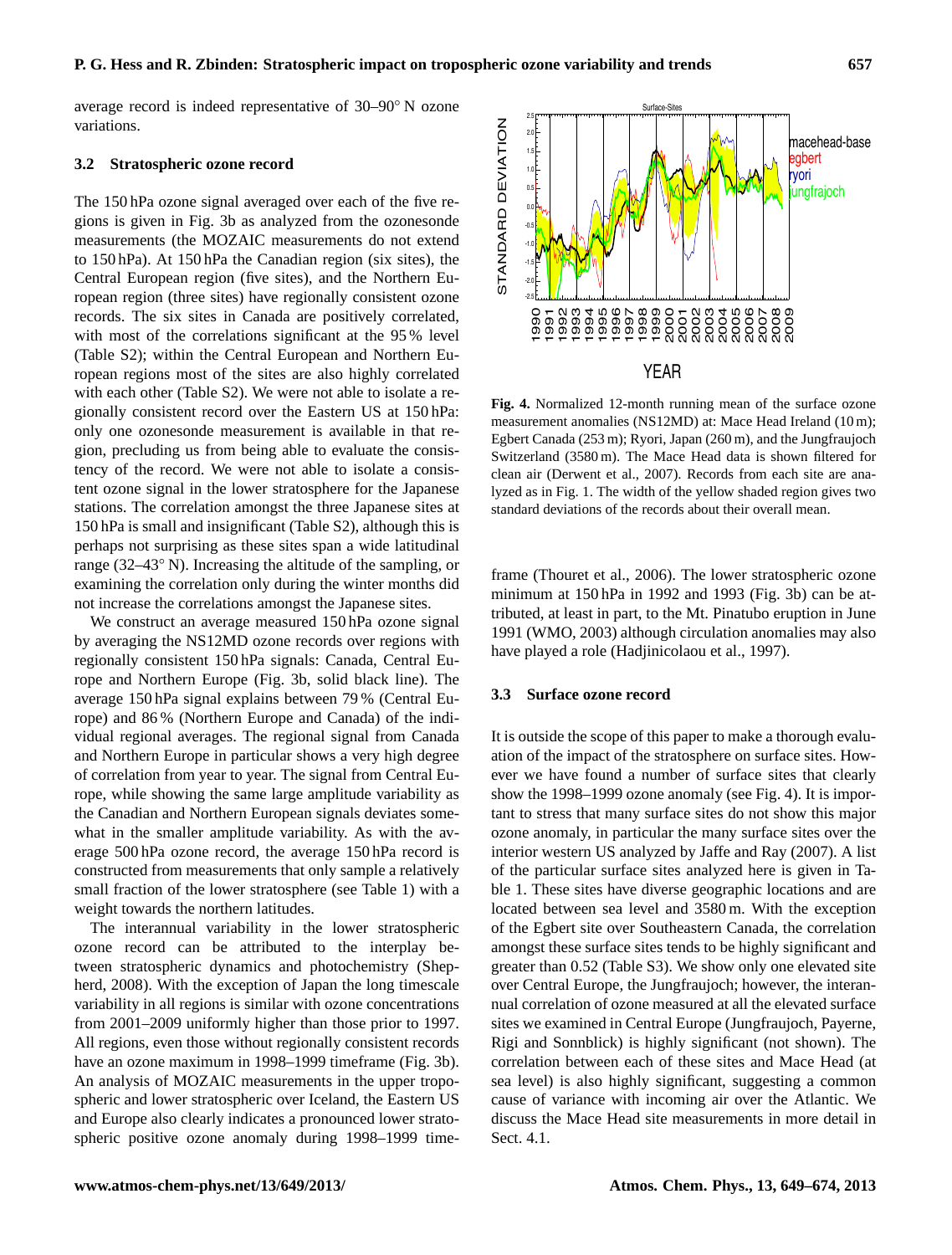# **3.4 Correlation between the tropospheric and stratospheric ozone records**

There is a striking similarity between the average measured ozone records constructed at 150 hPa (i.e., the regional ozone records averaged over Canada, Central Europe and Northern Europe, Fig. 3b) and the average measured ozone record constructed at 500 hPa (i.e., the regional ozone records averaged over Canada, the Eastern US and Northern Europe). Both records have ozone minima in 1993, 1997 and 2000 and a maximum in 1999. Both show that after 1999 the ozone appears to level off. We note, however, that the measured peaks in 2002 and 2004 in the averaged 150 hPa ozone record are not echoed in the averaged 500 hPa record; the peak during 2003 in the averaged 500 hPa ozone record is evident in the Central European 150 hPa record, but not in the Canadian or Northern European records. The common variability between the stratosphere and troposphere appears to be largely due to the impact of large timescale events: the relatively low ozone concentrations in 1993, the high concentrations in 1998–1999, and the overall increase of ozone until the late 1990s and the relatively flat record thereafter. The average 150 hPa ozone record explains 68 % of the average 500 hPa record. By averaging the 500 hPa ozone signal amongst different stations we increase the common variance and minimize the regional impacts, isolating the longtimescale, large spatial scale processes. When the average 150 hPa record is correlated individually with 500 hPa station records it explains: between 21 and 51 % of the variance over the Canadian stations; between 25 and 58 % of the variance over Northern European stations and between 40 and 54 % of the variance over the Eastern US. Tarasick et al. (2005), Thouret et al. (2006), Ordoñez et al. (2007) and Terao et al. (2008) have previously noted local correlations between stratospheric and tropospheric ozone. Both records have one minimize the results of the nucleus of the ozone and and an anxiom in 1999. Both show that the measure of the ozone changes at the other of the other of the other of the other of the other of the oth

The ozone evolution at the surface sites has many of the characteristics noted previously at 500 and 150 hPa: ozone minima near 1993, an ozone minimum in 1999 and generally elevated ozone levels after 1999. The average 150 hPa ozone record explains 43 % of the variance of the ozone record averaged over the four surface stations examined. When the average 150 hPa signal is correlated with the individual surface records it explains between 26 % (Ryori) and 54 % (Mace Head) of the variance. It is important to emphasize that we have not completed a comprehensive analysis of all surface sites, we have merely selected a few with a common signal.

## **4 Simulated interannual ozone variability**

First the simulated ozone variability and trends are evaluated against measurements. We next examine the simulated tropospheric ozone budget from 1990–2008, first examining the global budget (Sect. 4.2.1), then the 30–90◦ N bud-



**Fig. 5.** Simulated (dotted lines) and measured (solid lines) ozone at 150 hPa (blue) and 500 hPa (red). In all cases a 12 month smoothing is used. **(a)** Ozone (ppbv) at 150 hPa (left scales) and 500 hPa (right scales). Left most and right most scales are for the simulation, innermost scales are for the measurments. **(b)** Normalized 12-month running mean of regionally averaged simulated and measured ozone measurement anomalies (NS12MD), as analyzed in Fig. 1 at 150 hPa (left scale) and 500 hPa (right scale).

measurement sites into context. Finally, we analyze the vertical ozone correlations in the simulation and in the measurements (in Sect. 4.3). Discussion is given in Sect. 4.4.

#### **4.1 Model-measurement comparison**

We first construct simulated ozone records by sampling the model at the individual measurement sites. Note that the simulated record at any site is not sampled on the particular days the measurements were made, but instead uses monthly averaged ozone concentrations. Simulated trend calculations use the same monthly sampling at each site as was used to construct the measured trends: months with no valid measurements are also not used in the simulated analysis. Likewise, the average simulated 500 hPa ozone record is constructed using the same stations, regions and monthly sampling as used in the measurements.

We begin this section by illustrating differences between the normalized (NS12MD) and the un-normalized simulated ozone records. As an example of these differences, Fig. 5a gives the un-normalized simulated and measured ozone records averaged over the Canadian stations, Fig. 5b gives the normalized records (e.g., the NS12MD). Note that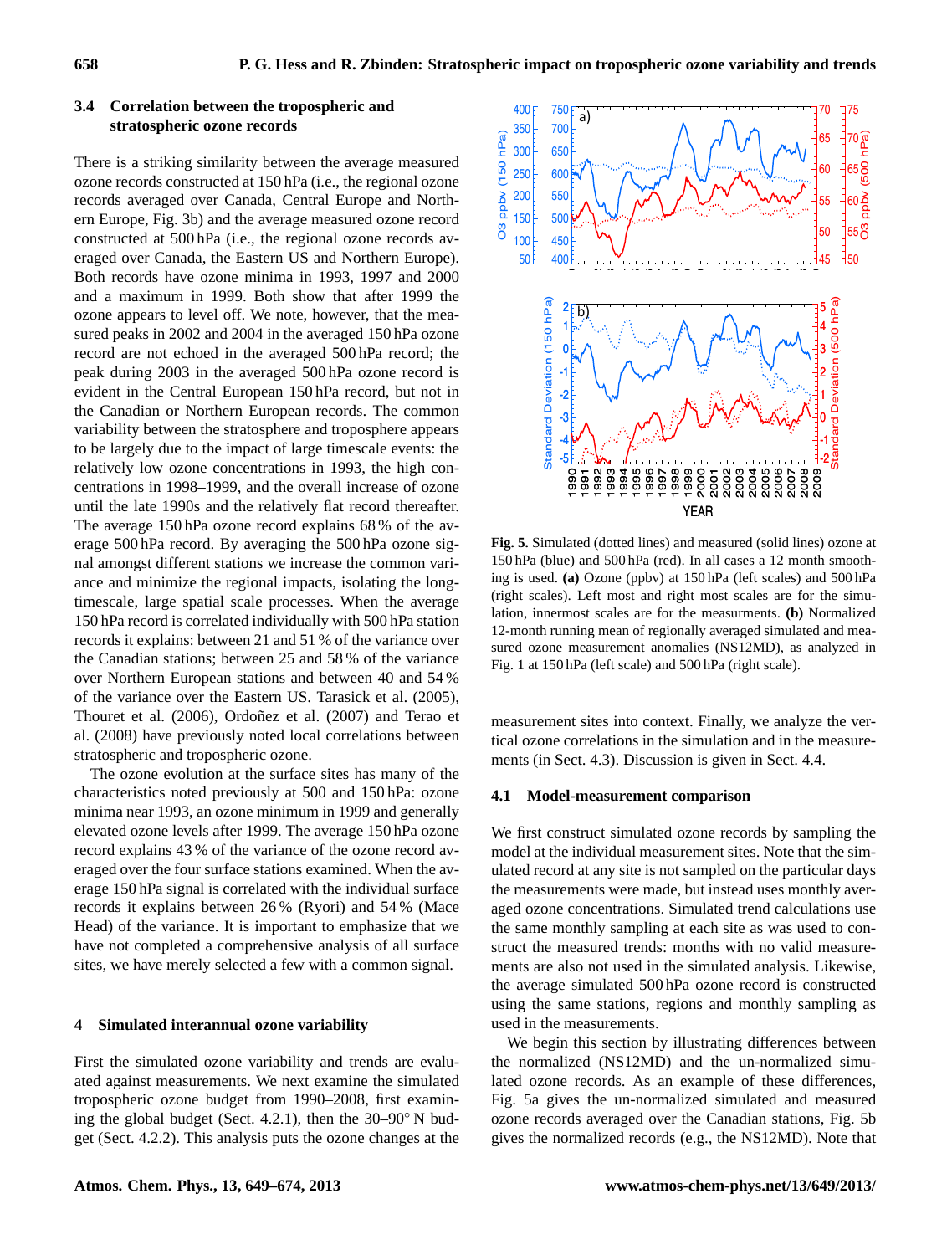# **P. G. Hess and R. Zbinden: Stratospheric impact on tropospheric ozone variability and trends 659**

| Region (at 500 hpa) or Surface Station |                   | Measured Simulated | Mean<br>(ppbv) | Standard<br>Deviation<br>(ppbv) | Correlation<br>(significance) |  |
|----------------------------------------|-------------------|--------------------|----------------|---------------------------------|-------------------------------|--|
| 500 hPa                                |                   |                    |                |                                 |                               |  |
| Canada                                 |                   | ∩                  | 54.5           | 3.1                             | 0.62(99%)                     |  |
|                                        |                   |                    | 57.7 (23.9)    | 0.94(1.2)                       |                               |  |
| Central Europe                         |                   | ∩                  | 59.1           | 1.3                             | $0.01$ (NS)                   |  |
|                                        |                   |                    | 61.2(22.3)     | 0.75(0.60)                      |                               |  |
| Northern Europe                        |                   | ∩                  | 58.1           | 2.6                             | 0.65(97%)                     |  |
|                                        |                   |                    | 57.9(21.5)     | 0.8(0.76)                       |                               |  |
| Japan                                  |                   | ◯                  | 58.3           | 2.3                             | $0.25$ (NS)                   |  |
|                                        |                   |                    | 62.8(24.3)     | 0.89(0.76)                      |                               |  |
| Eastern US <sup>1</sup>                |                   | ∩                  | 57.9           | 2.43                            | $0.72(99\%)$                  |  |
|                                        |                   |                    | 62.5(24.2)     | 0.82(0.79)                      |                               |  |
| Average <sup>2</sup>                   |                   | ∩                  | 56.2           | 2.7                             | $0.70(99\%)$                  |  |
|                                        |                   |                    | 58.5(23.1)     | 1.3(1.2)                        |                               |  |
| Surface                                |                   |                    |                |                                 |                               |  |
| Mace Head                              | B.L. <sup>3</sup> | O                  | 40.0           | 2.1                             |                               |  |
|                                        | All <sup>4</sup>  | ∩                  | 34.6           | 1.4                             | $0.76(99\%)$                  |  |
|                                        |                   |                    | 41.6(4.9)      | 0.71(0.51)                      |                               |  |
| Jungfraujoch                           |                   | ∩                  | 51.3           | 2.6                             | 0.55(97%)                     |  |
|                                        |                   |                    | 57.4 (17.5)    | 0.76(0.73)                      |                               |  |
| Egbert                                 |                   | ∩                  | 29.4           | 1.5                             | $0.0$ (NS)                    |  |
|                                        |                   |                    | 36.8(1.7)      | 0.78(.11)                       |                               |  |
| Ryori                                  |                   |                    | 38.4           | 1.8                             | $-0.18$ (NS)                  |  |
|                                        |                   |                    | 42.2(4.0)      | 1.1(0.28)                       |                               |  |
|                                        |                   |                    |                |                                 |                               |  |

<sup>1</sup> Consistent NS12MD measurements only cover 1995–2005 with significant gaps. <sup>2</sup> The average record consists of the ozone record averaged over the Canadian, Northern European and the Eastern US regions. <sup>3</sup> Mace Head filtered baseline ozone; <sup>4</sup> Mace Head unfiltered ozone.

at 150 hPa the simulation dramatically underestimates the measured concentrations: at this height the concentration of simulated ozone is equal to that of synoz\*, where synoz\* is specified to give the approximately correct ozone STE, but not necessarily the correct ozone concentrations. Nevertheless, as discussed in more detail below the 150 hPa interannual variations in synoz\* and measured ozone are clearly related (Sect. 4.3). Simulated ozone has significantly less interannual variability than the measurements at both 150 and 500 hPa. In the troposphere the measured interannual variability is three times larger than that simulated (Table 2). Some of this discrepancy could be attributable to the fact that interannual emission variability (except for lightning  $NO_x$ ) is not simulated. However, at the surface, Pozzoli et al. (2011) suggests variability in anthropogenic emissions contributes only 25 % to the overall ozone variability. The use of synoz\* could also contribute to the discrepancy between simulated

and measured variability as synoz\* dramatically underestimates measured ozone at 150 hPa (Fig. 5a).

When we compare simulated and measured NS12MD ozone (Fig. 5b) the agreement between model and measurements improves considerably at both levels. In the remainder of this section we give the model-measurement comparisons in terms of NS12MD. These comparisons better facilitate a visual comparison between simulated and measured variability.

As the model is specifically designed to simulate tropospheric chemistry we focus on the model-measurement comparison at 500 hPa and the surface. The model-measurement comparison at 500 hPa is given in Fig. 6, the surface sites are compared in Fig. 7. Simulated and measured ozone variability and concentrations are given in Table 2 with trends given in Table 3. Additional model evaluation has been discussed above and can be found in the Supplement (Figs. S2– S6). Simulated ozone generally overestimates the annually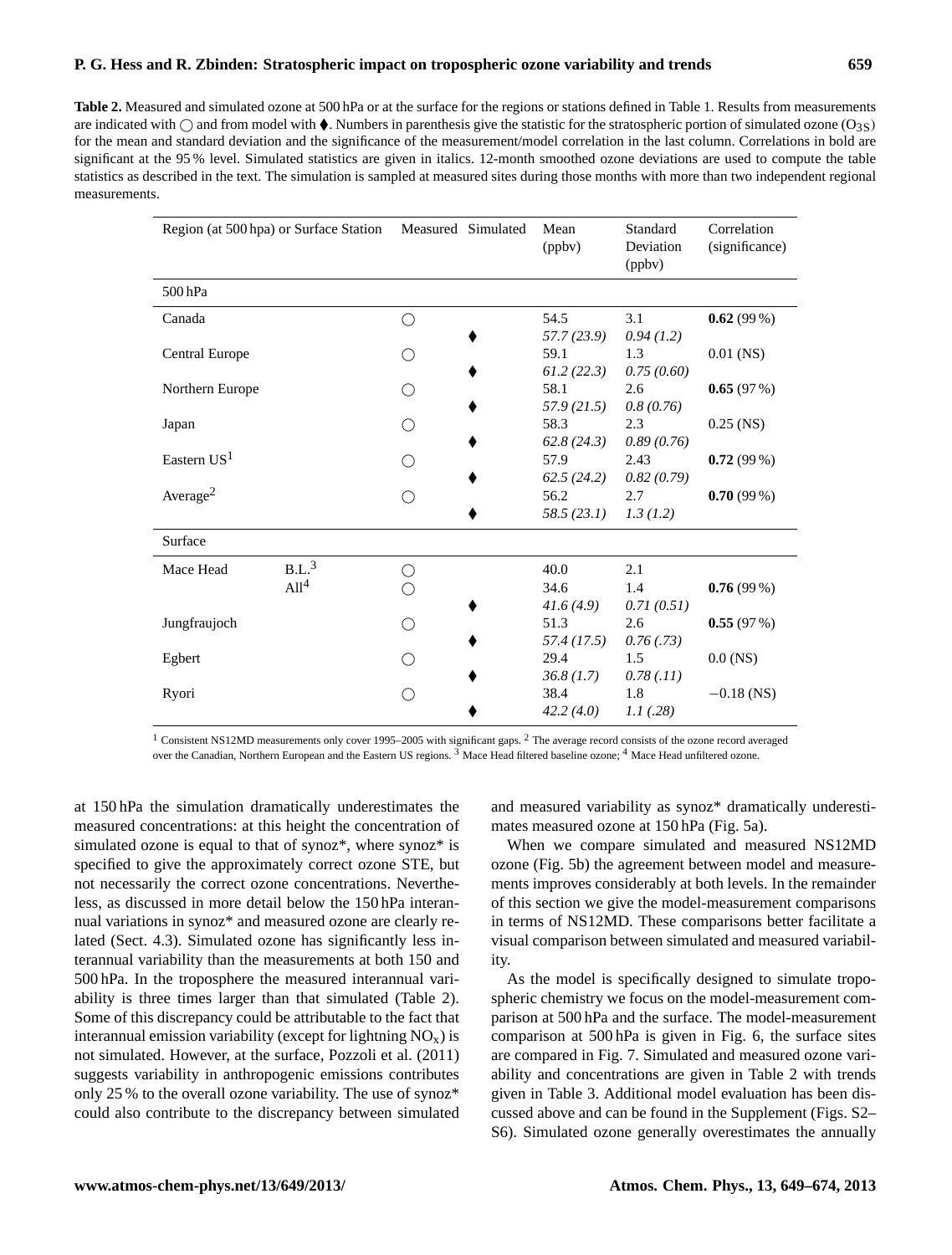**Table 3.** Measured and simulated annual, winter (DJF) or summer (JJA) ozone trends at 500 hPa or at the surface for the regions or stations defined in Table 1. Results from measurements are indicated with  $\bigcap$  and from model with  $\blacklozenge$ . Numbers in italics (last row for each station) give the statistic for the stratospheric portion of simulated ozone  $(O_{3S})$ . Trend range is given at the 95% significance level and in bold the trends significantly different from zero at the 95 % confidence level. Trends only computed only for time-periods which have at least 2-measurement stations in each region and for stations with measurements at beginning and end of interval.

| Region (at 500 hpa) or Surface Station | Measured<br>Simulated |  |                 | Trend 1990–2000 (ppby $yr^{-1}$ ) |                  | Trend 2000–2009 (ppbv yr <sup>-1</sup> ) |                  |                  |
|----------------------------------------|-----------------------|--|-----------------|-----------------------------------|------------------|------------------------------------------|------------------|------------------|
|                                        |                       |  | Annual          | Winter                            | Summer           | Annual                                   | Winter           | Summer           |
| 500 hPa                                |                       |  |                 |                                   |                  |                                          |                  |                  |
| Canada                                 | $\circ$               |  | $0.58 \pm 0.36$ | $0.80 \pm 0.39$                   | $0.38 \pm 0.67$  | $-0.05 \pm 0.27$                         | $0.21 \pm 0.49$  | $-0.22 \pm 0.83$ |
|                                        |                       |  | $0.26\pm0.08$   | $0.24 \pm 0.11$                   | $0.36 \pm 0.17$  | $0.03 \pm 0.13$                          | $-0.15 \pm 0.24$ | $0.19 \pm 0.15$  |
|                                        |                       |  | $0.21 \pm 0.07$ | $0.11 \pm 0.16$                   | $0.38 \pm 0.12$  | $0.12 \pm 0.13$                          | $0.02 \pm 0.17$  | $0.33 \pm 0.18$  |
| Central Europe <sup>1</sup>            | $\bigcirc$            |  | $0.04 \pm 0.56$ | $0.47 \pm 0.60$                   | $-0.54 \pm 0.82$ | $0.06 \pm 0.37$                          | $0.52 \pm 0.41$  | $-0.25 \pm 0.62$ |
|                                        |                       |  | $0.22 \pm 0.09$ | $0.26 \pm 0.15$                   | $0.09 \pm 0.28$  | $0.10 \pm 0.10$                          | $0.06 \pm 0.09$  | $0.14 \pm 0.22$  |
|                                        |                       |  | $0.11 \pm 0.05$ | $-0.07 \pm 0.27$                  | $0.31 \pm 0.25$  | $0.19 \pm 0.12$                          | $0.30 \pm 0.26$  | $-0.01 \pm 0.20$ |
| Northern Europe <sup>2</sup>           | $\circ$               |  | $0.65 \pm 0.45$ | $0.36 \pm 0.69$                   | $0.87 \pm 0.89$  | $-0.18 \pm 0.80$                         | $0.14 \pm 0.64$  | $-1.21 \pm 0.90$ |
|                                        |                       |  | $0.34 \pm 0.15$ | $0.24 \pm 0.18$                   | $0.48\pm0.28$    | $0.07 \pm 0.26$                          | $0.08 \pm 0.43$  | $-0.37 \pm 0.38$ |
|                                        |                       |  | $0.24 \pm 0.10$ | $0.14 \pm 0.22$                   | $0.41 \pm 0.20$  | $0.26 \pm 0.22$                          | $0.17 \pm 0.47$  | $-0.06 \pm 0.32$ |
| Japan <sup>3</sup>                     | $\circ$               |  | $0.47 \pm 0.40$ | $0.40 \pm 0.56$                   | $1.38 \pm 1.50$  | $0.44 \pm 0.50$                          | $0.31 \pm 0.89$  | $1.08 \pm 1.17$  |
|                                        |                       |  | $0.17 \pm 0.18$ | $0.21 \pm 0.10$                   | $0.06 \pm 0.59$  | $0.18 \pm 0.19$                          | $-0.04 \pm 0.16$ | $0.41 \pm 0.40$  |
|                                        |                       |  | $0.08 \pm 0.16$ | $0.08 \pm 0.21$                   | $0.08 \pm 0.34$  | $0.31 \pm 0.15$                          | $0.17 \pm 0.21$  | $0.47 \pm 0.24$  |
| Eastern $US^4$                         | $\bigcirc$            |  | $1.60 \pm 1.45$ | $2.11 \pm 2.61$                   | $-0.17 \pm 5.91$ | $0.39 \pm 0.50$                          | $0.11 \pm 1.11$  | $0.52 \pm 1.53$  |
|                                        |                       |  | $0.41 \pm 0.56$ | $0.78 \pm 0.66$                   | $1.61 \pm 2.15$  | $0.04 \pm 0.36$                          | $-0.14 \pm 0.54$ | $0.42 \pm 0.63$  |
|                                        |                       |  | $0.27 \pm 0.49$ | $0.24 \pm 0.50$                   | $1.02 \pm 1.34$  | $-0.10 \pm 0.58$                         | $-0.10 \pm 0.30$ | $0.02 \pm 0.50$  |
| Surface                                |                       |  |                 |                                   |                  |                                          |                  |                  |
| Mace Head <sup>5</sup><br>B.L.         | $\circ$               |  | $0.56 \pm 0.36$ | $0.85\pm0.28$                     | $0.27 \pm 0.39$  | $0.00 \pm 0.32$                          | $-0.03 \pm 0.21$ | $0.01 \pm 0.73$  |
| All                                    | $\bigcirc$            |  | $0.28 \pm 0.33$ | $0.63 \pm 0.71$                   | $-0.01 \pm 0.54$ | $0.33 \pm 0.60$                          | $0.17 \pm 0.99$  | $0.38 \pm 1.05$  |
|                                        |                       |  | $0.18 \pm 0.13$ | $0.27 \pm 0.46$                   | $-0.11 \pm 0.36$ | $0.02 \pm 0.29$                          | $0.13 \pm 0.27$  | $-0.16 \pm 1.05$ |
|                                        |                       |  | $0.09 \pm 0.09$ | $0.15 \pm 0.35$                   | $0.05 \pm 0.06$  | $-0.02 \pm 0.13$                         | $0.04 \pm 0.32$  | $0.00 \pm 0.10$  |
| Jungfraujoch                           | $\bigcirc$            |  | $0.76 \pm 0.53$ | $1.13 \pm 0.35$                   | $0.71 \pm 0.80$  | $-0.13 \pm 0.35$                         | $0.04 \pm 0.29$  | $-0.32 \pm 0.83$ |
|                                        |                       |  | $0.16 \pm 0.16$ | $0.21 \pm 0.21$                   | $-0.02 \pm 0.44$ | $0.07 \pm 0.17$                          | $0.04 \pm 0.12$  | $0.14 \pm 0.35$  |
|                                        |                       |  | $0.11 \pm 0.10$ | $-0.07 \pm 0.47$                  | $0.29 \pm 0.28$  | $0.09 \pm 0.10$                          | $0.27 \pm 0.42$  | $-0.13 \pm 0.27$ |
| Egbert <sup>6</sup>                    | $\bigcirc$            |  | $0.36 \pm 0.30$ | $0.05 \pm 0.35$                   | $0.47 \pm 0.67$  | NA                                       | <b>NA</b>        | <b>NA</b>        |
|                                        |                       |  | $0.07 \pm 0.19$ | $-0.13 \pm 0.38$                  | $0.44 \pm 0.37$  | NA                                       | <b>NA</b>        | NA               |
|                                        |                       |  | $0.02 \pm 0.02$ | $-0.02 \pm 0.06$                  | $0.04 \pm 0.04$  | NA                                       | NA               | <b>NA</b>        |
| $R$ yori <sup>7</sup>                  | $\circ$               |  | $0.54 \pm 0.43$ | $0.60 \pm 0.34$                   | $0.46 \pm 0.60$  | $0.18 \pm 0.51$                          | $0.36 \pm 0.39$  | $0.00 \pm 0.83$  |
|                                        |                       |  | $0.13 \pm 0.43$ | $0.26 \pm 0.17$                   | $-0.08 \pm 0.60$ | $-0.21 \pm 0.27$                         | $-0.06 \pm 0.15$ | $-0.69 \pm 1.04$ |
|                                        |                       |  | $0.07 \pm 0.05$ | $0.08 \pm 0.11$                   | $0.02 \pm 0.03$  | $0.06 \pm 0.12$                          | $0.10 \pm 0.13$  | $0.03 \pm 0.12$  |

<sup>1</sup> Based only on Hohenpeissenberg and Payerne for 1990–2000 and on Hohenpeissenberg, Debilt and Lindenberg for 2000–2009.<sup>2</sup> Calculated trends calculated start at 1 January 1991 for the 1990–2000 period; calculated trends end at 1 January 2007 for the 2000–2009 period. Summer and winter trends only calculated through 2006.<sup>3</sup> Calculated winter trend starts in December 2000 for the 2000-2009 winter period.<sup>4</sup> Calculated trends start in 1 January 1995 for the 1990-2000 period; calculated trends end in winter 1 January 2006 for the 2000–2009 period. Calculated summer trend begins in 1996 for the 1990–2000 period. <sup>5</sup> Calculated trend ends in winter 2007 for the 2000–2009 period because baseline data not available after that date. <sup>6</sup> No data after 2003. <sup>7</sup> Calculated summer time trend start in summer of 1991 for the 1990–2000 period.

averaged measurements slightly at 500 hPa (Table 2), a result of a more substantial overestimate during winter and underestimate during summer (see Supplement). At the surface sites the simulated ozone overestimate is more substantial (Table 2). The simulated stratospheric ozone ranges from over 20 ppbv at 500 hPa to approximately 1–4 ppbv at the lower altitude surface sites, consistent with the results of Fusco and Logan (2003).

The simulated ozone is significantly correlated with the measured ozone record in those regions with a regionally consistent signal at 500 hPa, i.e. Canada, the Eastern US and Northern Europe (Table 2 and Fig. 6). Simulated NS12MD ozone tends to be too low near the beginning of the analyzed record in each of these regions. Nevertheless, the simulation clearly captures the sharp increase in ozone between 1995 and 1999, the 1998–1999 ozone maximum, and the flattening of the ozone trend subsequent to 1999. The simulated ozone maximum in 2001 in the Canadian, the Eastern US, Northern and Central European regions is weakly seen in the Canadian measurements, but not in the other regions (Fig. 6); the measured maximum in 2003 over Northern Europe and Canada is not particularly well captured in the simulation. Over Central Europe and over Japan the simulated and measured ozone are not correlated. As discussed above the Japanese dataset is strongly impacted by the monsoon, likely impacting both the model-measurement correlation as well as the regional trends. Over Central Europe the measured record is not consistent between the different measurement sites. The discrepancy between the simulation and the measurements over Central Europe is particularly poor prior to 1991. Note, however, that prior to 1991 the analyzed measurement record in Central Europe only consists of two ozonesonde sites and there is a large discrepancy between the ozonesonde measurements and those taken at Jungfraujoch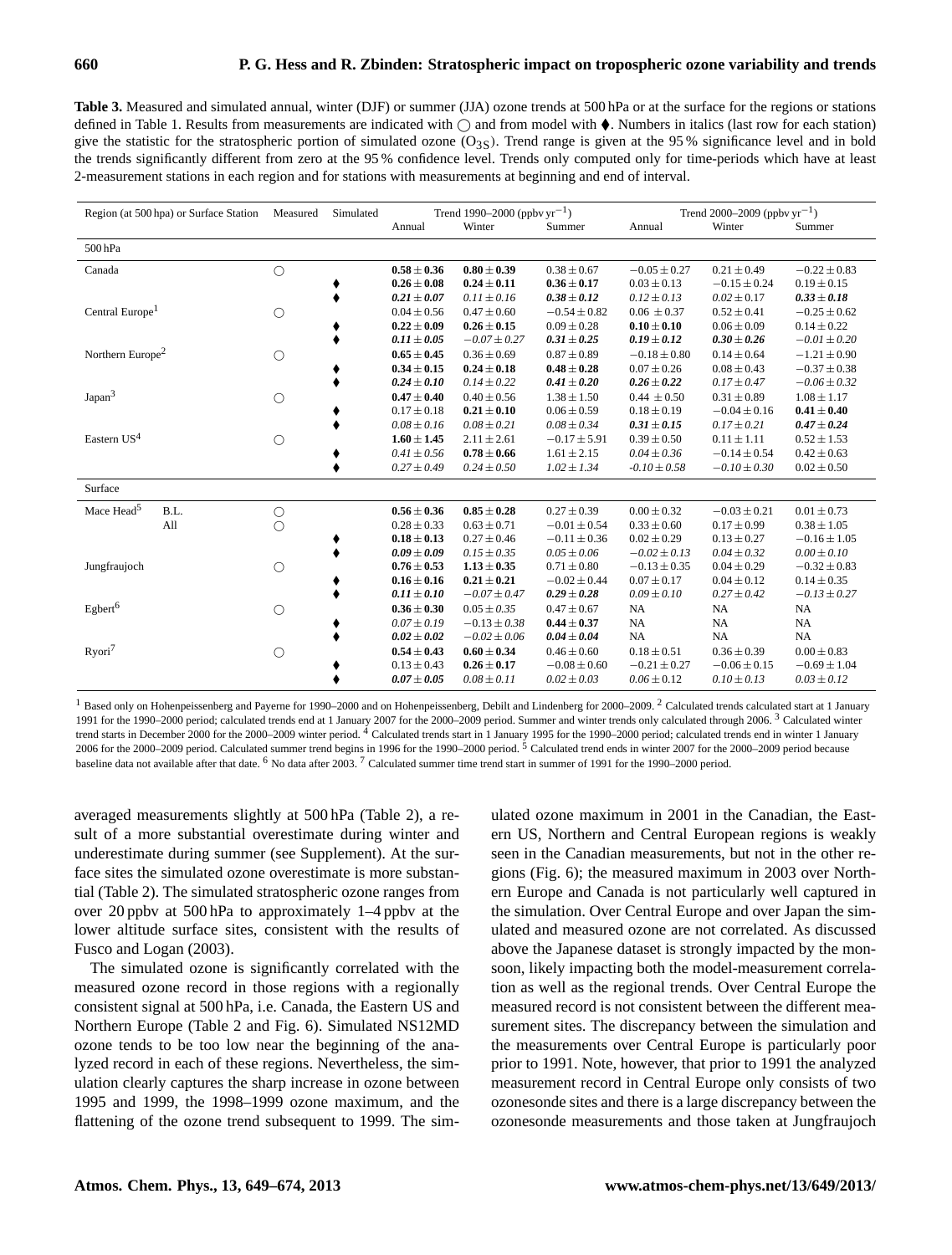

**Fig. 6.** Simulated and measured ozone record at 500 hPa for various regions: **(a)** Canada, **(b)** US East, **(c)** Northern Europe, **(d)** Central Europe. Ozone is plotted as the normalized 12-month running mean of the simulated and measured ozone measurement anomalies (NS12MD), as analyzed in Fig. 1. The width of the yellow (blue) shaded region represents two standard deviations of the measured (simulated) ozone over the sites within each region. The dashed (solid) line gives the mean of the measurements (simulation).

(Fig. 2). Jeannet et al. (2007) points out problems with the Payerne data in the early 1990s.

The simulation only captures ozone variability due to meteorological influences and thus will not capture the chemical impacts of the Mt. Pinatubo eruption in the stratosphere (see Fig. 5). The large decrease in the averaged measured ozone at 500 hPa (Figs. 1–3) during the early 1990s is clearly correlated with the decrease in stratospheric ozone ascribed to Pinatubo (Fusco and Logan, 2003; Oltmans et al., 1998). In our analysis this decrease is particularly notable in the Canadian measurements (Figs. 1 and 3). The model-measurement correlation coefficient for the Canadian measurements increases somewhat when the period noticeably impacted by

Mt. Pinatubo (1992–1994) is excluded from the analysis; however, excluding this period has little impact elsewhere.

The simulation suggests that the 500 hPa ozone record sampled over the Canadian, Northern European and or Eastern US measurement sites gives a good representation of the overall 30–90◦ N record. The simulated 500 hPa record averaged over the Canadian, Northern Europe and the Eastern US measurement sites explains, respectively, 87 %, 84 % and 71 % of the simulated area-averaged 30–90◦ N record. The simulated record averaged over the measurement sites within all three regions explains 91 % of the area-averaged ozone 30–90◦ N record. These results suggest that the measured 500 hPa record averaged over these regions, despite their restricted geographical range and high latitude bias, is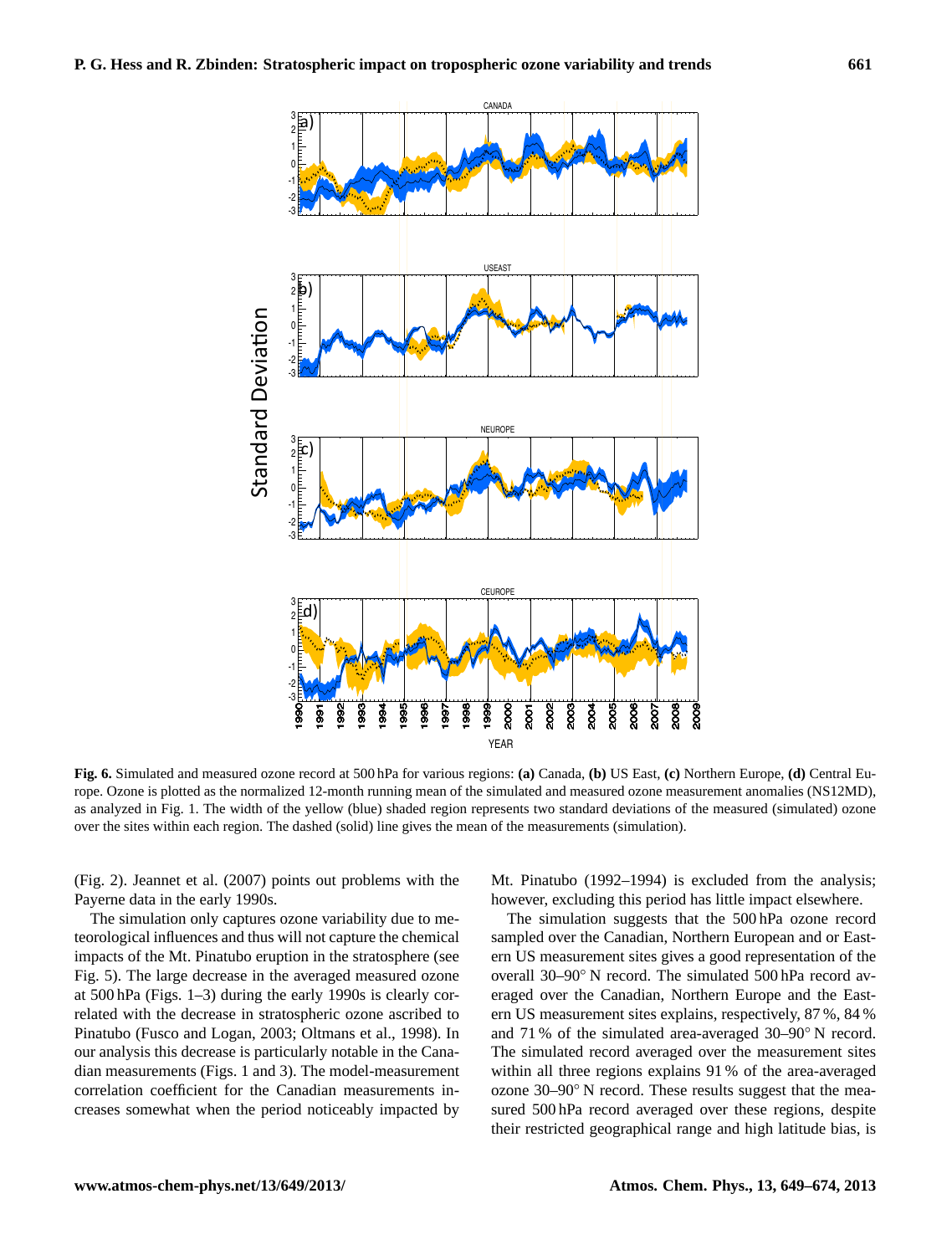representative of widespread ozone variations between 30 and 90<sup>°</sup> N. However, there is a caveat. At 500 hPa the simulation shows good coherency between the NS12MD records for the Canadian, Eastern US and Northern European regions with inter-regional correlations ranging from approximately 0.8–0.95; however, the respective correlations in the measured data are smaller by approximately one half. This discrepancy could be an artifact of the measurements and/or it may reflect the fact that a substantial portion of regional tropospheric variability is not accounted for in the simulation. The Japanese 500 hPa record explains only 26 % of the areaaveraged 30–90◦ N record. We conclude the variability over Japan is not representative of the large-scale variability, again probably due to the influence of the monsoon.

Model-measurement comparisons at surface sites can be difficult to interpret, as the model does not simulate heterogeneities in local emissions, meteorology and geography. In particular surface sites may be impacted by local emissions, emissions that the simulation does not fully resolve due to its coarse resolution. At the high altitude station of the Jungfraujoch we sample the model at the elevation of the site and not in the simulated surface layer as the model is not able to resolve the actual topography. This type of sampling does not account for the fact that under certain meteorological conditions elevated sites do not measure free-tropospheric air.

At the surface the simulated record is significantly correlated with the measured record at Mace Head and at Jungfraujoch (Fig. 7 and Table 2). At Mace Head, located on the west coast of Ireland, the measurements are split into filtered and unfiltered components, where the filtered measurements are those with trajectories from the clean air sector over the Atlantic Basin (Derwent et al., 2007) (Table 2). The filtered record is designed to represent the baseline conditions at Mace Head (Derwent et al., 2007). The monthly averaged model output makes it impossible to filter the simulated record for baseline conditions at Mace Head. The model output should be compared to the unfiltered record, although it is noteworthy that the baseline and unfiltered ozone records at Mace Head are highly correlated.

The measured and simulated ozone at Mace Head are compared in more detail in Fig. S7. The simulation captures the 1999, 2004 ozone peaks and the 2001 and 2005 minima at Mace Head, but does not capture a number of the details of the measured record between 1994 and 1997 (Fig. 7). The measured ozone records at other high altitude measurement sites over Europe are similar to those at the Jungfraujoch (Ordoñez et al., 2007) and are not further analyzed here. The simulated surface ozone record averaged over the four surface stations examined (Table 1) explains 58 % of the simulated area-averaged 30–90◦ N surface ozone record.

Table 3 gives the annual and seasonal ozone trends for the analyzed 500 hPa regions and the selected surface stations for the two periods: 1990–2000 and 2000–2009. For a number of locations we were not able to make a trend estimate over the entire 10-yr period due to lack of data so that the trend is only given over a partial interval (see Table 3). Due primarily to missing data at the beginning or end of the period at individual measurement sites, the Central European 1990–2000 trend is only computed with the Payerne and Hohenpeissenberg ozonesonde data. Over the Eastern US the trend analysis is hampered by data availability, as two independent ozone measurements were only available between approximately 1995 and mid-2002, and during much of 2005 (see Fig. 1).

The annually measured 1990–2000 trends at both 500 hPa and the surface are all positive, and are significant except for Central Europe at 500 hPa and for the unfiltered surface data at Mace Head. The measured wintertime trends are all positive and significant at 3 out of the 4 surface stations examined, but only for 1 out of the 5 analyzed 500 hPa regions. None of the measured summertime trends are significant. Again note the substantial inconsistencies in the ozonesonde data over Europe, particularly prior to 1998 (Logan et al., 2012). In general, the simulated trends are generally less than those measured. The simulated 1990–2000 annual trend is positive for all 500 hPa regions and at the surface. Over Canada, Central and Northern Europe the simulated 500 hPa annual trend and wintertime trend are both significant, in the remaining two regions (Japan and the Eastern US) the simulated wintertime trend is significant, but not the annual trend. A detailed analysis of the European alpine and aircraft data (Logan et al., 2012) supports an increase in ozone over Central Europe during the 1990s above the boundary layer, consistent with the model simulation and our analysis of the measurements at Jungfraujoch (Table 3). The simulation shows significant summertime increases at 500 hPa over Canada and Northern Europe and at the surface for Egbert. The measured summertime trends over these regions are positive, but not significant. For the second period examined, 2000–2009, no significant ozone trends are measured either annually or seasonally. The simulation is generally consistent with this. The only significant simulated trends are the annual trend over Central Europe (which is marginally significant) and the summertime trend over Japan.

The simulated trends and variability in the tropospheric ozone are mostly explained by the trend and variability in the stratospheric portion of the ozone. The variability in  $O_{3S}$ accounts for well over 50 % of the total variability for each of the 500 hPa regions (Table 2), as well as at Jungfraujoch and at Mace Head. The average  $500$  hPa simulated  $O_{3S}$  record (i.e., the O3S record averaged over the Canadian, Eastern US and Northern European regions) explains 79 % of the average measured 500 hPa variability. The simulated annual trends in stratospheric ozone at the surface also explain 50 % or more of the annual simulated ozone increases (except at Egbert). Seasonal stratospheric trends are significant in summer in a number of regions and significant in winter for the 2000– 2009 Central European measurements (Table 3).

The ozone record at Mace Head has been discussed in detail in the literature and is often cited as evidence that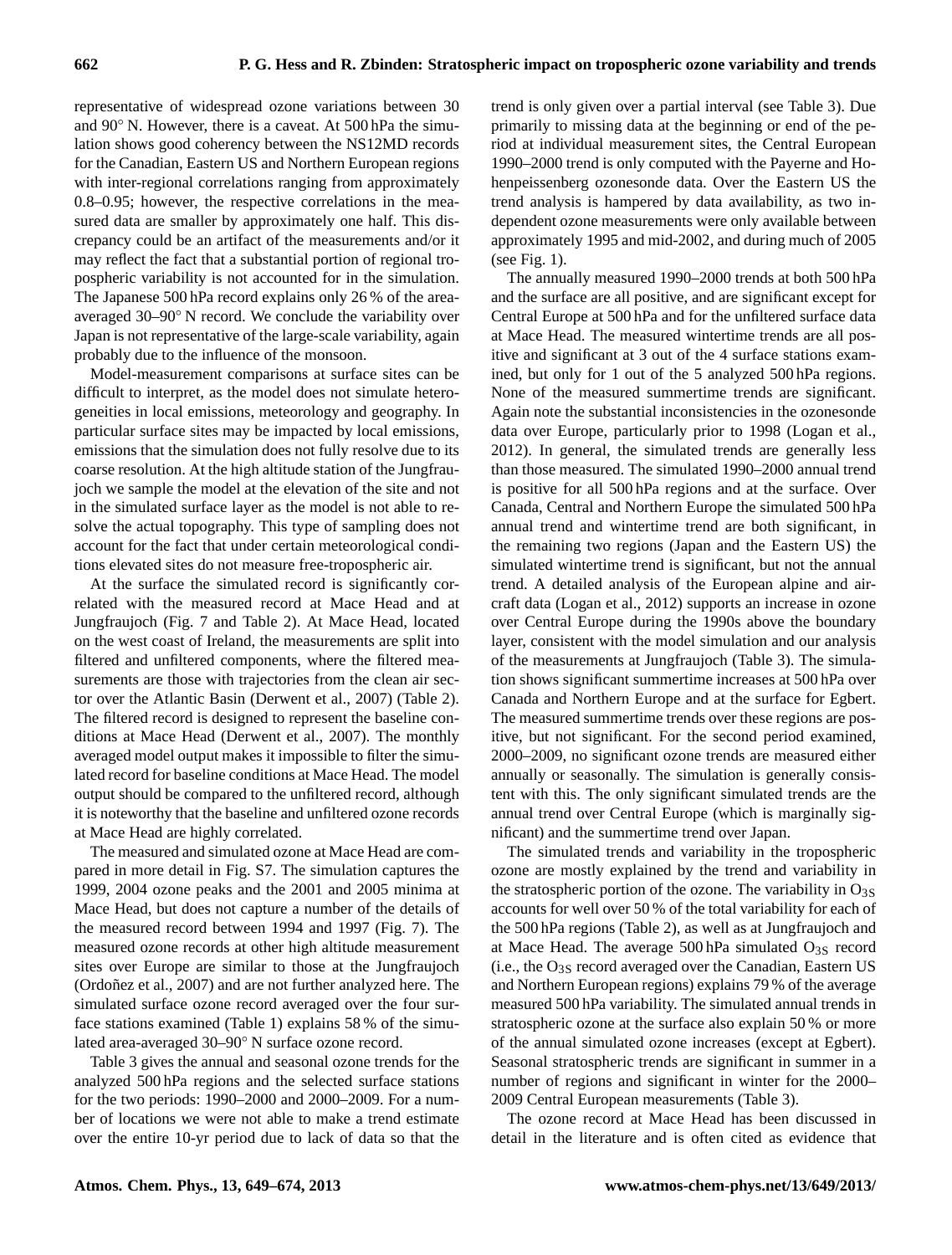"background" ozone trends are increasing (Parrish et al., 2009). The increasing surface ozone trends at Mace Head Ireland (Simmonds et al., 2004; Carslaw, 2005; Derwent et al., 2007) have been difficult to explain as this site is far removed from Asia, with its large increases in emissions. Calculations and simulations (Lamarque et al., 2010; Fiore et al., 2009) suggest global emission changes are not sufficient to explain the measured trends at Mace Head. The fact that ozone at Mace Head has leveled off in recent years (Derwent et al., 2007; Simmonds et al., 2004; Carslaw, 2005; Table 3) is also not consistent with the continued increasing trend in Asian emissions after 2000. In a complementary simulation (see Brownsteiner and Hess, 2011) 6 Tg N of  $NO<sub>x</sub>$  emitted from East Asia contributes to 1.3 ppbv ozone at Mace Head. If Chinese emissions of  $NO<sub>x</sub>$  increased by 50% between 1990 and 2000 with emissions in 1990 of 7.0 Tg N yr−<sup>1</sup> (Klimont et al., 2009), the resulting linear sensitivity gives a resulting ozone increase of approximately  $0.075$  ppbv yr<sup>-1</sup> at Mace Head. This is much less than the actual increase (Table 3). Consistent with the analysis of Fiore et al. (2009) our calculations suggest emission changes alone cannot explain the measured ozone increase at Mace Head.

The measured Mace Head ozone record is also highly correlated with ozone measured at the Jungfraujoch (correlation of 0.83, see Supplement Table S3). Ordoñez et al. (2007) shows large and positive correlations between ozone anomalies at the elevated surface sites of Jungfraujoch and Zugspitze and stratospheric ozone anomalies during winter and spring, suggesting that stratospheric ozone variations are responsible for the observed positive winter-spring ozone trends. The measurement analysis and model simulation presented here strongly suggests that the stratosphere is also a strong source of variability at Mace Head. The correlation between the average measured 150 hPa ozone record (Fig. 3b) and the measured baseline ozone, measured unfiltered ozone and simulated surface ozone at Mace Head are 0.73, 0.63 and 0.52, respectively. The simulated correlation between  $O_3$  and  $O_{3S}$  at Mace Head is 0.58. Each of these correlations is significant at greater than 98 %, using a 2-sided Student's t-test. The ozone change at Mace Head can be equally well fit by assuming a linear trend over the entire period 1990–2009 or by assuming an ozone jump between 1997 and 1999, with low ozone values prior to this time and higher values subsequently. Ozone concentrations in the baseline measurement record, the unfiltered measurement record and model simulation are on average 4.1, 1.9 and 1.0 ppbv higher respectively subsequent to 1999 than prior to 1997 (see Fig. S7). Eighty percent of the simulated jump in ozone between the period prior to 1997 and subsequent to 1999 is due to increases in the stratospheric component of ozone. The simulated ozone trend at Mace Head between 1990 and 2000 is 0.18 ppbv yr−<sup>1</sup> (Table 2), with 50 % of the trend due to increases in the stratospheric component of ozone. Both the trend in  $O_3$  and  $O_{3S}$  are significant.

## **4.2 Tropospheric ozone budget**

#### **4.2.1 Global ozone budget**

Here we analyze the changes in the global tropospheric burden of ozone, its component produced through  $NO<sub>x</sub>$ catalyzed tropospheric chemistry  $(O_{3NO_x})$ , its stratospheric component  $(O_{3S})$  and synoz\* using monthly averaged model output fields from 1990–2009. Synoz\* is representative of stratospheric ozone transported into the troposphere without chemical change, although it is rapidly destroyed in the boundary layer. We define the monthly tropopause height as the first level (from the model top) where the difference between the monthly averaged concentrations of ozone and synoz\* is greater than 2 ppbv. We find that a difference of 2 ppbv results in a well-defined and reasonable tropopause height in almost all locations, except near the South Pole where a tighter criterion is occasionally necessary. Above the defined tropopause height ozone and synoz\* are always equal and there is little tropospheric influence.

Variations in tropopause height (area averaged), tropospheric water vapor and lightning NO emissions clearly impact tropospheric ozone. Pronounced interannual changes from 1990 through 2008 are simulated in all these quantities (Fig. 8). The simulated global area-weighted tropopause pressure generally decreases, with more pronounced decreases beginning in approximately 1997 and 2005. Measurements of the tropopause pressure suggest a long-term decrease of approximately  $-1.7 \pm 0.6$  hPa/decade (Seidel and Randel, 2006). Randel et al. (2000) shows that the NCEP reanalysis data captures the interannual variability of tropopause height reasonably well from 1979–1997. Simulated lightning NO emissions increase from 1990–2008. Interestingly, the emissions increase abruptly following the pronounced decreases in tropopause pressure (1996–1997 and 2004–2005). Pozzoli et al. (2011) also finds large interannual variability and trends in lightning NO emissions, although in contrast to our simulation they find lightning NO emissions decrease between 1990 and 2005. El Niño Southern Oscillation (ENSO) is an important determinate of the tropospheric water vapor column with a particularly pronounced impact during the 1997–1998 El Niño (Trenberth et al., 2005). An associated water vapor peak is clearly visible in Fig. 8. The 1991 water vapor peak might be associated with the 1991–1992 El Niño.

Differences in the tropospheric burden of  $O_3$  (solid black),  $O_{3S}$  (dotted black),  $O_{3NO_x}$  (blue) and synoz\* (green) from their 1990 annually averaged burden (354 Tg, 190 Tg, 164 Tg and 253 Tg, respectively) are given in Fig. 9a. In 1999 the global burdens of  $O_3$  and  $O_{3S}$  are approximately 7 and 13% higher than they were in 1990. The burden of  $O_{3NO<sub>x</sub>}$  decreases starting in 2000 resulting in a net decrease over the course of the simulation. The timeseries of  $O_3$ ,  $O_{35}$ and synoz\* are highly correlated. All three tracers clearly show the 1998–1999 ozone anomaly, which this simulation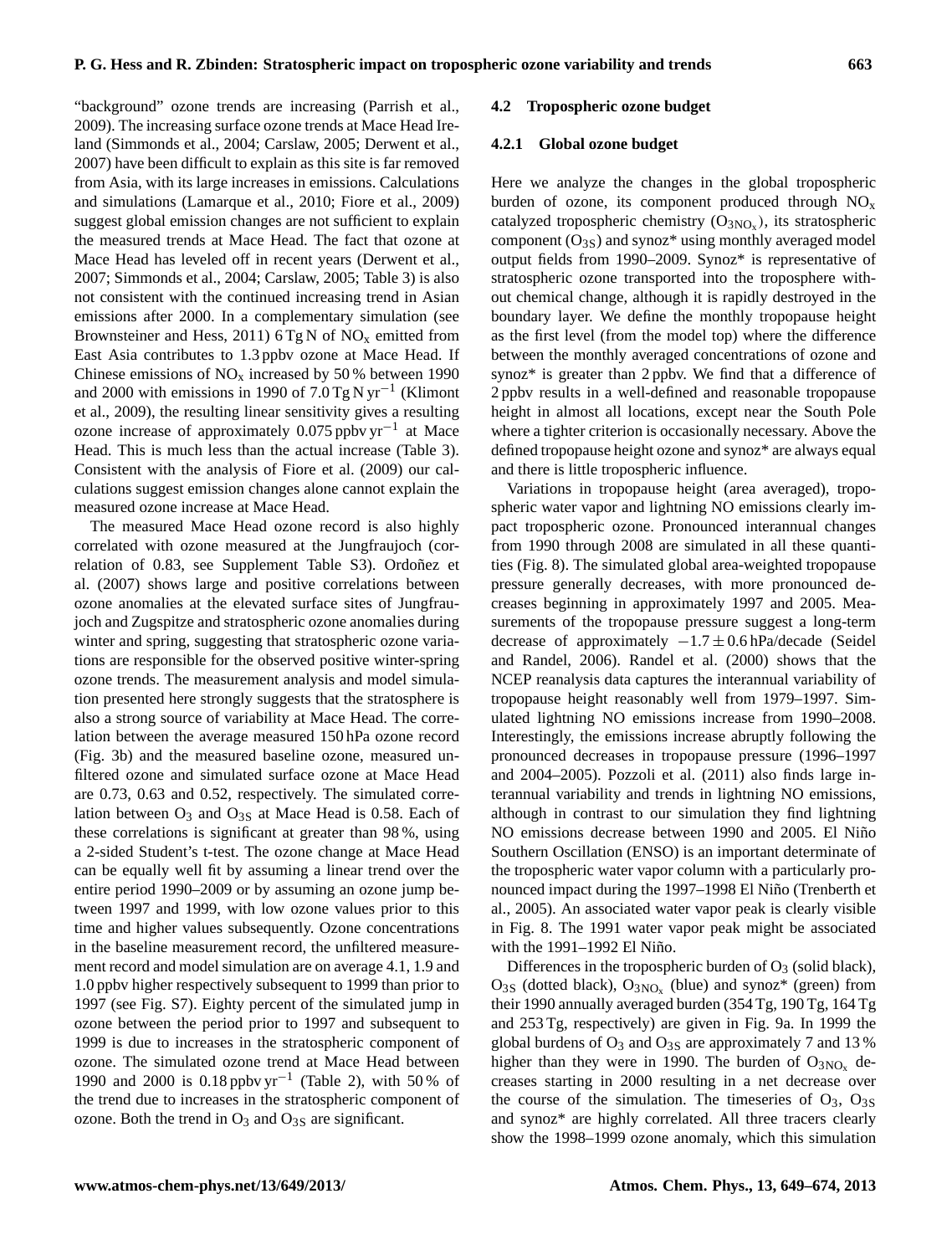

**Fig. 7.** As in Fig. 6 but for ozone at various surface sites: **(a)** Mace Head measurements (unfiltered), **(b)** Egbert, **(c)** Ryori, **(d)** Jungfraujoch.



**Fig. 8.** Simulated 12-month running mean of global lightning NO emissions (Tg N yr<sup>-1</sup>; Green); area weighted tropopause height (hPa; Black) and tropospheric water vapor burden (Tg  $H_2O$ ; Blue).

suggests, is global in nature. The tropospheric burden of  $O_3$ , O3S and synoz\* are larger after 1998 than before 1998, although synoz\* returns to near its 1990 value at the end of the simulation. However, whereas synoz\* shows little overall trend after 2004,  $O_3$  and  $O_{3S}$  increase. Differences in the variability and burden of synoz\* and  $O_{3S}$  are due to differences in their transport and loss: whereas the flux of  $O_{3S}$  and synoz\* from the stratosphere to the troposphere will be the same, the flux from the troposphere to the stratosphere is likely to differ between these species; in addition, whereas O3S is subject to a spatially and temporally varying chemical sink, synoz\* is rapidly destroyed in the lowermost troposphere with a fixed timescale.

The change in the tropospheric ozone burden is equal to the sum of the changes due to tropospheric chemistry, surface deposition and STE. We compute the STE indirectly from the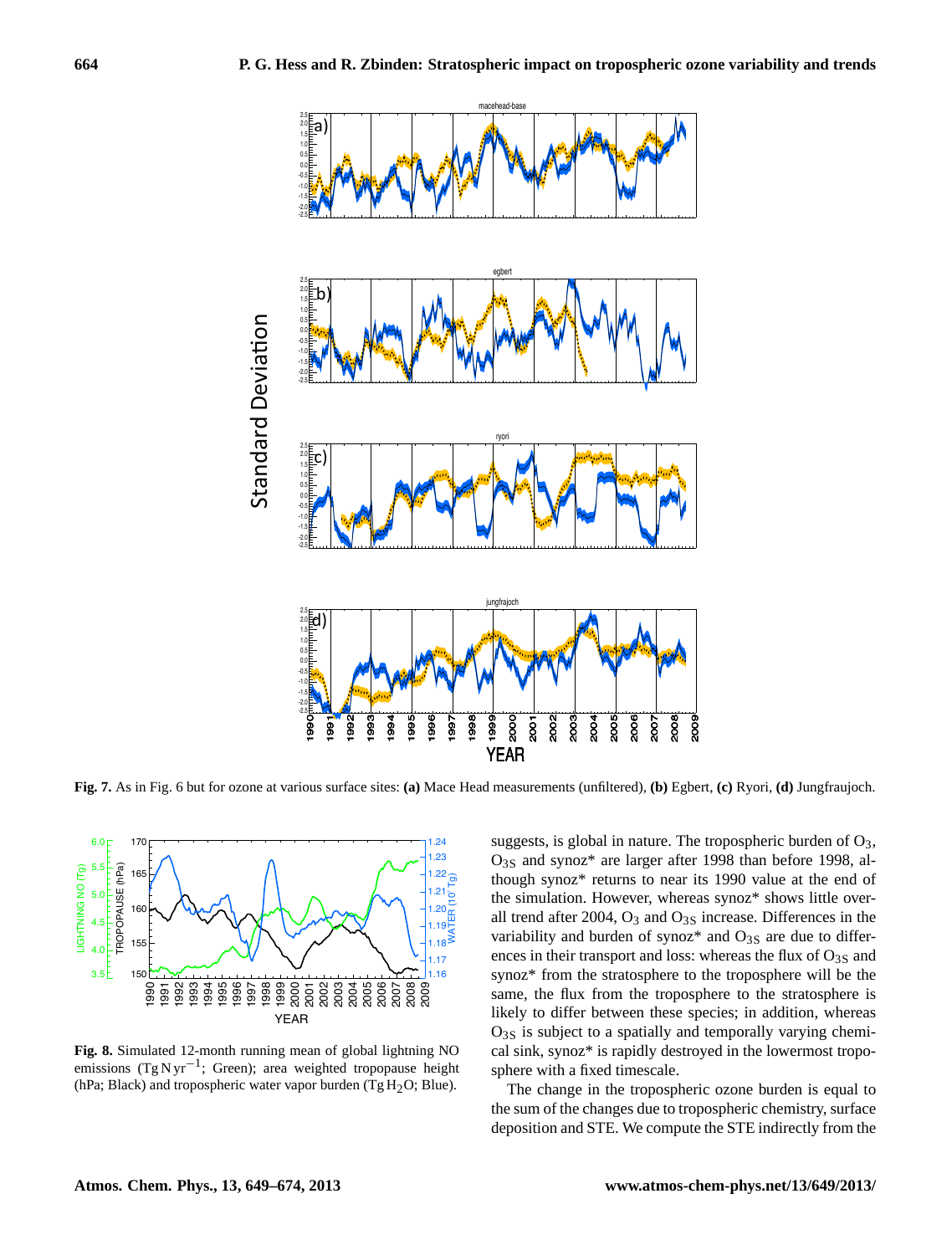

**Fig. 9. (a)** 12-month smoothed change (Tg) in the global tropospheric the burden of  $O_3$  (black, left scale),  $O_{3S}$  (black dotted, right scale),  $O_{3NO<sub>x</sub>}$  (blue, right scale) and synoz\* (green, left scale on right-hand side) from 1990–2008. The change is plotted with respect to the 1990 annual mean burden. **(b)** 12-month smoothed change (Tg yr<sup>-1</sup>) for tropospheric O<sub>3</sub> (solid lines) and O<sub>3S</sub>(dotted lines) burdens due to STE (blue), net chemistry (red) and surface deposition (green). The change is plotted with respect to the 1990 annual mean tendency.

sum of the other budget terms. The use of monthly averaged fields does induce some error in this calculation, however. In particular, we do not explicitly calculate the impact of setting  $O_3$  to synoz\* and the impact of relaxing  $O_{3NO_x}$  to zero. These terms are only non-zero above the instantaneous tropopause; however, they impact the monthly average budget calculation when the instantaneous tropopause dips below the monthly average tropopause. Since they are not explicitly calculated the effect of these terms will be lumped into the calculated STE, which is calculated as a residual. Our analysis suggests these terms are small.

For the year centered about 31 January 1990 the net tropospheric chemical production of ozone is 386.2 Tg yr<sup>-1</sup> and the surface deposition is  $826.5$  Tg yr<sup>-1</sup>. The estimated gross ozone production and loss are 4630 and 3959 Tg yr<sup>-1</sup>, respectively. The simulated STE assuming steady-state conditions is 440.4 Tg yr−<sup>1</sup> , about 10 % of the gross chemical production. The ozone budget is generally consistent with Stevenson et al. (2006). Using a similar calculation for O<sub>3S</sub>, the surface deposition of O<sub>3S</sub> is 112.5 Tg yr<sup>-1</sup>, its net chemical loss is  $369.7$  Tg yr<sup>-1</sup> and the stratospheric input is  $482.2$  Tg yr<sup>-1</sup>. The net STE of O<sub>3</sub> and O<sub>3S</sub> are within 10%, although the net flux of  $O_{3S}$  is somewhat larger. This is as expected: the stratosphere to troposphere flux of  $O_3$  and  $O_{3S}$ 

should be approximately the same, while the troposphere to stratosphere flux of  $O_3$  should be greater than that of  $O_{3S}$ (ozone is greater than  $O_{3S}$  in the troposphere). Note that while the net STE of  $O_3$  and  $O_{3S}$  are remarkably similar the budgets of the two are quite different. Net chemistry acts to increase tropospheric  $O_3$  while it decreases  $O_{3S}$  and the surface deposition of  $O_3$  is much large than that of  $O_{3S}$  (its surface concentration is much larger). In 1990 the annual net chemical production of  $O_{3NO_x}$  is 756 Tg yr<sup>-1</sup>, 714 Tg yr<sup>-1</sup> is lost by surface deposition and the remainder  $(42 \text{ Tg yr}^{-1})$  is lost through transport to the stratosphere. The net chemical production of  $O_{3NO_x}$  is larger than for  $O_3$  as it does not include the chemical loss of the stratospheric component of O3. Changes in the  $O_{3NO<sub>x</sub>}$  burden are primarily determined by changes in its chemistry and surface deposition with neither term clearly dominant (not shown). There is also no simple relationship between changes in lightning NO emissions and global  $O_{3NO<sub>x</sub>}$  changes.

The change in net STE (blue lines), net chemistry (red) and surface deposition (green) compared to 1990 is given in Fig. 9b for both  $O_3$  (solid lines) and  $O_{3S}$  (dotted lines). In any particular year the changes in these terms are small compared to their overall magnitude. The STE increases in 1997 and remains elevated thereafter compared to pre-1997 levels. The change in the STE of  $O_3$  and  $O_{3S}$  are almost indistinguishable from 1990–2008. Changes in the burden of  $O_3$ ,  $O_{3S}$  and synoz\* generally correlate with the changes in STE. In particular the global 1998–1999 ozone anomaly can be ascribed to changes in STE. Voulgarakis et al. (2011) also ascribes the 1998–1999 ozone anomaly to changes in stratospheric ozone flux while Koumoutsaris et al. (2008) traces the more regional ozone anomaly over Europe to both anthropogenic and stratospheric ozone perturbations. It is important to note that changes in STE do not explain the increase in  $O_3$ and O3S after 2004. The STE decreases somewhat after 2004 while the concentrations of  $O_3$  and  $O_{3S}$  increase (Fig. 9). The simulated burden of synoz\* reflects the variability in the STE. Beginning in 2004 changes in the overall tropospheric chemistry of ozone and  $O_{3S}$  result in an increase in their burden not reflected in the burden of synoz\*. The annual averaged lifetime of ozone increases from 27 days at the end of 2004 to 27.7 days in the middle of 2008, the corresponding lifetime of  $O_{3NO<sub>x</sub>}$  changes from 19.1 to 19.5 days

Changes in net tropospheric chemistry are anti-correlated with changes in STE on an annual basis and largely compensate for it. Changes in surface deposition also oppose the changes in the STE of  $O_3$  and  $O_{3S}$ , although there is no clear anticorrelattion on an annual basis between the two terms. The interannual changes in tropospheric chemistry also impact  $O_{3NO_x}$  so it might also be expected that  $O_{3NO_x}$  would be anticorrelated with  $O_{3S}$ . This is not the case on annual timescales, although on long timescales  $O_{3NO<sub>x</sub>}$  decreases as  $O_3$  and  $O_{3S}$  increase (Fig. 9a).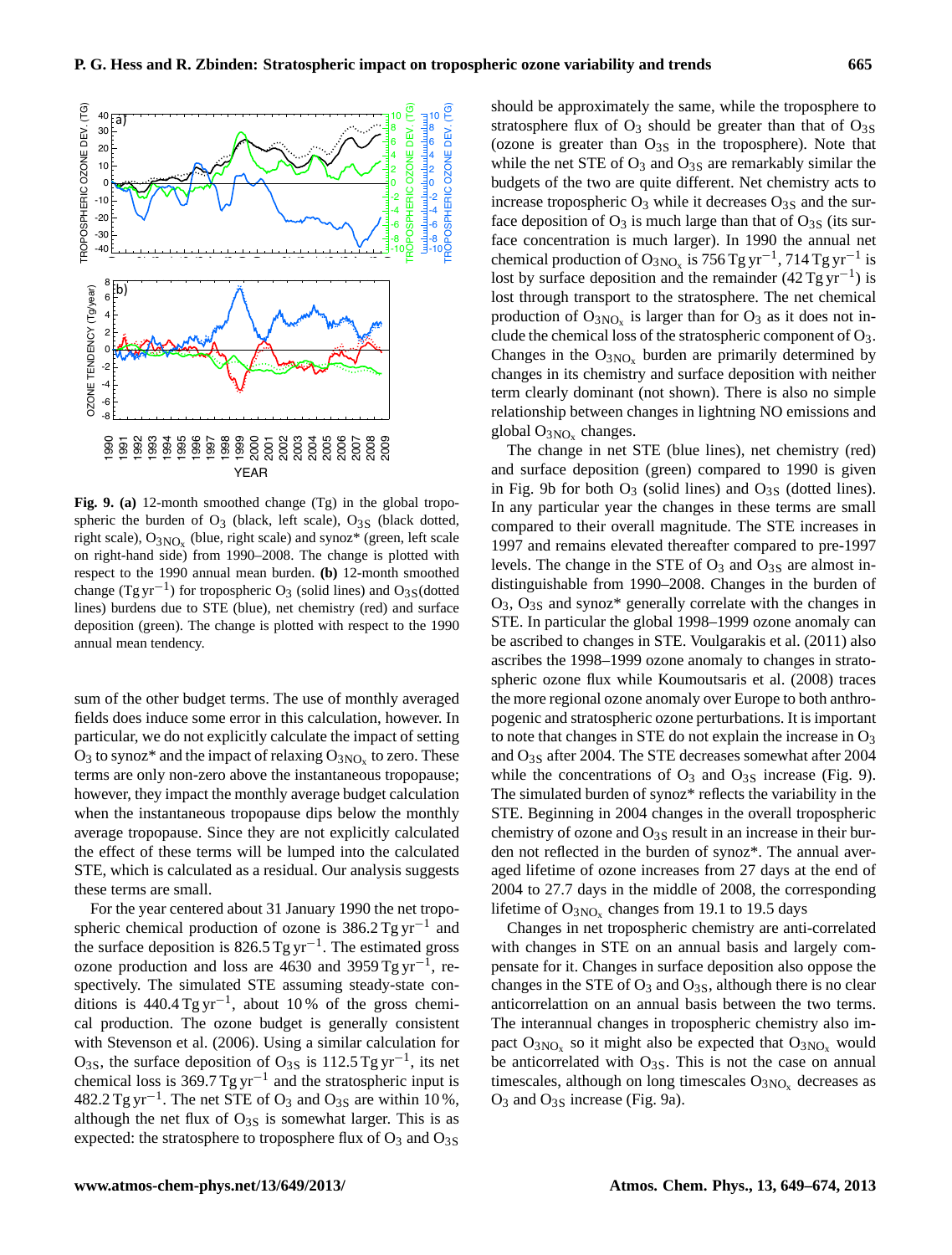

**Fig. 10.** As in Fig. 9, but for the region from 30–90◦ N with the exception in (b) that the blue line gives total transport into the 30– 90<sup>°</sup> N from the stratosphere and across the 30<sup>°</sup> N lateral boundary.

#### **4.2.2 Regional ozone budget: 30–90**◦ **N**

We repeat the above analysis for the region from 30–90°. The changes in water vapor, lightning NO and tropopause height in this region are generally similar to the global changes: lightning NO increases throughout the period, the tropopause pressure decreases and water vapor peaks during many of the same years as global water vapor. Differences in the 30– 90 $\degree$  N tropospheric burden of O<sub>3</sub> (black), O<sub>3S</sub> (dotted black),  $O_{3NO_x}$  (blue) and synoz\* (green) from their 1990 annually averaged value (103, 46, 57, and 65 Tg, respectively) are given in Fig. 10a. The variability of the  $O_3$  and  $O_{3S}$  burdens between 30–90◦ N are generally similar to their globally averaged tropospheric burden with maxima and minima during approximately the same years. As in the global calculation,  $O_{3S}$  and  $O_3$  are correlated and are greater after 1998 than prior to that date. The correlation between  $O_{3S}$  and  $O_3$ , however, is not as good as in the global calculation.  $O_{3NO_x}$ generally increases until 1999 and then decreases; by the end of the period it is not obviously higher than near the beginning. Variations in  $O_{3NO<sub>x</sub>}$  obviously contribute to some of the  $O_3$  variability (e.g., during the years 1993–1994, 1995– 1996 and 2002–2003). While the year-to-year fluctuations in synoz\* are correlated with those of  $O_{3S}$  and  $O_3$ , in contrast to those species synoz\* decreases after 1999. At the end of the simulated period synoz\* is less than at the beginning.

We calculate changes in the flux of  $O_{3S}$  and  $O_3$  into the 30–90◦ N tropospheric column as a residual from their calculated chemical tendency, deposition and ozone burden. However we can no longer ascribe this flux solely to STE; transport across the lateral boundary at 30◦ N is also important. At the beginning of the analyzed time period (1990) the 30– 90° N chemical production of O<sub>3NOx</sub> is 388 Tg yr<sup>-1</sup>. This is balanced by deposition  $275$  Tg yr<sup>-1</sup> and transport out of the region of 113 Tg yr−<sup>1</sup> . Transport is much more important than in the global budget. In 1990 the net ozone production is 248 Tg yr<sup>-1</sup>, the surface deposition is 312 Tg yr<sup>-1</sup> and the steady state ozone transported into the 30–90◦ N region is  $54 \text{ Tg yr}^{-1}$ . The net chemical destruction of O<sub>3S</sub> is 140 Tg yr<sup>-1</sup>, its surface deposition is 27 Tg yr<sup>-1</sup> and at steady state its influx into the region is  $167$  Tg yr<sup>-1</sup>. As in the global calculation the surface deposition of  $O_{3S}$  is much less than that of ozone and  $O_{3S}$  is chemically destroyed while  $O<sub>3</sub>$  is chemically produced. However, while the global stratospheric flux of  $O_{3S}$  and  $O_3$  were within 10%, their net flux into the 30–90◦ N region differ dramatically (167 Tg yr−<sup>1</sup> for  $O_{3S}$  versus 54 Tg yr<sup>-1</sup> for  $O_3$ ). This suggests the lateral export of  $O_3$  out of this region is larger than that of  $O_{3S}$ . This is consistent with strong southward low-level flow out of the 30–90◦ N region (see Bowman and Carrie, 2002) and relatively high concentrations of  $O_3$  in the lower troposphere. However, the transport of both species across the lateral 30° boundary to the region is likely important. The analysis of Tie and Hess (1997) estimate 61 % of the net global stratospheric to tropospheric ozone flux is between 30–90<sup>°</sup> N; in our case this result translates into an estimated stratosphere to troposphere flux of O<sub>3S</sub> between 30–90° N of 294 Tg yr<sup>-1</sup>. As the inferred influx of  $O_{3S}$  into the region is smaller by about a factor of two  $(167 \text{ Tg yr}^{-1})$ , this implies approximately half the STE of  $O_{3S}$  between 30–90 $\textdegree$  N is exported laterally from the region.

The change in transport (blue), chemistry (red) and surface deposition (green) compared to 1990 for  $O_3$  (solid lines) and  $O_{3S}$  (dashed lines) between 30 and 90 $\degree$  N is given in Fig. 10b. On the face of it these changes look similar to those in the global budget. Indeed, changes in the transport of  $O<sub>3</sub>$ and  $O_{3S}$  into the 30–90 $\degree$  N region are highly correlated with the global changes. As in the global budget these transport terms determine the overall change in the burden of  $O_3$  and O3S. In particular, the prominent 1998–1999 peak is clearly evident in the transport term. The chemistry and transport terms are generally opposed, so that as transport increases ozone the chemical tendency opposes this increase. As in the global budget changes in chemistry are responsible for the slight increase in  $O_3$  and  $O_{3S}$  after 2004. However, whereas in the global budget the change in  $O_3$  and  $O_{3S}$  transport were nearly identical, between 30◦ and 90◦ N the change in the transport of  $O_{3S}$  is nearly always greater than that of ozone reflecting the effect of lateral transport. Changes in the 30– 90 $\degree$  N O<sub>3NOx</sub> burden are primarily the result of the interplay between chemistry and transport (the surface deposition is small). Both chemistry and transport contribute to the general increase of  $O_{3NO_x}$  through 2000, while it is the transport that generally contributes to its decrease thereafter. Changes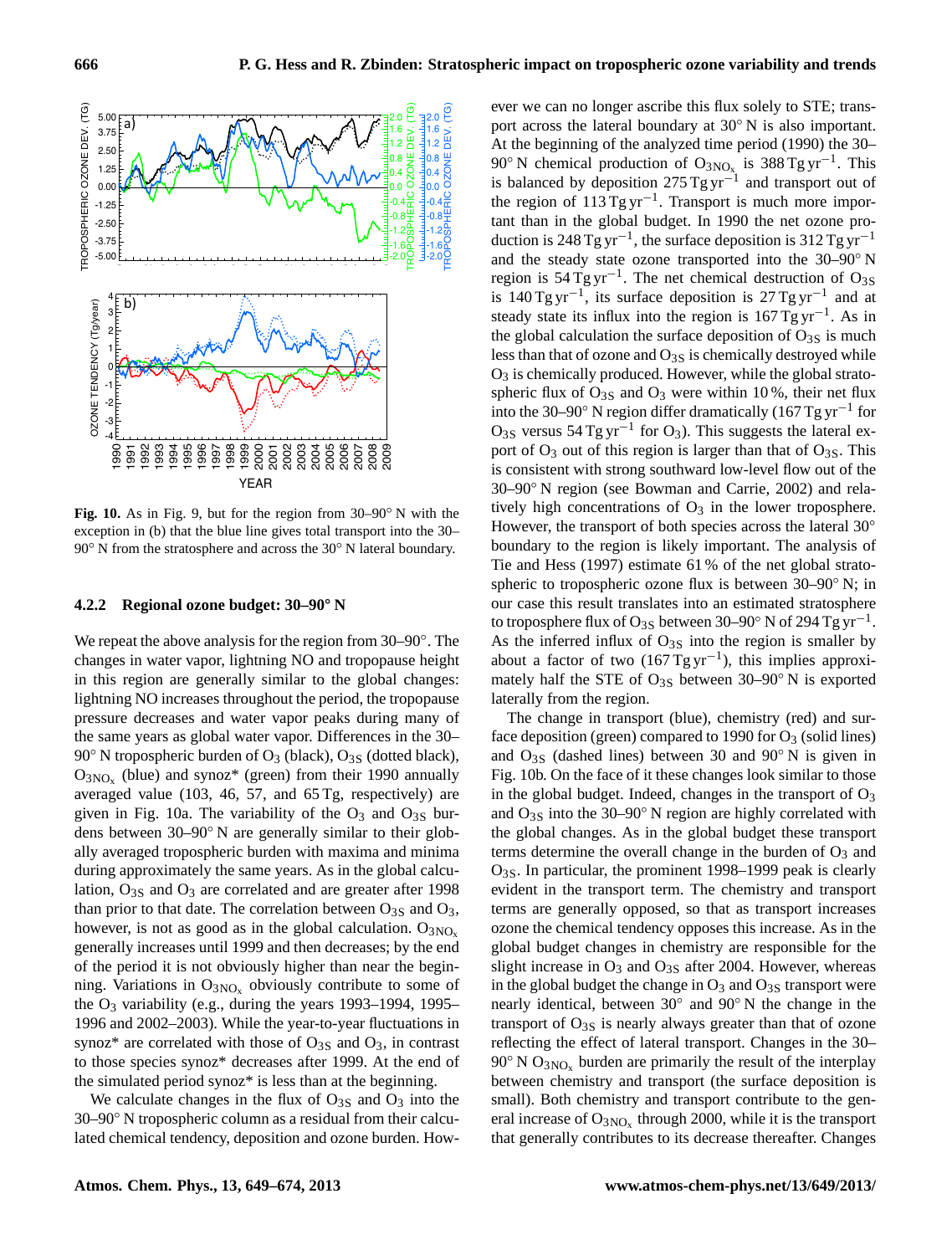in the 1990–2009 burden of synoz\* between 30–90◦ N are distinctly different from those of  $O_3$  and of  $O_{3S}$  (Fig. 10a). These differences can be attributable to differences in the transport and loss of synoz\* in relation to the ozone species. Differences in the budgets of synoz\*,  $O_3$  and  $O_{3S}$  are discussed in more detail in Sect. 4.4.

## **4.3 Vertical ozone correlations**

Table 4 gives the measured vertical ozone correlation, the simulated vertical ozone correlation and the vertical correlations in synoz\* between the 150, 300 and 500 hPa levels. It also gives the simulated correlation between ozone and synoz\* at each level. We compute the correlations between annually averaged concentrations as well as for two 6-month periods: winter-spring and summer-fall. The 6-month period acts to minimize effect of possible lags between the concentrations on the different levels. We examine the correlations over the Canadian, N. European and Central European regions as these regions include stratospheric and tropospheric measurements. We also compute the correlations when the data is averaged over these three regions and for the simulated area-averaged 30–90◦ N concentrations. Detrended correlations are also given, where we simply correlate deviations from a linear fit through the data. Terao et al. (2008) also examined stratosphere-troposphere correlations in measurements and in a model simulation, but using winds generated from a general circulation model.

Figure 5 gives the 150 hPa simulated and measured ozone record for the Canadian sites. The simulated NS12MD record captures the measured annual ozone minima or maxima during the years 1991, 1994, 1998, 2000, and 2005, although the pronounced measured 150 hPa ozone minimum associated with Pinatubo is not simulated in the current model setup. The simulated normalized 150 hPa ozone anomaly (Fig. 5b) is relatively high compared to that measured from 1990– 1997, but is lower than the measurements after 2006. Consequently, the overall simulated 150 hPa ozone trend (1990– 2009) is negative. In contrast, the measured trend is relatively flat or slightly positive, but with large ozone increases from 1992–1998. The correlation between the detrended and simulated 150 hPa NS12MD ozone timeseries are significant and range from 0.70–0.74 (not shown) for the three regions (Canada, and Northern and Central Europe); when the timeseries are not detrended the correlation between the measured and simulated ozone at 150 hPa is not significant.

For the Canadian region, the Northern European region and the average of all three regions the 150–300 hPa measured ozone correlation is positive and significant annually, during winter-spring and during summer-fall (Table 4). The simulated 150–300 hPa ozone correlations in the model are positive and generally significant, particularly when measured annually or during the Winter-Spring season. The simulated 150–300 hPa synoz\* correlations are all highly significant as is the correlation between ozone and synoz\* at 300 hPa (except in the summer-fall 30–90◦ N average). These results indicate the strong influence of 150 hPa ozone variability on the variability at 300 hPa.

The measured 150–500 hPa annual and winter-spring ozone correlations are also positive and significant for the Canadian region, the Northern European region and the average of all three regions; during summer the measured 150– 500 hPa correlation is only significant for the Canadian stations and for the average of all three regions. The 150– 500 hPa synoz\* simulated correlations are significant annually and during winter, suggesting that at these times the stratospheric signal readily propagates downward into the troposphere. During the summer months the simulated 150– 500 hPa synoz\* correlations are small. The results of Terao et al. (2008) also show the regions with significant vertical stratospheric-tropospheric correlations are much reduced during summer and fall compared to winter and spring. The simulated correlation between 150 and 500 hPa ozone is generally not significant. An inspection of Fig. 5 shows why. Whereas the simulated ozone at 150 hPa is generally decreasing, simulated ozone at 500 hPa is increasing. When the 150 and 500 hPa records are detrended the simulated annual and winter-spring correlations are generally significant and positive, consistent with the measurements.

These results suggests that the simulated annual ozone variability (i.e., the ozone maxima and minima during individual years) propagates downwards on a year-to-year basis from the 150 hPa level to impact the annual and winter-spring 500 hPa record. However, as discussed in the following section an explanation for the different ozone trends between 500 hPa and 150 hPa is somewhat more involved.

#### **4.4 Discussion**

Globally tropospheric changes in the simulated burdens of  $O_3$ ,  $O_{3S}$  and synoz\* are generally similar prior to 2004. After 2004 changes in their tropospheric lifetime cause the  $O_3$  and  $O_{3S}$  record to deviate somewhat from that of synoz\*. Globally changes in the tropospheric burden of synoz\* are highly correlated with STE (Fig. 9). In contrast to the global budget, between 30 and 90 $\degree$  N the O<sub>3</sub>, O<sub>3S</sub> and synoz\* records are distinctly different. Between 30 and 90◦ N tropospheric  $O_3$  and  $O_{3S}$  increase during the course of the simulation while synoz\* decreases. The decrease in synoz\* at 500 hPa is clearly related to its decrease at 150 hPa (Table 4 and Fig. 5). These results are consistent the correlations between synoz\* and ozone at 500 hPa. The annual and winter-spring correlations are generally negative while the detrended correlations are positive on an annual basis and during the winter-spring season (Table 4). As discussed above, the 500 hPa synoz\* signal reflects the 150 hPa ozone (synoz\*) record.

While year-to-year fluctuations in synoz\* and  $O_3$  from 30–90◦ N are clearly related through their connection to the stratosphere, another mechanism must be invoked to explain their differing trends. Interannual changes in ozone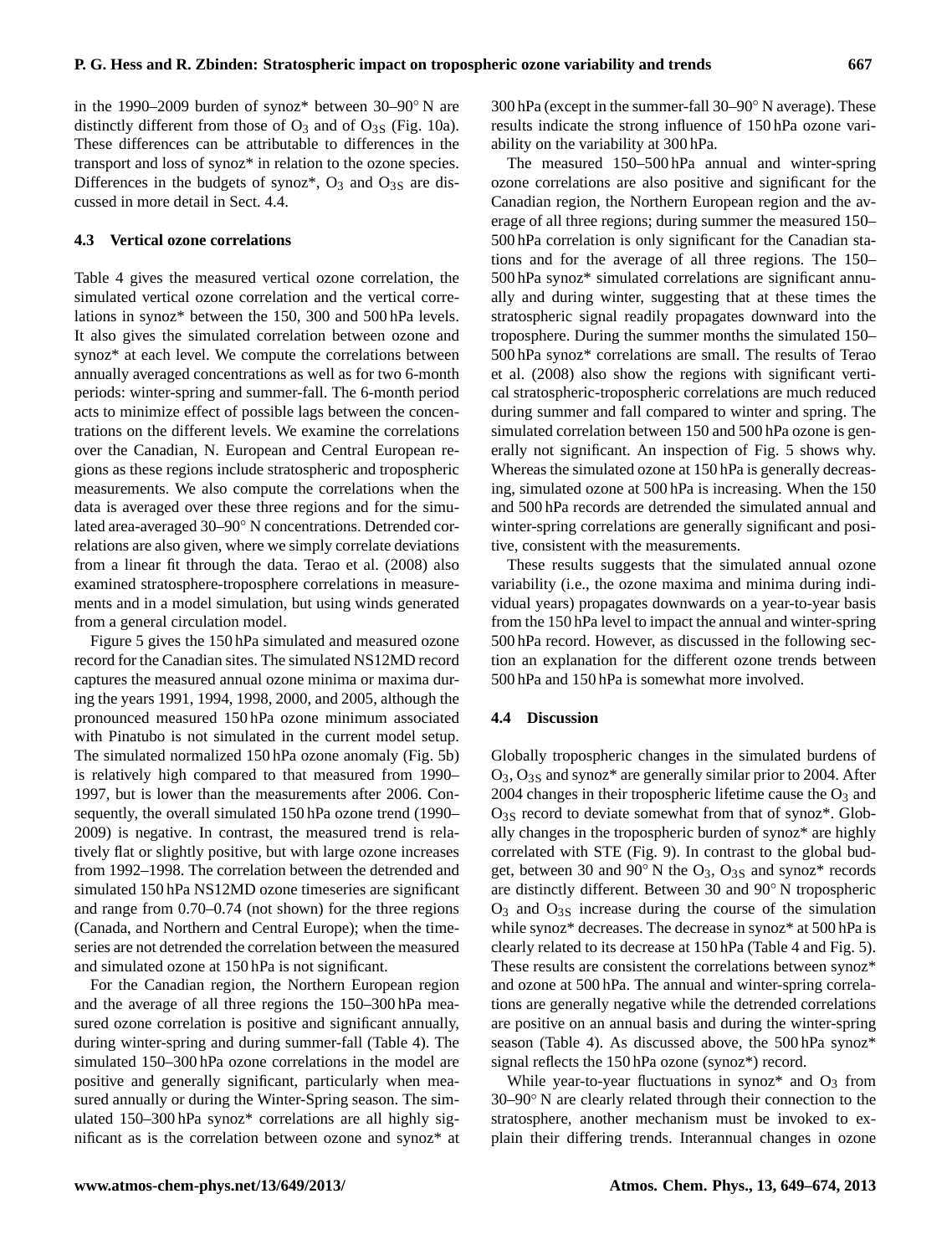**668 P. G. Hess and R. Zbinden: Stratospheric impact on tropospheric ozone variability and trends**

**Table 4.** Measured and simulated annual, Winter-Spring or Summer-Fall correlations for regions defined in Table 1. Detrended correlations are given in parenthesis. Correlations significant at 95% shown in bold. Results from measurements are indicated with  $\bigcirc$  and from the simulation with  $\blacklozenge$ .

| Region                           | Measured   | Simulated | $O_3(150hPa)/O_3^{-1}$ |            |                | $Synoz*$ (150 hPa)/Synoz*2 |            |            |               | Ozone/Synoz <sup>3</sup> |               |
|----------------------------------|------------|-----------|------------------------|------------|----------------|----------------------------|------------|------------|---------------|--------------------------|---------------|
|                                  |            |           |                        | Spring     | Fall           |                            | Spring     | Fall       |               | Spring                   | Fall          |
|                                  |            |           | Annual                 | Winter     | Summer         | Annual                     | Winter     | Summer     | Annual        | Winter                   | Summer        |
| 300 (hPa)                        |            |           |                        |            |                |                            |            |            |               |                          |               |
| Canada                           |            |           | 0.87(0.85)             | 0.93(0.91) | 0.44(0.45)     | 0.94(0.88)                 | 0.93(0.90) | 0.92(0.77) | 0.97(0.97)    | 1.00(1.00)               | 0.68(0.81)    |
|                                  | O          |           | 0.74(0.62)             | 0.71(0.63) | 0.54(0.44)     |                            |            |            |               |                          |               |
| Central                          |            |           | 0.83(0.84)             | 0.88(0.87) | 0.59(0.68)     | 0.94(0.87)                 | 0.93(0.90) | 0.90(0.75) | 0.91(0.93)    | 0.95(0.98)               | 0.73(0.77)    |
| Europe                           | ◯          |           | 0.45(0.59)             | 0.39(0.50) | 0.42(0.49)     |                            |            |            |               |                          |               |
| Northern                         |            |           | 0.84(0.85)             | 0.92(0.90) | 0.35(0.59)     | 0.95(0.88)                 | 0.94(0.90) | 0.94(0.87) | 0.94(0.97)    | 0.99(0.99)               | 0.57(0.80)    |
| Europe                           | ∩          |           | 0.62(0.69)             | 0.68(0.69) | 0.60(0.63)     |                            |            |            |               |                          |               |
| Average <sup>4</sup>             |            |           | 0.87(0.86)             | 0.92(0.90) | 0.51(0.60)     | 0.96(0.90)                 | 0.95(0.91) | 0.96(0.86) | 0.94(0.95)    | 0.98(0.99)               | 0.64(0.74)    |
|                                  | $\bigcirc$ |           | 0.68(0.70)             | 0.70(0.76) | 0.60(0.63)     |                            |            |            |               |                          |               |
| 30-90 $^{\circ}$ N <sup>5</sup>  |            |           | 0.81(0.66)             | 0.89(0.76) | 0.18(0.44)     | 0.96(0.83)                 | 0.91(0.76) | 0.97(0.89) | 0.88(0.85)    | 0.96(0.96)               | 0.28(0.54)    |
| 500 (hPa)                        |            |           |                        |            |                |                            |            |            |               |                          |               |
| Canada                           |            |           | $-0.38(0.64)$          | 0.30(0.81) | $-0.84(0.01)$  | 0.53(0.73)                 | 0.66(0.67) | 0.21(0.46) | 0.39(0.79)    | 0.74(0.89)               | 0.09(0.32)    |
|                                  | O          |           | 0.73(0.57)             | 0.64(0.52) | 0.61(0.45)     |                            |            |            |               |                          |               |
| Central                          |            |           | $-0.49(0.12)$          | 0.08(0.39) | $-0.71(-0.26)$ | 0.61(0.53)                 | 0.58(0.44) | 0.40(0.49) | $-0.13(0.24)$ | 0.23(0.56)               | $-0.22(0.17)$ |
| Europe                           | ◯          |           | 0.46(0.50)             | 0.45(0.40) | 0.33(0.42)     |                            |            |            |               |                          |               |
| Northern                         |            |           | $-0.40(0.53)$          | 0.18(0.55) | $-0.77(-0.26)$ | 0.60(0.61)                 | 0.76(0.75) | 0.19(0.26) | $-0.02(0.36)$ | 0.24(0.38)               | 0.20(0.42)    |
| Europe                           | ∩          |           | 0.76(0.68)             | 0.78(0.67) | 0.48(0.57)     |                            |            |            |               |                          |               |
| Average <sup>4</sup>             |            |           | $-0.46(0.57)$          | 0.11(0.69) | $-0.79(-0.03)$ | 0.53(0.74)                 | 0.71(0.76) | 0.30(0.56) | 0.34(0.76)    | 0.49(0.71)               | 0.18(0.52)    |
|                                  | O          |           | 0.85(0.80)             | 0.82(0.80) | 0.74(0.67)     |                            |            |            |               |                          |               |
| $30 - 90^{\circ}$ $\mathrm{N}^5$ |            |           | $-0.56(0.39)$          | 0.02(0.65) | $-0.85(-0.17)$ | 0.81(0.73)                 | 0.78(0.57) | 0.70(0.72) | $-0.20(0.61)$ | 0.22(0.74)               | $-0.42(0.04)$ |

<sup>1</sup> Correlation between ozone at 150 hPa and ozone at either 300 hPa or 500 hPa. <sup>2</sup> Correlation between synoz\* at 150 hPa and synoz\* at either 300 hPa or 500 hPa. <sup>3</sup> Correlation between synoz\* and O<sub>3</sub> at either 300 hPa or 500 hPa. <sup>4</sup> Correlation for the average of the Canadian, Northern European and Central European regions. <sup>5</sup> Area averaged quantity from  $30-90°$  N

chemistry do modify the burden of  $O_3$  ( $O_{3S}$ ) with respect to synoz\*; however, it is predominantly transport that controls changes in the burden of  $O_3$  ( $O_{3S}$ ) (Fig. 10). Indeed it is transport that drives the overall positive change in  $O_3$  $(O_{3S})$  after 1990. However, the high correlation between  $O_3$ and synoz\* at 300 hPa (Table 4) suggests the transport of  $O_3$  $(O_{3S})$  across the tropopause is driving a negative trend in the  $O_3$  ( $O_{3S}$ ) burden between 30 and 90 $\degree$  N. We conclude that interannual changes in the lateral transport of  $O_3$  ( $O_{3S}$ ) across  $30°$  N are acting to increase the O<sub>3</sub> (O<sub>3S</sub>) burden with respect to 1990, but have less impact on the burden of synoz\*. Unfortunately output statistics for lateral transport were not saved from the model simulation.

Thus ozone trends between 30 and 90◦ N are due to a complex interplay of the trends in 150 hPa ozone, trends in transport across 30◦ N and trends in large-scale chemistry. We find that the stratospheric portion of ozone  $(O_{3S})$  explains most of the overall changes in ozone. While the simulation does not correctly simulate the overall measured trend in stratospheric ozone over the measurement sites evaluated from 30–90◦ N, this does not invalidate the additional mechanisms elucidated above.

#### **5 Conclusions**

In this paper we analyze both measured and simulated interannual ozone trends and variability from 1990 to 2009 north of 30◦ N. Only measurement platforms north of 30◦N with relatively frequent, consistent and long-term measurements were selected for analysis (Table 1). In addition we required that most of the base period from 1995 through 2005 be regularly sampled at any particular location. We have used observations from ozonesondes, MOZAIC and from selected surface sites to diagnose measured ozone variability at 150 hPa and 500 hPa and the surface. We concentrate our analysis on large spatial-scale and long timescale ozone variability and thus examined the interannual ozone variability for five different regions: Canada, Japan, the Eastern US, and Northern, and Central Europe (see Table 1). We concentrate our analysis on regions with a regionally consistent signal, defined as those regions with at least two independent measurements and a high degree of correlation between the different measurement sites.

Ozone variability is simulated using the CAM-chem model driven by the reanalysis meteorology from the National Center for Environmental Prediction/National Center for Atmospheric Research (NCEP/NCAR) (Kalnay et al., 1996). Except for lightning  $NO<sub>x</sub>$  emissions, there is no interannual emission variability (including biogenic emissions) in these simulations. We estimate the portion of stratospheric ozone transported to the troposphere by tagging tropospheric emissions of  $NO<sub>x</sub>$  and calculating the resulting ozone produced, labeled as  $O_{3NO_x}$ . Stratospheric ozone is diagnosed as the difference between simulated  $O_3$  and  $O_{3NO_x}$ . In the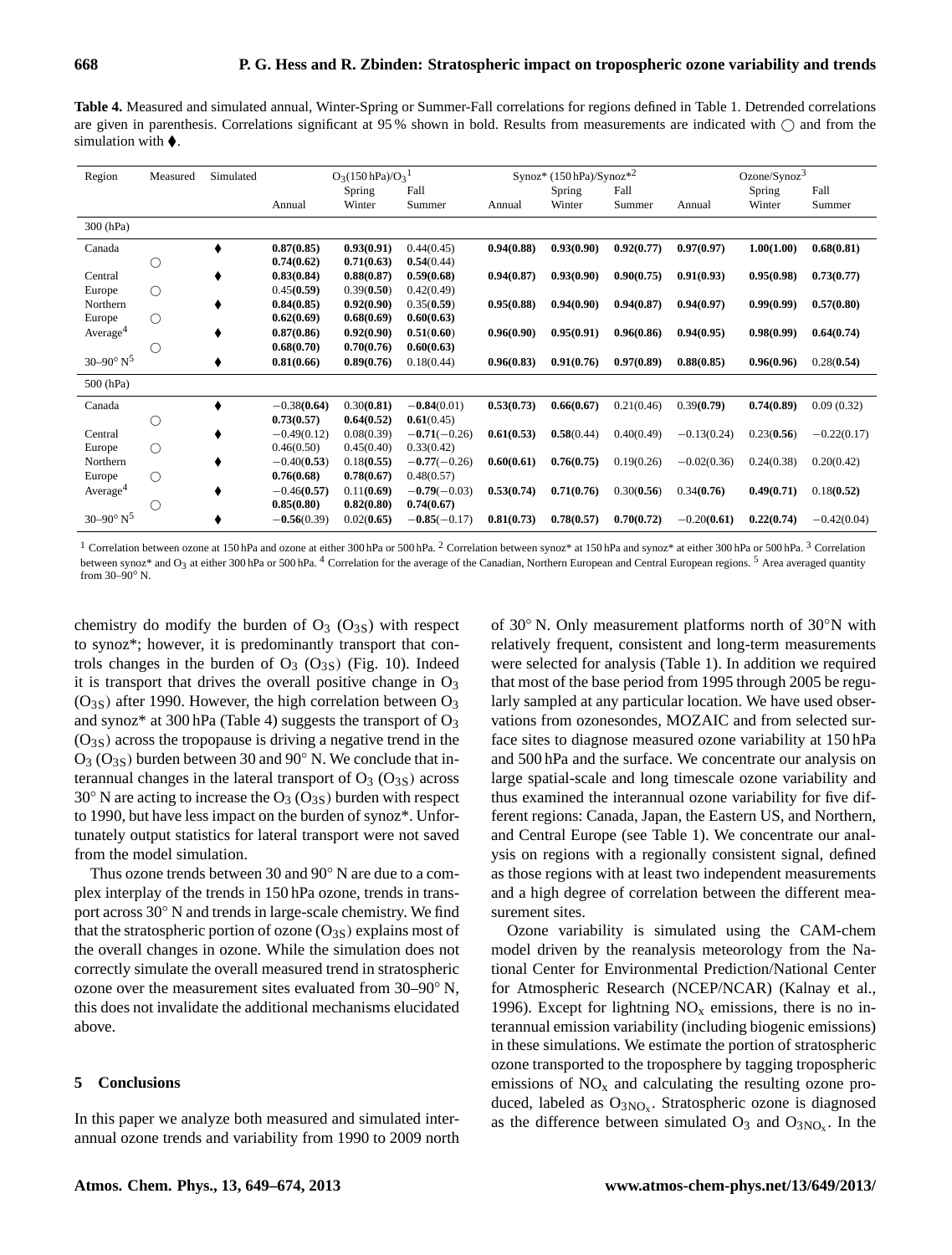stratosphere ozone is parameterized using a modification of the synoz methodology. Simulated ozone is analyzed over the same locations as the measurements. In addition we analyze the global and 30–90◦ N simulated ozone budgets.

The analysis presented here allows us to draw the following conclusions:

- 1. The simulation in conjunction with the measurements suggests interannual variations in ozone from 1990– 2009 are correlated on hemispheric scales at 500 hPa between 30 and 90◦ N. An analysis of 500 hPa ozone measurements over regions where the ozone record is consistent between individual measurement sites (Canada, Northern and the Eastern US) shows the interannual variations in ozone are highly correlated between regions. The simulation suggests that these regions are representative of the large-scale ozone variability between 30 and 90◦ N. When the simulation is sampled over these regions the resulting regional ozone records explains between 70 and 90 % of the area-averaged 30– 90° N 500 hPa ozone variability; averaging the ozone record over all three regions explains 91 % of the simulated 500 hPa 30–90◦ N ozone variability.
- 2. For all regions with a consistent record the 500 hPa measurements show a positive and significant ozone trend from 1990–2000 with no significant trend found between 2000 and 2009. The measured ozone record at 500 hPa is dominated by low ozone concentrations in 1993 and high concentrations in 1998–1999. The low tropospheric concentrations in 1993 appear to be associated with the 1991 Pinatubo eruption as suggested by Oltmans et al. (1998) and Fusco and Logan (2003). The high 500 hPa ozone concentrations in 1998–1999 correspond to an ozone anomaly reported previously in the literature (e.g., Thouret et al., 2006; Zbinden et al., 2006). Our analysis of measurements and the model simulation provide further evidence that this anomaly was very widespread. The 500 hPa measured ozone trend reported here from 1990–2000 is impacted by the low ozone values associated with Pinatubo and the high values in 1998–1999 associated with the ozone anomaly. When the simulation is sampled in the same way we find generally significant and positive trends from 1990–2000 and insignificant trends from 2000– 2009.
- 3. The high correlation between measured lower stratospheric (150 hPa) and middle tropospheric (500 hPa) ozone suggests stratospheric ozone strongly impacts tropospheric ozone trends and variability. The 150 hPa measured ozone record averaged over regions with a consistent regional signal (Canada, Northern Europe and Central Europe) explains 68 % of the 500 hPa tropospheric ozone record averaged over the tropospheric regions with a consistent regional signal (Canadian,

Northern European and the Eastern US measurement sites). This correlation appears to be at least partially driven by large-scale events including the Mt. Pinatubo eruption and the 1998–1999 ozone anomaly. The simulation shows these sites are representative of 30–90◦ N ozone variability, suggesting the stratospheric signal impacts the troposphere on hemispheric scales.

The simulated trends and variability in  $500$  hPa  $O_3$ between 30–90◦ N are largely explained by the trend and variability in the stratospheric portion  $(O_{3S})$  of ozone. Simulated variability is approximately one half to one third of that measured. The 500 hPa simulated O<sub>3S</sub> record averaged over the Canadian, Eastern US and Northern European regions explains 79 % of the  $500$  hPa simulated  $O_3$  variability averaged over the same regions. The simulation also shows that at least 50 % of the simulated trends between 1990 and 2000 are due to trends in  $O_{3S}$ .

- 4. Changes in the burden of  $O_3$  and  $O_{3S}$  between 30 and 90◦ N reflects a complex interplay of changes in STE, the lateral transport of  $O_3$  across 30 $\degree$  N and in the chemical loss of ozone. The simulated year-to-year variability of  $O_3$  and  $O_{3S}$  at 500 hPa reflects the variability at 150 hPa. While the simulated year-to-year fluctuations in simulated ozone are consistent with those measured at 150 hPa, the overall simulated trend is not. The increasing trend in  $O_3$  and  $O_{3S}$  in the 30–90° N regions is largely explained by changes in the transport of ozone across 30◦ N. In the 30–90◦ N region changes in the tropospheric burden of synoz\* and that of  $O_{3S}$  do not always not track each other.
- 5. In both the simulation and the measurements averaging over large spatial scales increases the interannual correlation between the stratospheric and tropospheric signals. Averaging acts to minimize local sources of variance and isolate common sources of variance due to STE. For example, the measurements averaged over regions with a consistent regional signal at 150 hPa explain 68 % of the variability of the 500 hPa record averaged over regions with a consistent regional signal, but 21–54 % of the 500 hPa record over individual sites. Averaged over the Canadian, US and Northern European regions the simulated stratospheric ozone at 500 hPa explains 79 % of the ozone variability, but when examined over specific regions it explains on average approximately 50 % of the variance at any particular site.
- 6. While we did not extensively investigate the surface ozone record, both the measurement analysis and model simulation strongly suggests that the stratosphere can exert a strong influence on surface ozone variability and trends. Due to relatively rapid isentropic mixing there can be little doubt that the stratospheric signal detected at 500 hPa also impacts surface sites. Rapid mixing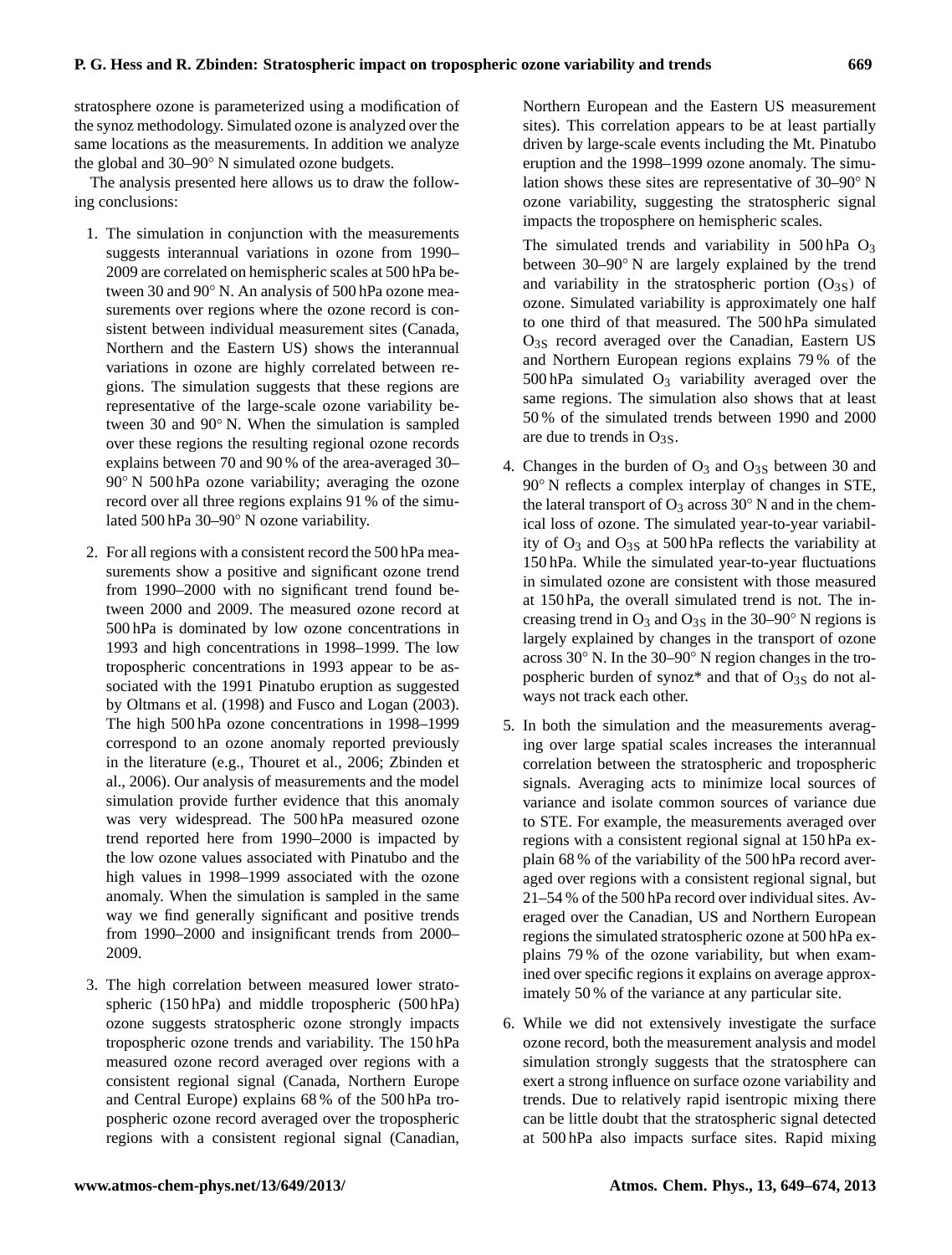along poleward and upward sloping isentropic surfaces (Bowman and Carrie, 2002) connects surface ozone changes with upper and middle tropospheric changes thousands of kilometers to the north. Nevertheless, at the surface local sources of ozone precursor emissions are likely to exert a profound local control on the variability, linking the variability to local-to regional emission sources and local meteorological variability. At the surface locations near sea-level we find between 1 and 5 ppbv of ozone is of stratospheric origin. Thus any stratospheric signal at the surface will likely be difficult to detect at any individual station, but averaging over many stations may isolate the stratospheric signal.

The influence of the stratosphere at the surface appears to be particularly pronounced at the Mace Head measurement site and at the Jungfraujoch site (as shown by Ordoñez et al., 2007), where the correlation between measured and simulated ozone is positive and significant. The variability in  $O_{3S}$  accounts for well over 50 % of the total variability at Jungfraujoch and at Mace Head. The measured baseline ozone record at the Mace Head site is highly correlated with the average stratospheric ozone signal (correlation of 0.73) and with the record at the Jungfraujoch site (correlation of 0.83), as well as the ozone record at other high altitude surface ozone sites over Europe (not shown). The simulated correlation between ozone and its stratospheric component  $(O_{3S})$  at Mace Head is 0.58 and the stratospheric component of ozone  $(O_{3S})$  explains 80% of the simulated ozone jump at Mace Head between the period prior to 1997 and subsequent to 1999.

7. The interannual global changes in simulated STE, net chemistry and deposition are small compared with the gross ozone production and loss. Nevertheless, their changes increase the troposphere global burden of  $O_3$ and  $O_{3S}$  between 1990 and 1999 by approximately 7 % and 13 %, respectively. The model simulation suggests that globally STE increased in 1998–1999 in conjunction with a global ozone anomaly. Interannual changes in the simulated global tropospheric ozone burden from 1990–2009 are largely explained by the changes in its stratospheric component. These changes can be largely attributed to changes in STE, but not exclusively. Changes in the tropospheric chemical ozone lifetime are also been important, particularly after 2004.

In conclusion the model simulations and the measurements are consistent with interannual stratospheric ozone variability on large spatial scales driving tropospheric variability on large scales. This variability extends to the surface. The results are also consistent with non-negligible tropospheric ozone trends, both at the surface and in the free troposphere being driven through variations in stratospheric ozone in the troposphere. However, a number of aspects of the simulation need improvement. While the annual bias in simulated ozone is generally small at 500 hPa, the simulation is biased high in winter and low in summer. The interannual variance of simulated ozone is significantly less than observed. However, when the simulated and measured ozone deviations are normalized by their standard deviation the measured and simulated ozone records become comparable. Simulated tropospheric ozone trends are generally less than measured. The year-to-year variability of simulated ozone at 150 hPa shows good correspondence with the measurements but the overall trend is not consistent with those measured. As a consequence the simulated vertical ozone correlations between 150 and 500 hPa are not consistent with those measured. In addition reanalysis winds must be used with caution as they may poorly capture long-term changes in the atmospheric circulation. A better quantification of the tropospheric trends that can be attributed to the stratosphere will require more sophisticated simulations including better representations of stratospheric chemistry and atmospheric circulation.

# **Supplementary material related to this article is available online at: [http://www.atmos-chem-phys.net/13/](http://www.atmos-chem-phys.net/13/649/2013/acp-13-649-2013-supplement.pdf) [649/2013/acp-13-649-2013-supplement.pdf.](http://www.atmos-chem-phys.net/13/649/2013/acp-13-649-2013-supplement.pdf)**

*Acknowledgements.* The ozonesonde data was provided from the World Ozone and Ultraviolet Radiation Data Centre (WOUDC) operated by Environment Canada, Toronto, Ontario, Canada under the auspices of the World Meteorological Organization. The data from the surface sites were downloaded from the World Data Centre for Greenhouse Gases, and were contributed by Federal Environment Agency Austria, Swiss Federal Laboratories for Materials Testing and Research, Japan Meteorological Agency, Environment Canada. Authors greatly acknowledge the European Commission and INSU-CNRS for funding as the Airbus support and the following airliners Lufthansa, Air France, Austrian and former Sabena who have been carrying the MOZAIC instrumentation free of charge since 1994. We gratefully acknowledge ETHER (CNES-CNRS/INSU) for hosting the MOZAIC database [\(http://www.pole-ether.fr\)](http://www.pole-ether.fr). We thank Richard Derwent for help obtaining the data at Mace Head, Ireland. We also wish to thank three anonymous reviewers and Jennifer Logan who greatly improved this work through their constructive comments. This work was supported by the NSF grant AGS-1042787.

Edited by: P. Haynes

# **References**

- Anenberg, S. C., West, J. J., Fiore, A. M., Jaffe, D. A., Prather, M. J., Bergmann, D., Cuvelier, K., Dentener, F. J., Duncan, B. N., and Gauss, M.: Intercontinental impacts of ozone pollution on human mortality, Environ. Sci. Technol., 43, 6482–6487, 2009.
- Bell, M. L., McDermott, A., Zeger, S. L., Samet, J. M., and Dominici, F.: Ozone and short-term mortality in 95 US urban communities, 1987–2000, Jama, 292, 2372–2378, 2004.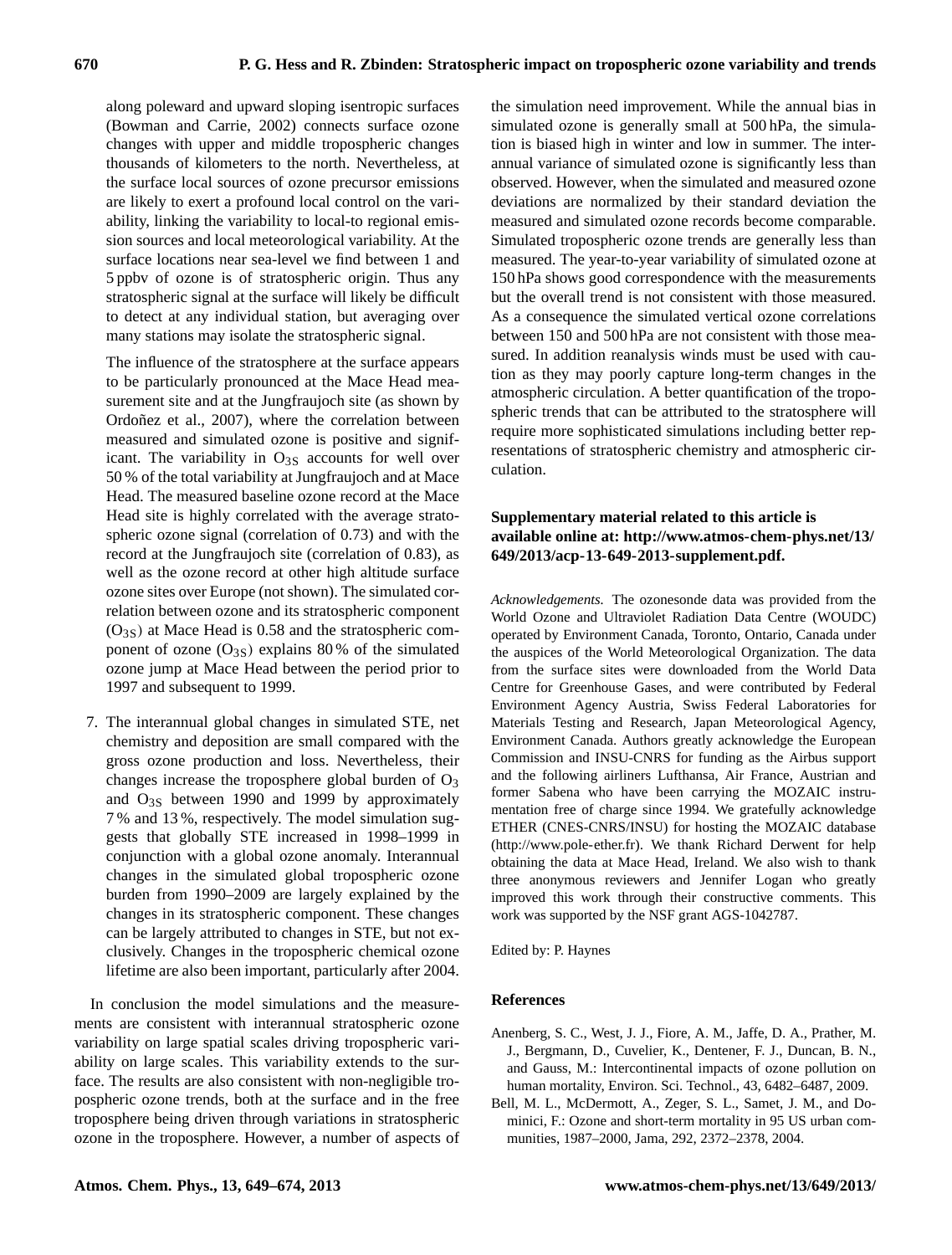- Bey, I., Jacob, D. J., Yantosca, R. M., Logan, J. A., Field, B., Fiore, A. M., Li, Q., Liu, H., Mickley, L. J., and Schultz, M.: Global modeling of tropospheric chemistry with assimilated meteorology: Model description and evaluation, J. Geophys. Res., 106, 23073–23096, 2001.
- Bowman, K. P. and Carrie, G. D.: The mean-meridional transport circulation of the troposphere in an idealized GCM, J. Atmos. Sci., 59, 1502–1514, 2002.
- Brown-Steiner, B. and Hess, P.: Asian influence on surface ozone in the United States: A comparison of chemistry, seasonality, and transport mechanisms, J. Geophys. Res., 116, D17309, [doi:10.1029/2011JD015846,](http://dx.doi.org/10.1029/2011JD015846) 2011.
- Butchart, N., Scaife, A. A., Bourqui, M., de Grandpre, J., Hare, S. H. E., Kettleborough, J., Langematz, U., Manzini, E., Sassi, F., and Shibata, K.: Simulations of anthropogenic change in the strength of the Brewer–Dobson circulation, Clim. Dynam., 27, 727–741, 2006.
- Carslaw, D. C.: On the changing seasonal cycles and trends of ozone at Mace Head, Ireland, Atmos. Chem. Phys., 5, 3441– 3450, [doi:10.5194/acp-5-3441-2005,](http://dx.doi.org/10.5194/acp-5-3441-2005) 2005.
- Chameides, W. L., Kasibhatla, P. S., Yienger, J., and Levy, H.: Growth of continental-scale metro-agro-plexes, regional ozone pollution, and world food production, Science, 264, 74–77, [doi:10.1126/science.264.5155.74,](http://dx.doi.org/10.1126/science.264.5155.74) 1994.
- Collins, W. D., Rasch, P. J., Boville, B. A., Hack, J. J., McCaa, J. R., Williamson, D. L., and Briegleb, B. P.: The formulation and atmospheric simulation of the community atmosphere model version 3 (CAM3), J. Climate, 19, 2144–2161, 2006.
- Collins, W. J., Derwent, R. G., Garnier, B., Johnson, C. E., Sanderson, M. G., and Stevenson, D. S.: Effect of stratospheretroposphere exchange on the future tropospheric ozone trend, J. Geophys. Res, 108, 8528, [doi:10.1029/2002JD002617,](http://dx.doi.org/10.1029/2002JD002617) 2003.
- Cooper, O., Parrish, D., Stohl, A., Trainer, M., Nédélec, P., Thouret, V., Cammas, J., Oltmans, S., Johnson, B., and Tarasick, D.: Increasing springtime ozone mixing ratios in the free troposphere over western north america, Nature, 463, 344–348, [doi:10.1038/nature08708,](http://dx.doi.org/10.1038/nature08708) 2010.
- Dahlmann, K., Grewe, V., Ponater, M., and Matthes, S.: Quantifying the contributions of individual  $NO<sub>x</sub>$  sources to the trend in ozone radiative forcing, Atmos. Environ., 45, 2860–2868, 2011.
- De Backer, H., De Muer, D., and De Sadelaer, G.: Comparison of ozone profiles obtained with Brewer-Mast and Z-ECC sensors during simultaneous ascents, J. Geophys. Res., 103, 19641– 19648, [doi:10.1029/98JD01711,](http://dx.doi.org/10.1029/98JD01711) 1998.
- Derwent, R., Simmonds, P., Manning, A., and Spain, T.: Trends over a 20-year period from 1987 to 2007 in surface ozone at the atmospheric research station, Mace Head, Ireland, Atmos. Environ., 41, 9091–9098, 2007.
- Ellingsen, K., Gauss, M., Van Dingenen, R., Dentener, F. J., Emberson, L., Fiore, A. M., Schultz, M. G., Stevenson, D. S., Ashmore, M. R., Atherton, C. S., Bergmann, D. J., Bey, I., Butler, T., Drevet, J., Eskes, H., Hauglustaine, D. A., Isaksen, I. S. A., Horowitz, L. W., Krol, M., Lamarque, J. F., Lawrence, M. G., van Noije, T., Pyle, J., Rast, S., Rodriguez, J., Savage, N., Strahan, S., Sudo, K., Szopa, S., and Wild, O.: Global ozone and air quality: a multi-model assessment of risks to human health and crops, Atmos. Chem. Phys. Discuss., 8, 2163–2223, [doi:10.5194/acpd-](http://dx.doi.org/10.5194/acpd-8-2163-2008)[8-2163-2008,](http://dx.doi.org/10.5194/acpd-8-2163-2008) 2008.
- Emmons, L., Hess, P., Klonecki, A., Tie, X., Horowitz, L., Lamarque, J.-F., Kinnison, D., Brasseur, G., Atlas, E., Browell, E., Cantrell, C., Eisele, F., Mauldin, R. L., Merrill, J., Ridley, B., and Shetter, R.: Budget of tropospheric ozone during TOPSE from two chemical transport models, J. Geophys. Res., 108, 8372, doi:10.1029/2002JD002665, 2003.
- Emmons, L. K., Walters, S., Hess, P. G., Lamarque, J.-F., Pfister, G. G., Fillmore, D., Granier, C., Guenther, A., Kinnison, D., Laepple, T., Orlando, J., Tie, X., Tyndall, G., Wiedinmyer, C., Baughcum, S. L., and Kloster, S.: Description and evaluation of the Model for Ozone and Related chemical Tracers, version 4 (MOZART-4), Geosci. Model Dev., 3, 43–67, [doi:10.5194/gmd-](http://dx.doi.org/10.5194/gmd-3-43-2010)[3-43-2010,](http://dx.doi.org/10.5194/gmd-3-43-2010) 2010.
- Emmons, L. K., Hess, P. G., Lamarque, J.-F., and Pfister, G. G.: Tagged ozone mechanism for MOZART-4, CAM-chem and other chemical transport models, Geosci. Model Dev., 5, 1531– 1542, [doi:10.5194/gmd-5-1531-2012,](http://dx.doi.org/10.5194/gmd-5-1531-2012) 2012.
- Fiore, A. M., Jacob, D. J., Field, B. D., Streets, D. G., Fernandes, S. D., and Jang, C.: Linking ozone pollution and climate change – the case for controlling methane, Geophys. Res. Lett., 29, 1919, [doi:10.1029/2002GL015601,](http://dx.doi.org/10.1029/2002GL015601) 2002.
- Fiore, A., Dentener, F., Wild, O., Cuvelier, C., Schultz, M., Hess, P., Textor, C., Schulz, M., Doherty, R., and Horowitz, L.: Longrange transport, tropospheric ozone, pollution, J. Geophys. Res., 114, D04301, [doi:10.1029/2008JD010816,](http://dx.doi.org/10.1029/2008JD010816) 2009.
- Forster, P. and Shine, K. P.: Radiative forcing and temperature trends from stratospheric ozone changes, J. Geophys. Res, 102, 10841–10855, [doi:10.1029/96JD03510,](http://dx.doi.org/10.1029/96JD03510) 1997.
- Forster, P., Ramaswamy, V., Artaxo, P., Berntsen, T., Betts, R., Fahey, D. W., Haywood, J., Lean, J., Lowe, D. C., and Myhre, G.: Changes in Atmospheric Constituents and in Radiative Forcing, in: Climate Change 2007: The Physical Science Basis. Contribution of Working Group I to the Fourth Assessment Report of the Intergovernmental Panel on Climate Change, edited by: Solomon, S., Qin, D., Manning, M., Chen, Z., Marquis, M., Averyt, K. B., Tignor, M., and Miller, H. L., Cambridge University Press, Cambridge, United Kingdom and New York, NY, USA, 2007.
- Fusco, A. C. and Logan, J. A., Analysis of 1970–1995 trends in tropospheric ozone at Northern Hemisphere midlatitudes with the GEOS-CHEM model, J. Geophys. Res., 108, 4449, [doi:10.1029/2002JD002742,](http://dx.doi.org/10.1029/2002JD002742) 2003.
- Grewe, V.: Technical Note: A diagnostic for ozone contributions of various NOx emissions in multi-decadal chemistryclimate model simulations, Atmos. Chem. Phys., 4, 729–736, [doi:10.5194/acp-4-729-2004,](http://dx.doi.org/10.5194/acp-4-729-2004) 2004.
- Hadjinicolaou, P., Pyle, J. A., Chipperfield, M. P., and Kettleborough, J. A.: Effect of interannual meteorological variability on mid-latitude  $O_3$ , Geophys. Res. Lett., 24, 2993–2996, [doi:10.1029/97GL03055,](http://dx.doi.org/10.1029/97GL03055) 1997.
- Hegglin, M. I. and Shepherd, T. G.: Large climate-induced changes in ultraviolet index and stratosphere-to-troposphere ozone flux, Nat. Geosci., 2, 687–691, 2009.
- Hess, P. G. and Lamarque, J.: Ozone source attribution and its modulation by the arctic oscillation during the spring months, J. Geophys. Res., 112, D11303, [doi:10.1029/2006JD007557,](http://dx.doi.org/10.1029/2006JD007557) 2007.
- Hsu, J. and Prather, M. J.: Stratospheric variability and tropospheric ozone, J. Geophys. Res., 114, D06102, [doi:10.1029/2008JD010942,](http://dx.doi.org/10.1029/2008JD010942) 2009.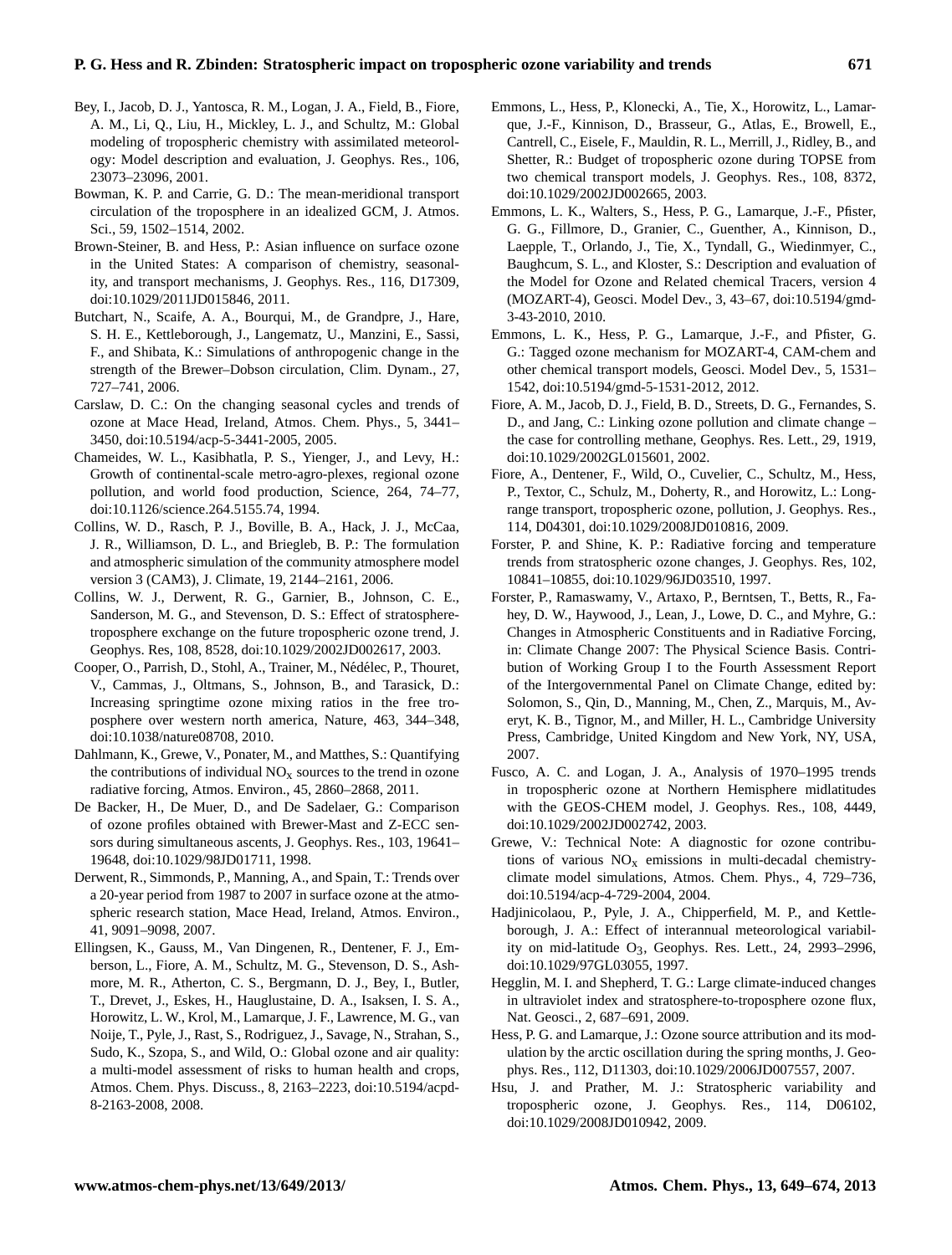- Jaffe, D. and Ray, J.: Increase in surface ozone at rural sites in the western US, Atmos. Environ., 41, 5452–5463, 2007.
- Jaffe, D., Price, H., Parrish, D., Goldstein, A., and Harris, J.: Increasing background ozone during spring on the west coast of North America, Geophys. Res. Lett, 30, 1613, [doi:10.1029/2003GL017024,](http://dx.doi.org/10.1029/2003GL017024) 2003.
- Jeannet, P., Stübi, R., Levrat, G., Viatte, P., and Staehelin, J.: Ozone balloon soundings at Payerne (Switzerland): Reevaluation of the time series 1967–2002 and trend analysis, J. Geophys. Res., 112, D11302, doi:10.1029/2005JD006862, 2007.
- Jonson, J. E., Stohl, A., Fiore, A. M., Hess, P., Szopa, S., Wild, O., Zeng, G., Dentener, F. J., Lupu, A., Schultz, M. G., Duncan, B. N., Sudo, K., Wind, P., Schulz, M., Marmer, E., Cuvelier, C., Keating, T., Zuber, A., Valdebenito, A., Dorokhov, V., De Backer, H., Davies, J., Chen, G. H., Johnson, B., Tarasick, D. W., Stübi, R., Newchurch, M. J., von der Gathen, P., Steinbrecht, W., and Claude, H.: A multi-model analysis of vertical ozone profiles, Atmos. Chem. Phys., 10, 5759–5783, [doi:10.5194/acp-10-5759-](http://dx.doi.org/10.5194/acp-10-5759-2010) [2010,](http://dx.doi.org/10.5194/acp-10-5759-2010) 2010.
- Kalnay, E., Kanamitsu, M., Kistler, R., Collins, W., Deaven, D., Gandin, L., Iredell, M., Saha, S., White, G., Woollen, J., Zhu, Y., Chelliah, M., Ebisuzaki, W., Higgins, W., Janowiak, J., Mo, K. C., Ropelewski, C., Wang, J., Leetmaa, A., Reynolds, R., Jenne, R., and Joseph, D.: The NCEP/NCAR 40-year reanalysis project, B. Am. Meteorol. Soc., 77, 437–471, 1996.
- Klimont, Z., Cofala, J., Xing, J., Wei, W., Zhang, C., Wang, S., Kejun, J., Bhandari, P., Mathur, R., and Purohit, P.: Projections of  $SO_2$ ,  $NO<sub>x</sub>$  and carbonaceous aerosols emissions in asia, Tellus B, 61, 602–617, 2009.
- Koumoutsaris, S., Bey, I., Generoso, S., and Thouret, V.: Influence of El Niño-Southern oscillation on the interannual variability of tropospheric ozone in the northern midlatitudes, J. Geophys. Res., 113, D19301, [doi:10.1029/2007JD009753,](http://dx.doi.org/10.1029/2007JD009753) 2008.
- Lamarque, J.-F., Bond, T. C., Eyring, V., Granier, C., Heil, A., Klimont, Z., Lee, D., Liousse, C., Mieville, A., Owen, B., Schultz, M. G., Shindell, D., Smith, S. J., Stehfest, E., Van Aardenne, J., Cooper, O. R., Kainuma, M., Mahowald, N., Mc-Connell, J. R., Naik, V., Riahi, K., and van Vuuren, D. P.: Historical (1850–2000) gridded anthropogenic and biomass burning emissions of reactive gases and aerosols: methodology and application, Atmos. Chem. Phys., 10, 7017–7039, [doi:10.5194/acp-](http://dx.doi.org/10.5194/acp-10-7017-2010)[10-7017-2010,](http://dx.doi.org/10.5194/acp-10-7017-2010) 2010.
- Lamarque, J.-F., Emmons, L. K., Hess, P. G., Kinnison, D. E., Tilmes, S., Vitt, F., Heald, C. L., Holland, E. A., Lauritzen, P. H., Neu, J., Orlando, J. J., Rasch, P. J., and Tyndall, G. K.: CAM-chem: description and evaluation of interactive atmospheric chemistry in the Community Earth System Model, Geosci. Model Dev., 5, 369–411, [doi:10.5194/gmd-5-369-2012,](http://dx.doi.org/10.5194/gmd-5-369-2012) 2012.
- Lelieveld, J. and Dentener, F.: What controls tropospheric ozone?, J. Geophys. Res., 105, 3531–3551, 2000.
- Lelieveld, J., Van Aardenne, J., Fischer, H., De Reus, M., Williams, J., and Winkler, P.: Increasing ozone over the atlantic ocean, Science, 304, 1483, [doi:10.1126/science.1096777,](http://dx.doi.org/10.1126/science.1096777) 2004.
- Logan, J. A.: Trends in the vertical distribution of ozone: An analysis of ozonesonde data, J. Geophys. Res., 99, 25553–25585, [doi:10.1029/94JD02333,](http://dx.doi.org/10.1029/94JD02333) 1994.
- Logan, J. A.: An analysis of ozonesonde data for the troposphere: Recommendations for testing 3-D models and development of

a gridded climatology for tropospheric ozone, J. Geophys. Res., 104, 16115–16149, [doi:10.1029/1998JD100096,](http://dx.doi.org/10.1029/1998JD100096) 1999.

- Logan, J. A. et al.: Changes in ozone over Europe: Analysis of ozone measurements from sondes, regular aircraft (MOZAIC) and alpine surface sites, J. Geophys. Res., [doi:10.1029/2011JD016952,](http://dx.doi.org/10.1029/2011JD016952) in press, 2012.
- Marenco, A., Gouget, H., Nédélec, P., Pagés, J., and Karcher, F.: Evidence of a long-term increase in tropospheric ozone from pic du midi data series: Consequences: Positive radiative forcing, J. Geophys. Res., 99, 16617–16632, 1994.
- Marenco, A., Thouret, V., Nedelec, P., Smit, H., Helten, M., Kley, D., Karcher, F., Simon, P., Law, K., Pyle, J., Poschmann, G., Von Wrede, R., Hume, C., and Cook, T.: Measurement of ozone and water vapor by Airbus in-service aircraft: The MOZAIC airborne program, an overview, J. Geophys. Res., 103, 25631– 25642, [doi:10.1029/98JD00977,](http://dx.doi.org/10.1029/98JD00977) 1998.
- McLinden, C. A., Olsen, S. C., Hannegan, B., Wild, O., Prather, M. J., and Sundet, J.: Stratospheric ozone in 3-D models: A simple chemistry and the cross-tropopause flux, J. Geophys. Res., 105, 14653–14665, [doi:10.1029/2000JD900124,](http://dx.doi.org/10.1029/2000JD900124) 2000.
- Oltmans, S. J., Lefohn, A. S., Scheel, H. E., Harris, J. M., Levy II., H., Galbally, I. E., Brunke, E., Meyer, C. P., Lathrop, J. A., Johnson, B. J., Shadwick, D. S., Cuevas, E., Schmidlin, F. J., Tarasick, D. W., Claude, H., Kerr, J. B., Uchino, O., and Mohnen, V.: Trends of ozone in the troposphere, Geophys. Res. Lett., 25, 139–142, [doi:10.1029/97GL03505,](http://dx.doi.org/10.1029/97GL03505) 1998.
- Oltmans, S. J., Lefohn, A. S., Harris, J. M., Galbally, I., Scheel, H. E., Bodeker, G., Brunke, E., Claude, H., Tarasick, D., Johnson, B. J., Simmonds, P., Shadwick, D., Anlauf, K., Hayden, K., Schmidlin, F., Fujimoto, T., Akagi, K., Meyer, C., Nichol, S., Davies, J., Redondas, A., and Cuevas, E.: Long-term changes in tropospheric ozone, Atmos. Environ., 40, 3156–3173, 2006.
- Ordonez, C., Brunner, D., Staehelin, J., Hadjinicolaou, P., Pyle, J. ˜ A., Jonas, M., Wernli, H., and Prevot, A. S. H.: Strong influence of lowermost stratospheric ozone on lower tropospheric background ozone changes over Europe, Geophys. Res. Lett., 34, L07805, [doi:10.1029/2006GL029113,](http://dx.doi.org/10.1029/2006GL029113) 2007.
- Parrish, D. D., Dunlea, E. J., Atlas, E. L., Schauffler, S., Donnelly, S., Stroud, V., Goldstein, A. H., Millet, D. B., McKay, M., Jaffe, D. A., Price, H. U., Hess, P. G., Flocke, F., and Roberts, J. M.: Changes in the photochemical environment of the temperate north pacific troposphere in response to increased Asian emissions, J. Geophys. Res., 109, D23S18, [doi:10.1029/2004JD004978,](http://dx.doi.org/10.1029/2004JD004978) 2004.
- Parrish, D. D., Millet, D. B., and Goldstein, A. H.: Increasing ozone in marine boundary layer inflow at the west coasts of North America and Europe, Atmos. Chem. Phys., 9, 1303–1323, [doi:10.5194/acp-9-1303-2009,](http://dx.doi.org/10.5194/acp-9-1303-2009) 2009.
- Price, C. and Rind, D.: A simple lightning parameterization for calculating global lightning distributions, J. Geophys. Res., 97, 9919–9933, [doi:10.1029/92JD00719,](http://dx.doi.org/10.1029/92JD00719) 1992.
- Pozzoli, L., Janssens-Maenhout, G., Diehl, T., Bey, I., Schultz, M. G., Feichter, J., Vignati, E., and Dentener, F.: Re-analysis of tropospheric sulfate aerosol and ozone for the period 1980–2005 using the aerosol-chemistry-climate model ECHAM5-HAMMOZ, Atmos. Chem. Phys., 11, 9563–9594, [doi:10.5194/acp-11-9563-](http://dx.doi.org/10.5194/acp-11-9563-2011) [2011,](http://dx.doi.org/10.5194/acp-11-9563-2011) 2011.
- Randel, W. J., Wu, F., and Gaffen, D. J.: Interannual variability of the tropical tropopause derived from radiosonde data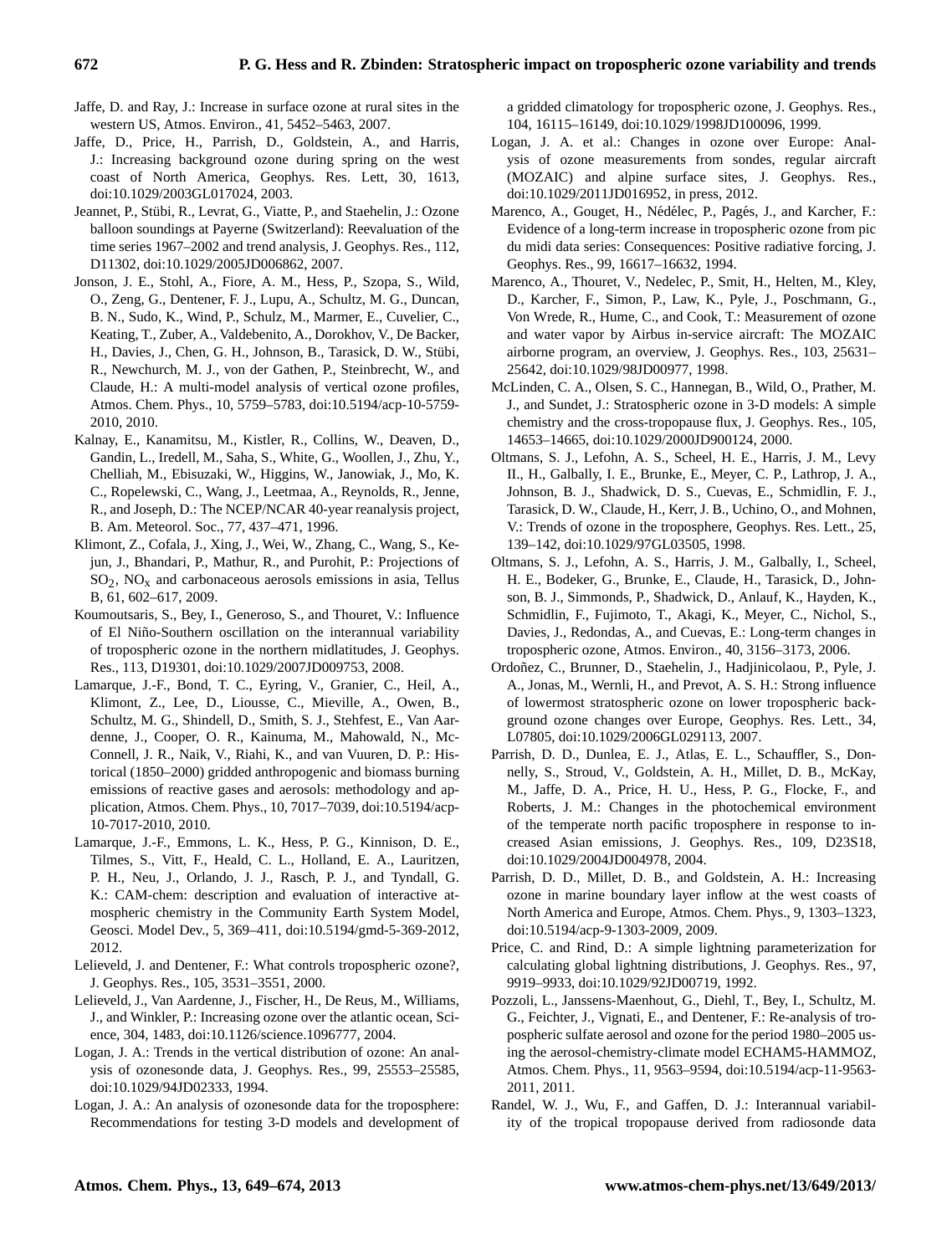and NCEP reanalyses, J. Geophys. Res., 105, 15509–15523, [doi:10.1029/2000JD900155,](http://dx.doi.org/10.1029/2000JD900155) 2000.

- Reidmiller, D. R., Fiore, A. M., Jaffe, D. A., Bergmann, D., Cuvelier, C., Dentener, F. J., Duncan, B. N., Folberth, G., Gauss, M., Gong, S., Hess, P., Jonson, J. E., Keating, T., Lupu, A., Marmer, E., Park, R., Schultz, M. G., Shindell, D. T., Szopa, S., Vivanco, M. G., Wild, O., and Zuber, A.: The influence of foreign vs. North American emissions on surface ozone in the US, Atmos. Chem. Phys., 9, 5027–5042, [doi:10.5194/acp-9-5027-2009,](http://dx.doi.org/10.5194/acp-9-5027-2009) 2009.
- Roelofs, G. J. and Lelieveld, J.: Model study of the influence of cross tropopause  $O_3$  transports on tropospheric  $O_3$  levels, Tellus B, 49, 38–55, 1997.
- Sanderson, M. G., Dentener, F. J., Fiore, A. M., Cuvelier, C., Keating, T. J., Zuber, A., Atherton, C. S., Bergmann, D. J., Diehl, T., and Doherty, R. M.: A multi-model study of the hemispheric transport and deposition of oxidised nitrogen, Geophys. Res. Lett., 35, L17815, [doi:10.1029/2008GL035389,](http://dx.doi.org/10.1029/2008GL035389) 2008.
- Saunois, M., Emmons, L., Lamarque, J.-F., Tilmes, S., Wespes, C., Thouret, V., and Schultz, M.: Impact of sampling frequency in the analysis of tropospheric ozone observations, Atmos. Chem. Phys., 12, 6757–6773, [doi:10.5194/acp-12-6757-2012,](http://dx.doi.org/10.5194/acp-12-6757-2012) 2012.
- Schnadt Poberaj, C., Staehelin, J., Brunner, D., Thouret, V., De Backer, H., and Stübi, R.: Long-term changes in UT/LS ozone between the late 1970s and the 1990s deduced from the GASP and MOZAIC aircraft programs and from ozonesondes, Atmos. Chem. Phys., 9, 5343–5369, [doi:10.5194/acp-9-5343-2009,](http://dx.doi.org/10.5194/acp-9-5343-2009) 2009.
- Seidel, D. J. and Randel, W. J.: Variability and trends in the global tropopause estimated from radiosonde data, J. Geophys. Res., 111, D21101, [doi:10.1029/2006JD007363,](http://dx.doi.org/10.1029/2006JD007363) 2006.
- Shepherd, T. G.: Dynamics, stratospheric ozone, and climate change, Atmos.-Ocean, 46, 117–138, 2008.
- Shindell, D. T., Faluvegi, G., Unger, N., Aguilar, E., Schmidt, G. A., Koch, D. M., Bauer, S. E., and Miller, R. L.: Simulations of preindustrial, present-day, and 2100 conditions in the NASA GISS composition and climate model G-PUCCINI, Atmos. Chem. Phys., 6, 4427–4459, [doi:10.5194/acp-6-4427-2006,](http://dx.doi.org/10.5194/acp-6-4427-2006) 2006.
- Shindell, D. T., Chin, M., Dentener, F., Doherty, R. M., Faluvegi, G., Fiore, A. M., Hess, P., Koch, D. M., MacKenzie, I. A., Sanderson, M. G., Schultz, M. G., Schulz, M., Stevenson, D. S., Teich, H., Textor, C., Wild, O., Bergmann, D. J., Bey, I., Bian, H., Cuvelier, C., Duncan, B. N., Folberth, G., Horowitz, L. W., Jonson, J., Kaminski, J. W., Marmer, E., Park, R., Pringle, K. J., Schroeder, S., Szopa, S., Takemura, T., Zeng, G., Keating, T. J., and Zuber, A.: A multi-model assessment of pollution transport to the Arctic, Atmos. Chem. Phys., 8, 5353–5372, [doi:10.5194/acp-8-](http://dx.doi.org/10.5194/acp-8-5353-2008) [5353-2008,](http://dx.doi.org/10.5194/acp-8-5353-2008) 2008.
- Simmonds, P. G., Derwent, R. G., Manning, A. L., and Spain, G.: Significant growth in surface ozone at mace head, ireland, 1987– 2003, Atmos. Environ., 38, 4769–4778, 2004.
- Sitch, S., Cox, P. M., Collins, W. J., and Huntingford, C.: Indirect radiative forcing of climate change through ozone effects on the land-carbon sink, Nature, 448, 791–794, [doi:10.1038/nature06059,](http://dx.doi.org/10.1038/nature06059) 2007.
- SPARC: Assessment of trends in the vertical distribution of ozone may 1988, SPARC Report No. 1, WMO Ozone Research and Monitoring Project Report No. 43, edited by: Harris, N., Hudson,

R., and Phillips, C., 1988.

- Stevenson, D. S., Dentener, F. J., Schultz, M. G., Ellingsen, K., Van Noije, T. P. C., Wild, O., Zeng, G., Amann, M., Atherton, C. S., Bell, N., Bergmann, D. J., Bey, I., Butler, T., Cofala, J., Collins, W. J., Derwent, R. G., Doherty, R. M., Drevet, J., Eskes, H. J., Fiore, A. M., Gauss, M., Hauglustaine, D. A., Horowitz, L. W., Isaksen, I. S. A., Krol, M. C., Lamarque, J., Lawrence, M. G., Montanaro, V., Mueller, J., Pitari, G., Prather, M. J., Pyle, J. A., Rast, S., Rodriguez, J. M., Sanderson, M. G., Savage, N. H., Shindell, D. T., Strahan, S. E., Sudo, K., and Szopa, S.: Multimodel ensemble simulations of present-day and near-future tropospheric ozone, J. Geophys. Res., 111, D08301, [doi:10.1029/2005JD006338,](http://dx.doi.org/10.1029/2005JD006338) 2006.
- Stübi, R., Levrat, G., Hoegger, B., Viatte, P., Staehelin, J., and Schmidlin, F. J.: In-flight comparison of Brewer-Mast and electrochemical concentration cell ozonesondes, J. Geophys. Res., 113, D13302 [doi:10.1029/2007JD009091,](http://dx.doi.org/10.1029/2007JD009091) 2008.
- Tarasick, D. W., Fioletov, V. E., Wardle, D. I., Kerr, J. B., and Davies, J.: Changes in the vertical distribution of ozone over canada from ozonesondes: 1980–2001, J. Geophys. Res., 110, D02304, [doi:10.1029/2004JD004643,](http://dx.doi.org/10.1029/2004JD004643) 2005.
- Terao, Y., Logan, J. A., Douglass, A. R., and Stolarski, R. S.: Contribution of stratospheric ozone to the interannual variability of tropospheric ozone in the northern extratropics, J. Geophys. Res., 113, D18309, [doi:10.1029/2008JD009854,](http://dx.doi.org/10.1029/2008JD009854) 2008.
- Thouret, V., Cammas, J.-P., Sauvage, B., Athier, G., Zbinden, R., Nédélec, P., Simon, P., and Karcher, F.: Tropopause referenced ozone climatology and inter-annual variability (1994–2003) from the MOZAIC programme, Atmos. Chem. Phys., 6, 1033–1051, [doi:10.5194/acp-6-1033-2006,](http://dx.doi.org/10.5194/acp-6-1033-2006) 2006.
- Tie, X. and Hess, P.: Ozone mass exchange between the stratosphere and troposphere for background and volcanic sulfate aerosol conditions, J. Geophys. Res., 102, 25487–25500, 1997.
- Trenberth, K. E., Fasullo, J., and Smith, L.: Trends and variability in column-integrated atmospheric water vapor, Clim. Dynam., 24, 741–758, [doi:10.1007/s00382-005-0017-4,](http://dx.doi.org/10.1007/s00382-005-0017-4) 2005.
- UNCEC: Hemispheric transport of air pollution 2007, 146 pp., 2007.
- UNEP: Environmental effects of ozone depletion and its interactions with climate change: 2006 assessment, 2006.
- Van Dingenen, R., Dentener, F. J., Raes, F., Krol, M. C., Emberson, L., and Cofala, J.: The global impact of ozone on agricultural crop yields under current and future air quality legislation, Atmos. Environ., 43, 605–618, 2009.
- Volz, A. and Kley, D.: Evaluation of the Montsouris series of ozone measurements made in the nineteenth century, Nature, 332, 240– 242, [doi:10.1038/332240a0,](http://dx.doi.org/10.1038/332240a0) 1988.
- Voulgarakis, A., Hadjinicolaou, P., and Pyle, J. A.: Increases in global tropospheric ozone following an el niño event: Examining stratospheric ozone variability as a potential driver, Atmos. Sci. Lett., 12, 228–232, [doi:10.1002/asl.318,](http://dx.doi.org/10.1002/asl.318) 2011.
- Wang, Y., Jacob, D. J., and Logan, J. A.: Global simulation of tropospheric  $O_3$ -NO<sub>x</sub>-hydrocarbon chemistry, 3. Origin of tropospheric ozone and effects of nonmethane hydrocarbons, J. Geophys. Res., 103, 10757–10767, 1998.
- West, J. J., Fiore, A. M., Naik, V., Horowitz, L. W., Schwarzkopf, M. D., and Mauzerall, D. L.: Ozone air quality and radiative forcing consequences of changes in ozone precursor emissions, Geophys. Res. Lett., 34, L06806, [doi:10.1029/2006GL029173,](http://dx.doi.org/10.1029/2006GL029173) 2007.